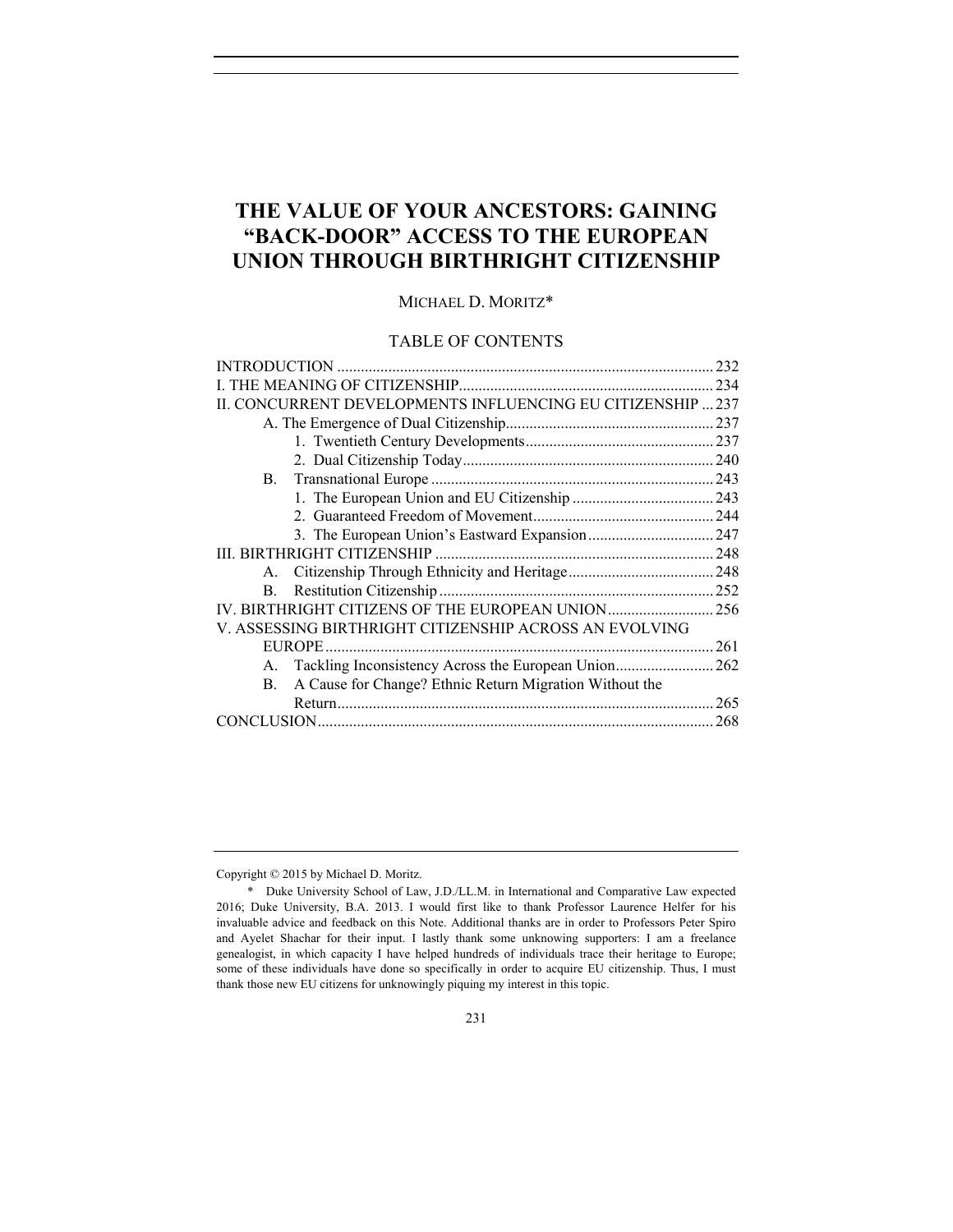## INTRODUCTION

In 1994, John O'Flannery, an American living in California, learned that he was eligible for Irish citizenship because his grandmother had been born in Ireland.<sup>1</sup> He proceeded to acquire Irish citizenship, and then his wife and children followed suit.<sup>2</sup> In 2006, John's daughter, Carol, explained that an Irish passport allowed her to work legally in Italy and Austria.<sup>3</sup> Meanwhile, one of her sisters relied on her Irish citizenship to buy property in Italy, and John and his wife considered doing the same to retire there.<sup>4</sup> No one in the family displayed any intent to return to, reside in, or buy property in Ireland.

The case of the O'Flannery family illustrates a novel twenty-first century development in the European Union (EU): individuals are acquiring citizenship from their ancestral homelands and using their new nationalities not to obtain the privileges and shoulder the burdens of that country, but instead to secure the economic benefits of EU citizenship. As a result, thousands of non-Europeans are able to gain access to European nations with which they have no connection through a "back door" because of the EU's freedom of movement across its member states, gaining citizenship to one member state makes access available to all.

Europe experienced drastic changes in the twentieth century, and with them came three key developments that have led to the new citizenship phenomenon addressed in this Note. Two of the developments occurred at the transnational level. The first is the recent acceptance of dual citizenship. Throughout history, dual citizenship was unlawful, and its conception was generally frowned upon. But by the new millennium, the concept had begun to garner acceptance, especially after the European Court of Justice's decision in *Micheletti v. Cantabria*, 5 which permitted an individual to retain two nationalities. The second is the development of a transnational Europe, most notably, the EU's recent eastern expansion to include nations from behind the former Iron Curtain. The transnational character of the continent has been furthered by the guaranteed freedom of movement between the EU's now twenty-eight member states. The third development has occurred on the domestic level: nations have adopted national citizenship laws based on ancestry and heritage, as well as laws that grant

 <sup>1.</sup> Gretchen Lang, *When Roots Translate Into a 2d Passport*, N.Y. TIMES (Sept. 29, 2006), http://www.nytimes.com/2006/09/29/style/29iht-areturn.2977035.html.

 <sup>2.</sup> *Id.* 

 <sup>3.</sup> *Id.* 

 <sup>4.</sup> *Id.* 

 <sup>5.</sup> Case C-369/90, Micheletti v. Cantabria, 1992 E.C.R. I-4239.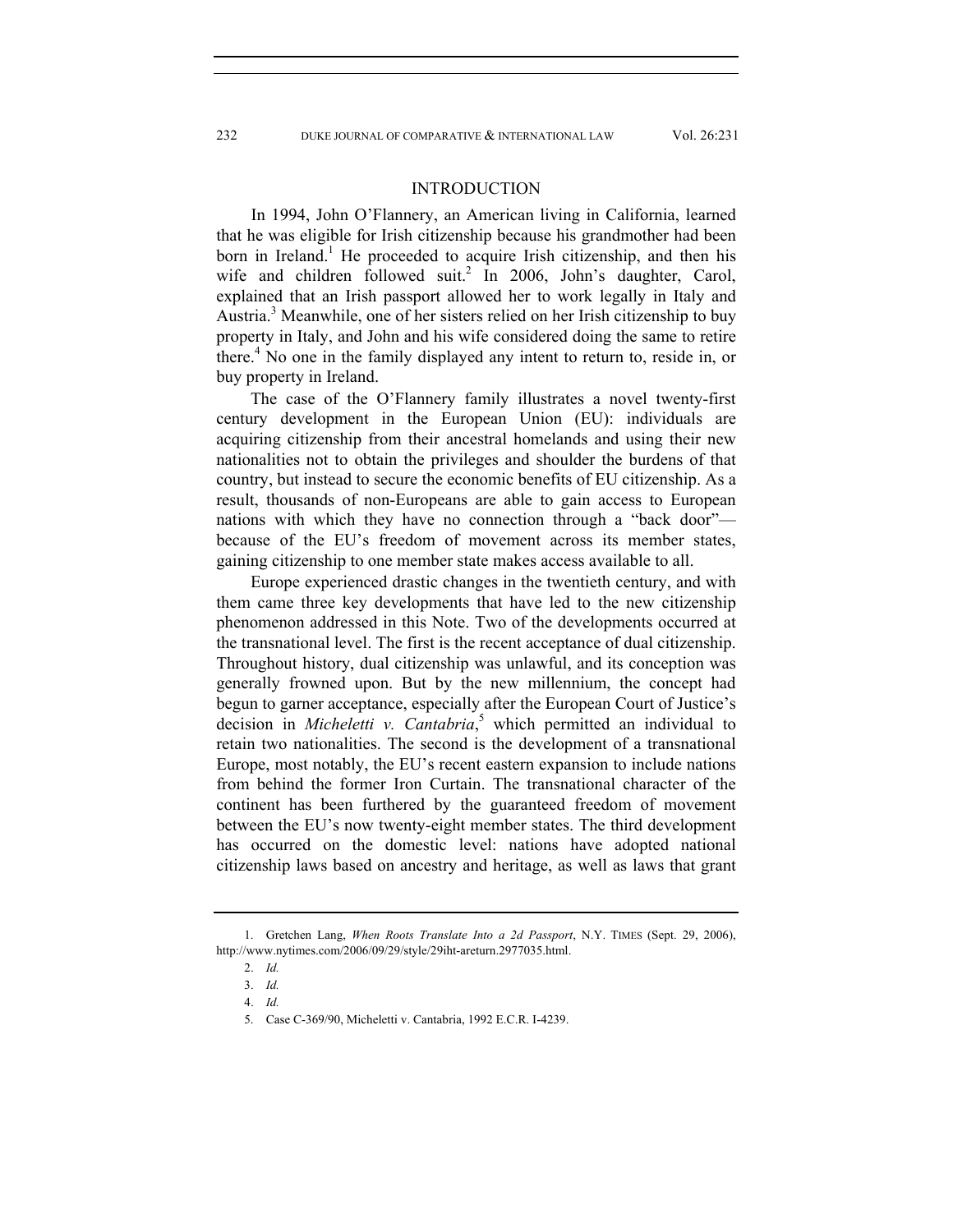"restitution citizenship" to remedy past state wrongs. I refer to these collectively as models of "birthright citizenship."

The amalgamation of these three factors—only first realized in the past few years—has created a new class of individuals in Europe: birthright citizens who lack a genuine link or affinity to the country of their acquired nationality. As this Note will show, this new class of persons claims citizenship based not on traditional concepts of "ethnic return migration," but rather as a means to access the economic perquisites of the EU; they seek not access to their motherland, but to the Union as a whole. In the absence of any common European citizenship standards, and thus with each member state free to choose its own approach, the trend of transnational EU birthright citizens will continue to grow as long as economic prospects remain plausible across the European continent.

Part I of this Note reviews foundational understandings of citizenship as a practical and legal term, and lays out the key divide between the principles of *jus soli* and *jus sanguinis*.

Part II addresses the two transnational developments that occurred during the end of the twentieth century and the beginning of the twentyfirst. The first is the emergence of dual citizenship, which is only now starting to garner international acceptance. The second is the newfound connectedness of Europe. With the twenty-first century acceptance of Soviet and other Eastern European nations into the EU, the Union now includes twenty-eight member states and has grown to connect East and West. The third is the development of EU citizenship and the pivotal rights to move, reside, and work freely in all member states that it entails.

Part III addresses developments in European citizenship laws since the Second World War. It first discusses nations that have adopted citizenship laws based on one's ethnicity, emphasizing laws that look beyond the nationality of one's parents. Next addressed is restitution citizenship, which is divided between laws based on the loss of territory and those seeking to remedy governmental wrongs.

Part IV analyzes who is taking advantage of the new legal framework produced by the conjunction of birthright citizenship laws and the EU freedom of movement. Generally, the beneficiaries are non-EU residents with a provable historical link to Europe who live in, and intend to gain citizenship from, a nation that allows dual citizenship. Two of the most prominent populations seeking EU citizenship are those in Latin America and in Israel. Latin Americans are able to take advantage of ancestral connections mostly with Spain, whereas Israelis look more towards the new EU nations in Eastern Europe.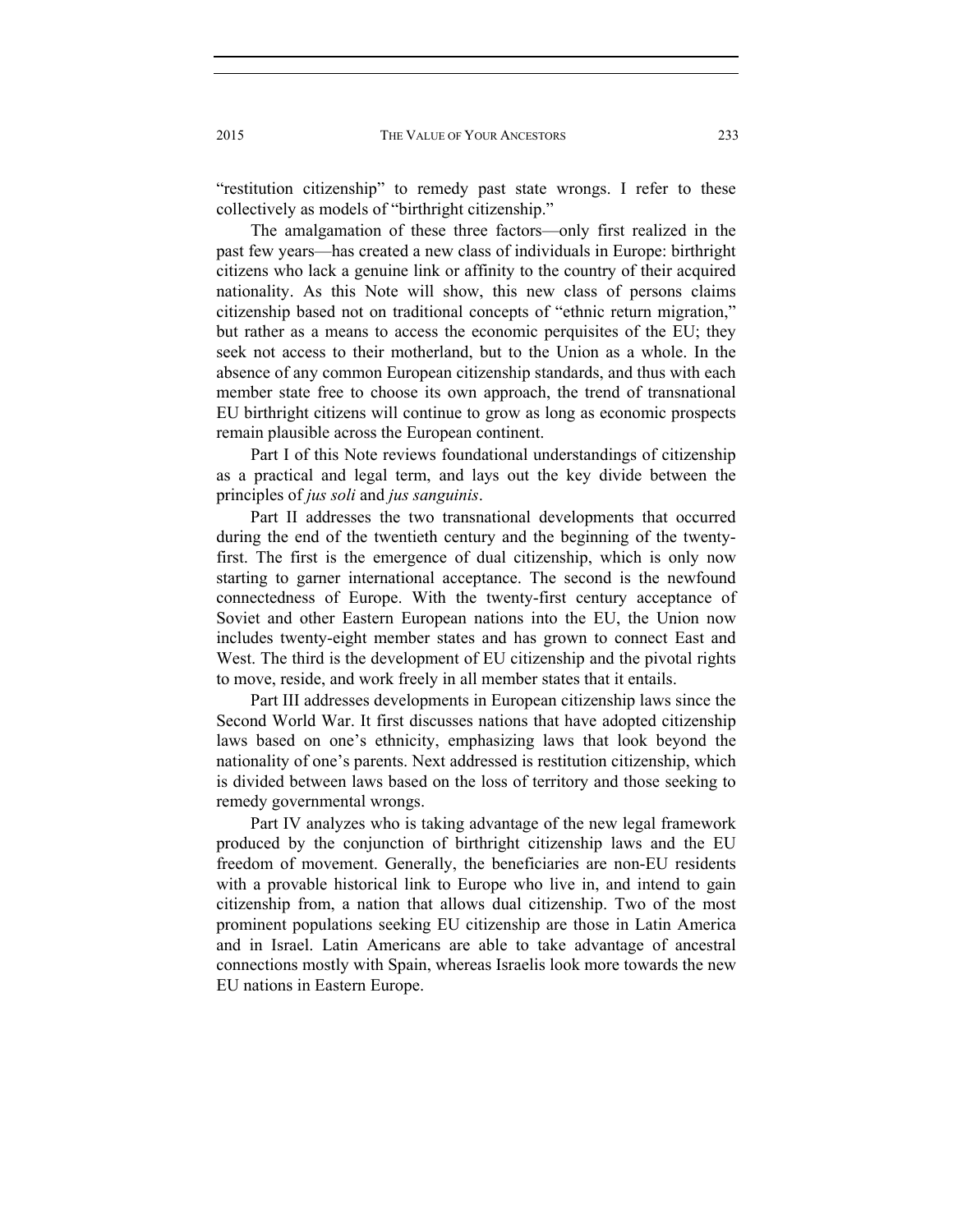Part V concludes by assessing birthright citizenship within the context of the EU. I argue that those who are taking advantage of the new legal framework are utilizing the EU as its own entity, by moving to the most advantageous nation within the EU, regardless of the country through which citizenship was acquired. As a result, the new framework challenges the historical understanding of citizenship and its associated responsibilities. Ultimately, this Note suggests limitations on restitution citizenship and emphasizes the recent nature of this phenomenon, calling for further research by the EU to better understand the population transfers and economic effects that these new citizenship rules have brought upon the Union.

## I. THE MEANING OF CITIZENSHIP

There are multiple layers to the meaning of citizenship, the first of which is its practical meaning. This is the way in which individuals "participat[e] in public life (which is broader than political life), in their states of citizenship, where public life includes both civil society and those spheres traditionally understood as private."<sup>6</sup> Governing this practicing citizenry is the state, which "seeks to create 'a stably coherent population' with a shared political allegiance and sense of 'solidarity, symbolic identification, and community."<sup>7</sup>

The United States Citizenship and Immigration Services agency (USCIS) explains to prospective citizens through naturalization that applying for citizenship is a "significant" decision: "Citizenship offers many benefits and equally important responsibilities. By applying, you are demonstrating your commitment to this country and our form of government."<sup>8</sup> USCIS lays out seven rights and nine responsibilities embedded in the meaning of citizenship. Included in the rights are not only those codified in the Bill of Rights (*e.g.*, expression, worship, fair trial), but also the ability to elect public officials and to run for elected office.<sup>9</sup> The

 <sup>6.</sup> Kim Barry, *Home and Away: The Construction of Citizenship in an Emigration Context*, 81 N.Y.U. L. REV. 11, 24–25 (2006) (alteration in original) (footnote omitted) (quoting Bart van Steenbergen, *The Condition of Citizenship: An Introduction*, *in* THE CONDITION OF CITIZENSHIP 1, 2 (Bart van Steenbergen ed., 1994)) (internal quotation marks omitted).

 <sup>7.</sup> *Id.* at 24 (citing DEREK HEATER, WHAT IS CITIZENSHIP? 174 (1999)); Peter H. Schuck, *Membership in the Liberal Polity: The Devaluation of American Citizenship*, *in* IMMIGRATION AND THE POLITICS OF CITIZENSHIP IN EUROPE AND NORTH AMERICA 51, 65 (William Rogers Brubaker ed., 1989)).

 <sup>8.</sup> *Citizenship Rights and Responsibilities*, U.S. CITIZENSHIP & IMMIGRATION SERVS., http://www.uscis.gov/citizenship/learners/citizenship-rights-and-responsibilities (last visited Mar. 11, 2015).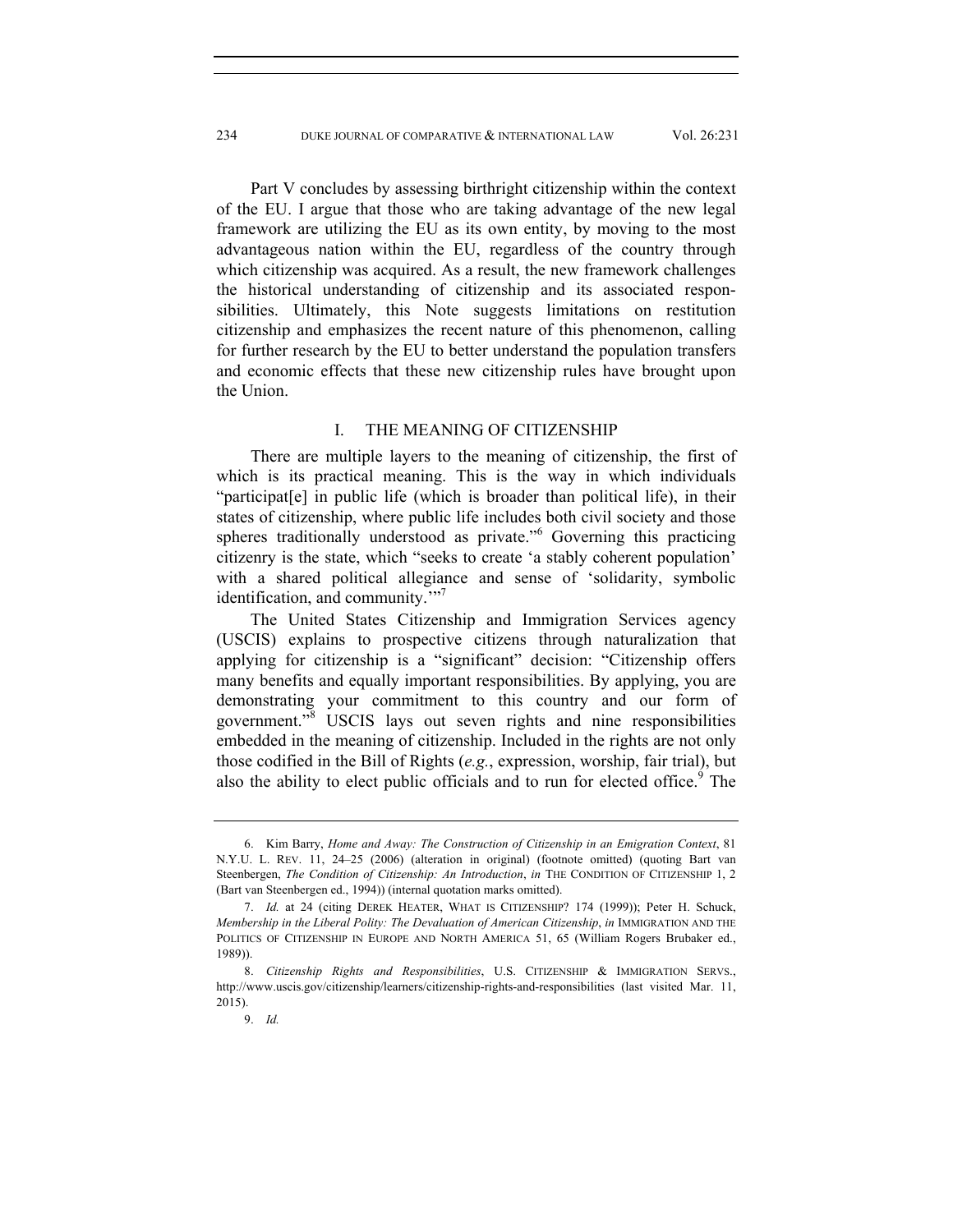countervailing responsibilities include supporting and defending the Constitution, staying informed and participating in the democratic process, paying taxes, and serving on juries or in the nation's defense as necessary.<sup>10</sup> These responsibilities evoke John F. Kennedy's famous words, "[M]y fellow Americans: ask not what your country can do for you—ask what you can do for your country."<sup>11</sup>

Beyond the practical is the legal definition of a citizen: a person who gains recognition as a fully participating member of a country's society. The legal significance of citizenship has two tiers: one domestic and the other international.<sup>12</sup> On the domestic level, as alluded to above, citizenship concerns the duties and obligations an individual has to his society. Citizenship theorist Ayelet Shachar has compared these to property rights, signifying one's citizenship as a "bundle of rights." Property rights, she explains, "gain meaning only when they are connected to a system of law and governance that can enforce them."<sup>13</sup> Under citizenship laws, "what each citizen holds is not a private entitlement to a tangible thing, but a *relationship* to other members and to a particular (usually national) government that creates enforceable rights and duties."14 And, even today, allocating citizenship is exclusively within the government's purview: "Securing full membership in the political community remains one of the few goods that even the mightiest economic conglomerate cannot offer to a skilled migrant or a talented athlete; only governments can allocate the precious property of citizenship."15

On the international stage, citizenship separates insiders from outsiders—it is used by countries "to delimit [individuals] . . . who as a rule are nationals of *other* States."16 Additionally, citizens can call on their state for protection or intervention under certain circumstances,  $17$  and they generally maintain the right to return from abroad to their own country.<sup>18</sup>

 <sup>10.</sup> *Id.* 

 <sup>11.</sup> John F. Kennedy, President of the U.S., Inaugural Address (Jan. 20, 1961).

 <sup>12.</sup> Barry, *supra* note 6, at 21.

 <sup>13.</sup> Ayelet Shachar, *Earned Citizenship: Property Lessons for Immigration Reform*, 23 YALE J.L. & HUMAN. 110, 123 (2011) [hereinafter Shachar, *Earned Citizenship*].

 <sup>14.</sup> *Id.* at 125.

 <sup>15.</sup> Ayelet Shachar, *Picking Winners: Olympic Citizenship and the Global Race for Talent*, 120 YALE L.J. 2088, 2105 (2011).

 <sup>16.</sup> PAUL WEIS, NATIONALITY AND STATELESSNESS IN INTERNATIONAL LAW 250 (1956) (emphasis added).

 <sup>17.</sup> Barry, *supra* note 6, at 22.

 <sup>18.</sup> Universal Declaration of Human Rights, G.A. Res. 217 (III) A, U.N. Doc. A/RES/217(III), art. 13 (Dec. 10, 1948).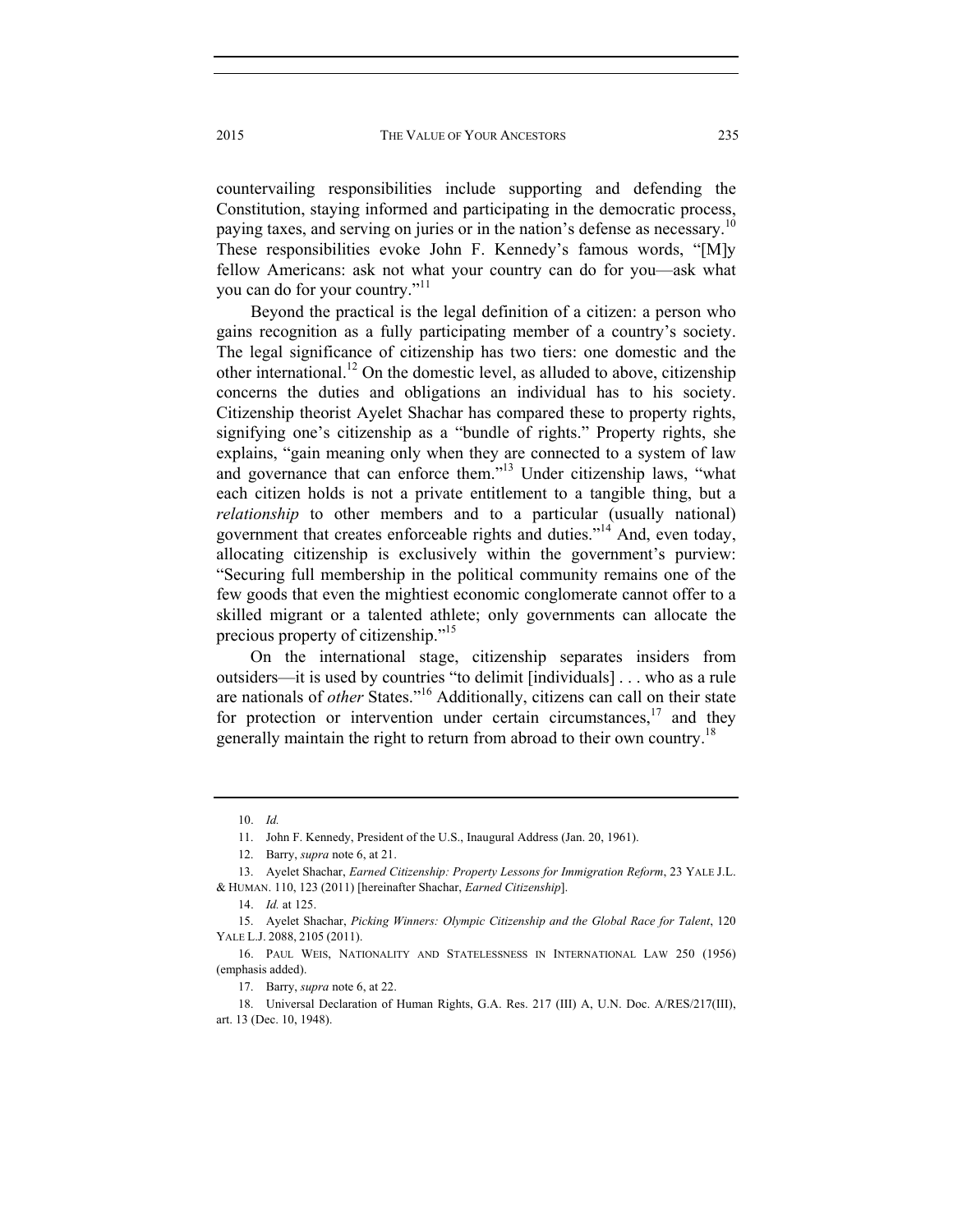Most countries use one of two principles to determine citizenship by birth. The first is *jus soli*, or "right of the soil." Under the purest form of this system, a child becomes a citizen of the country in which that child is born.<sup>19</sup> This English common law principle expanded to colonial jurisdictions around the world and is still the basis of the United States' citizen-by-birth laws.20 One benefit of *jus soli* regimes is that children of new immigrants are automatically incorporated into the new country with citizenship rights. Therefore, this system is often viewed as the "democratic and inclusive" model of citizenship acquisition. $2<sup>1</sup>$ 

Opposing *jus soli* is the principle of *jus sanguinis*, or "right of the blood." This principle is rooted in the French Civil Code of 1803, which, in light of the French Revolution, tried to depart from the country's feudal past and a tradition resembling *jus soli*. 22 Instead, the new principle of *jus sanguinis*, bearing a connection to Roman times, spread across Europe, "link[ing] citizens to each other and to their joint political enterprise through membership in the nation state.<sup> $22$ </sup> A modern example of this pure form is Hungary's citizenship law, under which "[t]he child of a Hungarian citizen shall become a Hungarian citizen by birth. $12<sup>24</sup>$  Birthplace is irrelevant. *Jus sanguinis* is therefore often seen as exclusionary. Regardless

 <sup>19.</sup> This tradition originated in medieval England, where "'ligeance' and 'true and faithful obedience' to the sovereign were owed by a subject from birth." AYELET SHACHAR, THE BIRTHRIGHT LOTTERY: CITIZENSHIP AND GLOBAL INEQUALITY 114 (2009). As Lord Edward Coke stated in a famous English opinion, "for as soon as he is born he oweth by birth-right ligeance and obedience to his Sovereign." Calvin's Case (1608) 77 Eng. Rep. 377, 382 (K.B.); 7 Co. Rep. 1 a, 4 b.

 <sup>20.</sup> *See* Immigration and Nationality Act of 1952, Pub. L. No. 82-414, § 301(a)(1), 66 Stat. 163, 235 (codified as amended at 8 U.S.C. § 1401(a) (2012)) (stating a national at birth will include "a person born in the United States, and subject to the jurisdiction thereof"). A child can also gain American citizenship at birth even if born abroad if certain conditions are met, depending on the nationality of the parents and the amount of time they had lived in the United States. *See id.* § 301(a) (3)–(7), 66 Stat. at 235–36 (codified as amended at 8 U.S.C. § 1401(c)–(g) (2012)).

 <sup>21.</sup> SHACHAR, *supra* note 19, at 115. Although the United States continues to maintain such a broad policy, other common law nations, including England, have limited such broadness: in England, a descent component has been added, so that automatic citizenship is only conferred upon children born within English territory if the child is born to a citizen or permanent resident. *Id.* at 116.

 <sup>22.</sup> *Id.* at 120.

 <sup>23.</sup> *Id.* The spread in Europe coincides with the great period of nationalism that engulfed the continent, especially at the time of the 1848 revolutions. Thus, it is possible that due to Europe's growing imperialism into Africa and Asia (correlating with increased nationalism), European nations found the principle of *jus sanguinis*, one based on one's heritage, an enticing option in the colonization process (through which "outsiders" might have been brought back to the mainland). *See id.* at 120–21 (discussing how *jus sanguinis* accommodates people "deemed . . . as the nation's scattered sons and daughters whose return the home country patiently awaits").

 <sup>24. 1993.</sup> évi LV. törvény a magyar állampolgárságról (Act LV of 1993 on Hungarian Citizenship) art. 3(1) (Hung.), *translated in ACT LV of 1993 on Hungarian Citizenship*, EUR. UNION DEMOCRACY OBSERVATORY ON CITIZENSHIP (Jan. 1, 2009), http://eudo-citizenship.eu/National DB/ docs/HUN%20Act%20LV%20of%201993%20(as%20of%20Jan%202009,%20English).pdf.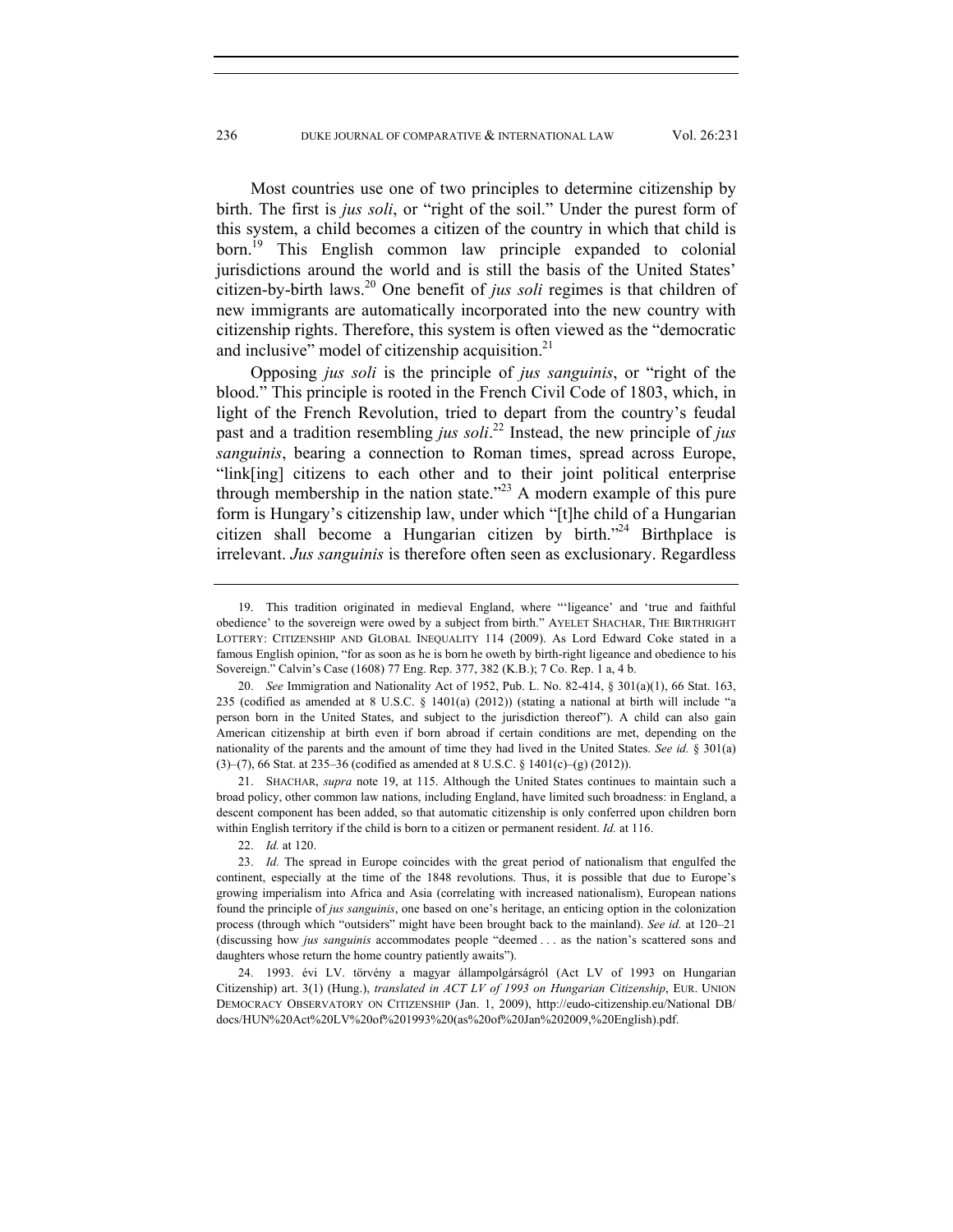of being born in a country, a person cannot gain citizenship—in the principle's purest form—if he is not a member of the country's ethnic or historic population.<sup>25</sup> European countries nonetheless generally maintain the *jus sanguinis* approach, which made it possible to develop citizenship laws based on heritage, one of the key elements of the evolution towards today's new class of birthright citizens.

# II. CONCURRENT DEVELOPMENTS INFLUENCING EU CITIZENSHIP

Dual citizenship was viewed negatively for most of Western history. It was seen not only as unworkable, but as "an evil" that could cause conflict between nations. Seemingly equally untenable was a unified Europe. Both of these developments nonetheless occurred in the latter years of the twentieth century, and came vividly to life in the beginning of the twentyfirst century. Given these developments, outsiders gaining citizenship to an EU nation gain not only access to that nation, but to twenty-eight nations across the European continent.

#### A. The Emergence of Dual Citizenship

With the framework of citizenship in mind, one might now begin to question what it means to be a dual citizen under the pure forms of *jus sanguinis* and *jus soli*. How can one have multiple citizenships if his or her citizenship is solely determined by place of birth? Conversely, how can one have multiple citizenships if he or she simply inherits his or her parents' citizenship? Absent such global movement as began in the late nineteenth century and exploded in the twentieth, these issues would have remained merely theoretical. Before the great wave of migration to the United States, and before freedom of movement in Europe, these problems were presumably uncommon. But today, dual citizenship has much greater significance.

### 1. Twentieth Century Developments

Historically, maintaining multiple citizenships was impossible. The United States, for example, prohibited dual citizenship as early as 1795 with the passage of a Naturalization Act, which stated that any individual becoming a citizen must "renounce forever all allegiance and fidelity to any

 <sup>25.</sup> Ayelet Shachar has proposed a third category of birthright citizenship, which she calls *jus nexi*, or citizenship based on rootedness. She proposes that "[i]nstead of making citizenship turn solely on the initial, almost frozen-in-time moment of entry, some proximity or nexus must be made between taking root and pursuing full membership status in the polity and an actual share in its rights and obligations." Shachar, *Earned Citizenship*, *supra* note 13, at 122.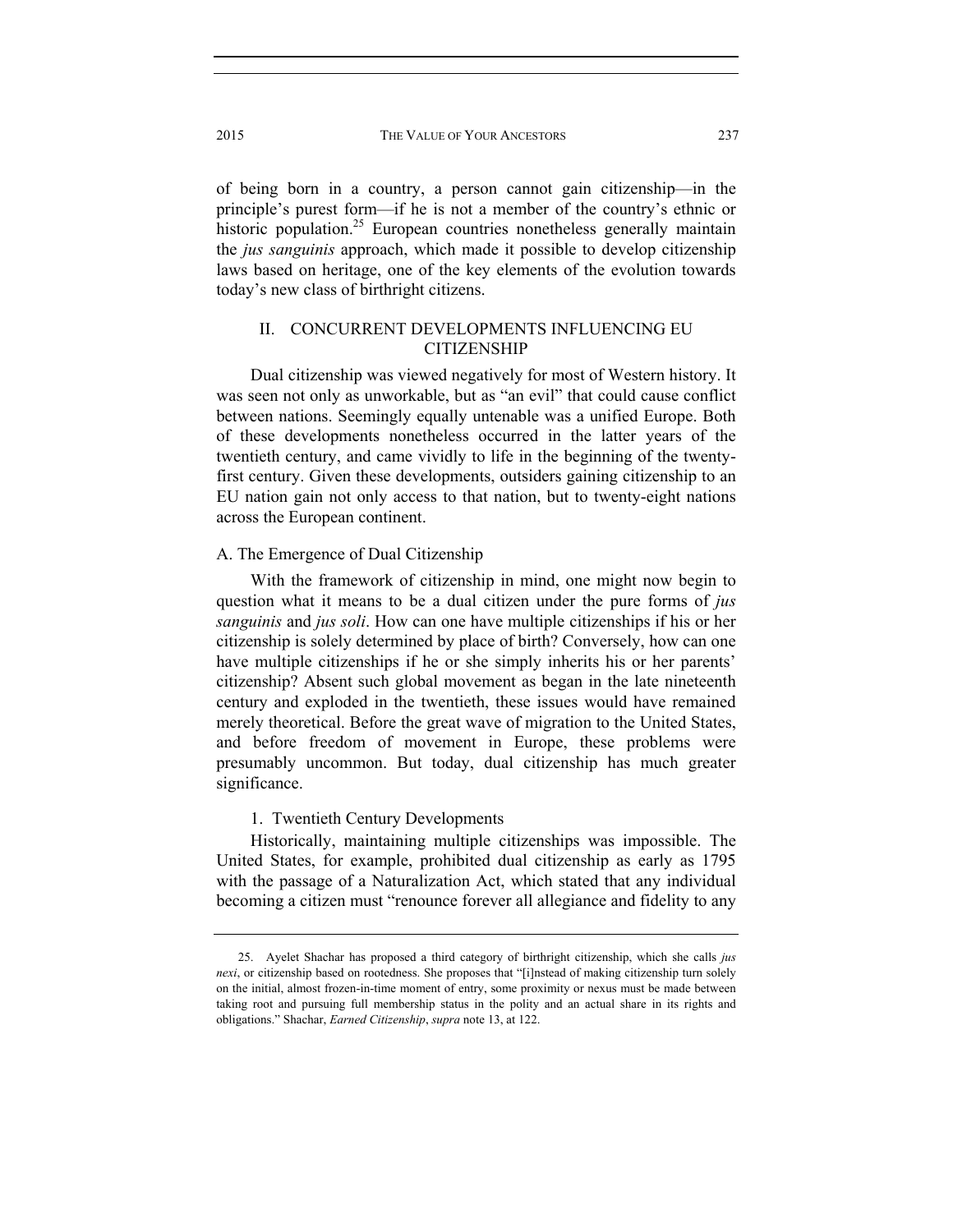foreign prince, potentate, state or sovereignty whatever, and particularly, by name, the prince, potentate, state or sovereignty whereof such alien may, at the time, be a citizen or subject."26 As dual citizenship scholar Peter Spiro wrote, "the key feature of this account is the serious threat that dual nationality posed to world order."<sup>27</sup>

Much of the difficulty over dual citizenship stemmed from mandatory military service, as dual citizenship was feared to create conflicting obligations between nation states. If a person was a citizen of France and Germany, for instance, this brought about a "physical impossibility of performing simultaneously the rights and duties of citizenship in different geographical locations."28 If that dual citizen were required to fight against his other country of citizenship, he would be breaking his obligations to at least one of the nations.

But, in practice, this did not cause much concern. Under natural law, a person had "perpetual allegiance, under which birth allegiance to the sovereign was indissoluble," and as long as migration remained an "epiphenomenon," the issue was more theoretical. $2^9$  As travel between nations began to surge, however, especially with cross-Atlantic travel, the concern over traitorous individuals again arose: "Dual nationals represented instability in a world in which the downside risks of instability were serious, in an era in which there were no brake triggers on the way to war. $^{30}$ 

Europe maintained its stance against dual citizenship for most of the twentieth century. The continental position came to light in the 1930 Hague Convention on Certain Questions Relating to the Conflict of Nationality Laws, organized and written by the League of Nations. The preamble makes the Convention's purpose clear: "[I]t is in the general interest of the international community to secure that all its members should recognise that every person should have a nationality and should have one nationality only."<sup>31</sup> The Convention recognized "accordingly that the ideal towards" which the efforts of humanity should be directed in this domain is the

 <sup>26.</sup> Naturalization Act of 1795, ch. 20, 1 Stat. 414 (1795). This language of renunciation is still in place today in the United States for naturalization. *See Naturalization Oath of Allegiance to the United States of America*, U.S. CITIZENSHIP & IMMIGRATION SERVS. (June 25, 2014), http://www.uscis.gov/uscitizenship/naturalization-test/naturalization-oath-allegiance-united-states-america.

 <sup>27.</sup> Peter J. Spiro, *Dual Citizenship as Human Right*, 8 INT'L J. CONST. L. 111, 112 (2010) [hereinafter Spiro, *Dual Citizenship*].

 <sup>28.</sup> NISSIM BAR-YAACOV, DUAL NATIONALITY 265 (1961).

 <sup>29.</sup> Spiro, *Dual Citizenship*, *supra* note 27, at 113.

 <sup>30.</sup> *Id.* 

 <sup>31.</sup> Hague Convention on Certain Questions Relating to the Conflict of Nationality Laws, pmbl., Apr. 12, 1930, 179 L.N.T.S. 89.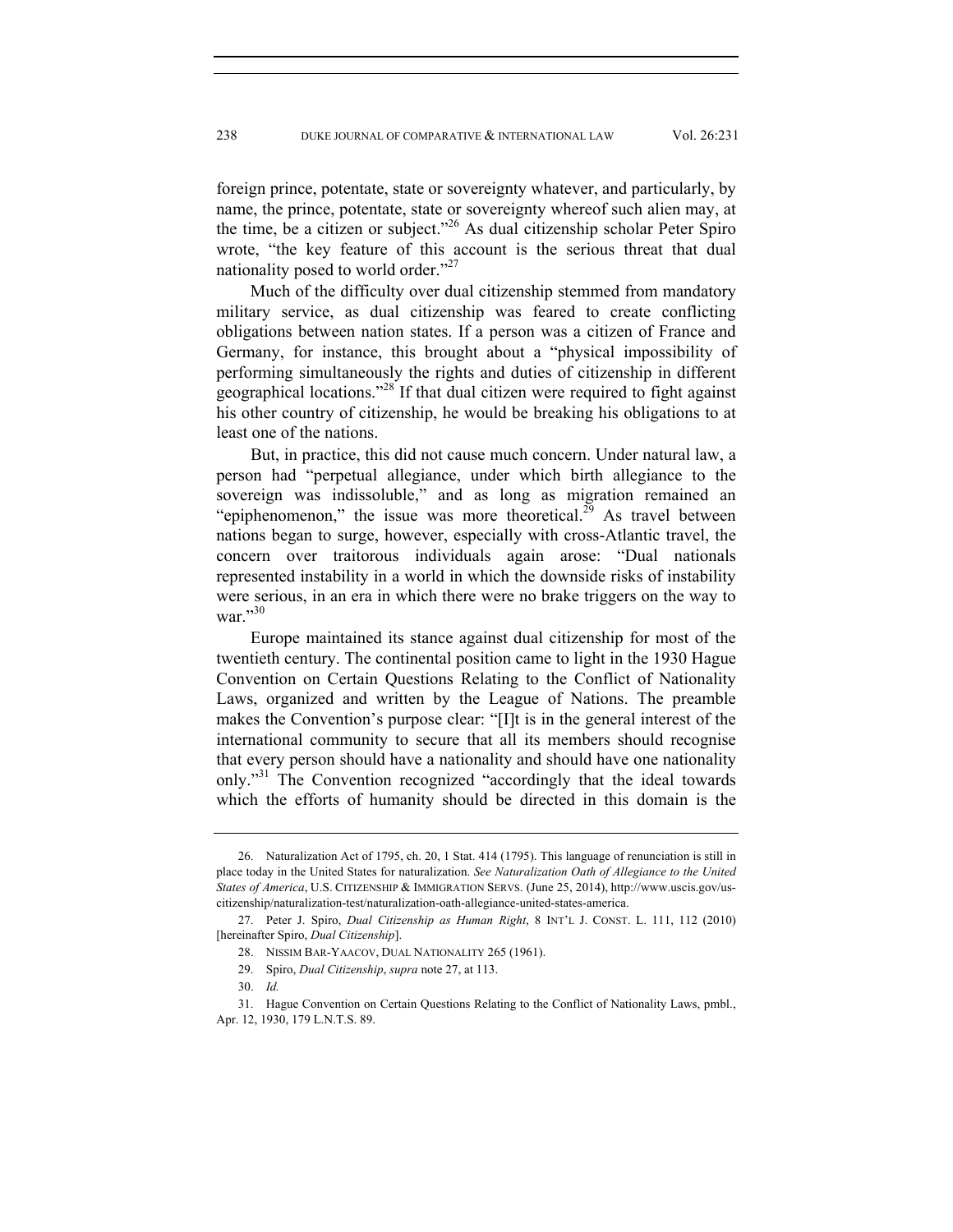abolition of all cases . . . of double nationality."32 The Convention thus laid out methods for countries to determine the *sole* nationalities of individuals in their territories and abroad.<sup>33</sup>

It was not until the 1990s that a large shift came, aided greatly by the abandonment of conscription. With the end of the Cold War, many European nations decreased their armed forces: Belgium and the Netherlands started the trend in 1996, and after another decade, thirteen other states had followed suit.<sup>34</sup> Along with similar restructuring of various nations' tax systems, "[d]omicile, rather than citizenship," had become "increasingly important as a determinant of obligations owed to states."<sup>35</sup>

The European Court of Justice (ECJ) also played a pivotal role in this evolution, especially with its landmark 1992 decision in *Micheletti v. Cantabria*. 36 Mario Vicente Micheletti was from Argentina (with Argentine citizenship), but he had acquired Italian nationality (through his parents' birth in Italy) in order to work in Spain as a dentist.<sup>37</sup> Micheletti subsequently applied for permanent residence in Spain because, thanks to his new Italian passport, he had become a European Community national with the ability to work in Spain.<sup>38</sup> Spain, however, denied Micheletti residence because under Spanish law, Micheletti's sole nationality was that of his former residence, Argentina.<sup>39</sup>

 <sup>32.</sup> *Id.* 

 <sup>33.</sup> *Id.* Another European convention was passed in 1963 by the Council of Europe, entitled the Convention on Reduction of Cases of Multiple Nationality and on Military Obligations in Cases of Multiple Nationality. The preamble to this convention stated again that "cases of multiple nationality are liable to cause difficulties and that joint action [should be taken] to reduce as far as possible the number of cases of multiple nationality." Convention on Reduction of Cases of Multiple Nationality and on Military Obligations in Cases of Multiple Nationality, pmbl., May 6, 1963, E.T.S. No. 043. This convention appeared to conclude that the largest difficulty with dual nationality was the competing conscription requirements in "[c]onsidering it desirable that persons possessing the nationality of two or more Contracting Parties should be required to fulfil their military obligations in relation to one of those Parties only." *Id.* 

 <sup>34.</sup> Karl W. Haltiner & Tibor Szvircsev Tresch, *New Trends in Civil-Military Relations: The Decline of Conscription in Europe* 2 (paper presented at the Inter-University Seminar on Armed Forces and Society, Chi., Ill., Oct. 26–28, 2007), http://www.vtg.admin.ch/internet/vtg/de/home/ schweizerarmee/sorganisation/hkaneu/milak/militaerwissenschaftliche/militaersozioligie/publikationen. parsys.93405.downloadList.13761.DownloadFile.tmp/513haltinerszvircsevnewtrendsincivilmilitaryrelat ions.pdf.

 <sup>35.</sup> Peter J. Spiro, *A New International Law of Citizenship*, 105 AM. J. INT'L L. 694, 733 n.272 (2011) [hereinafter Spiro, *A New International Law of Citizenship*].

 <sup>36.</sup> Case C-369/90, Micheletti v. Cantabria, 1992 E.C.R. I-4239.

 <sup>37.</sup> *Id.* at I-4260.

 <sup>38.</sup> *Id.* 

 <sup>39.</sup> *Id.* at I-4261.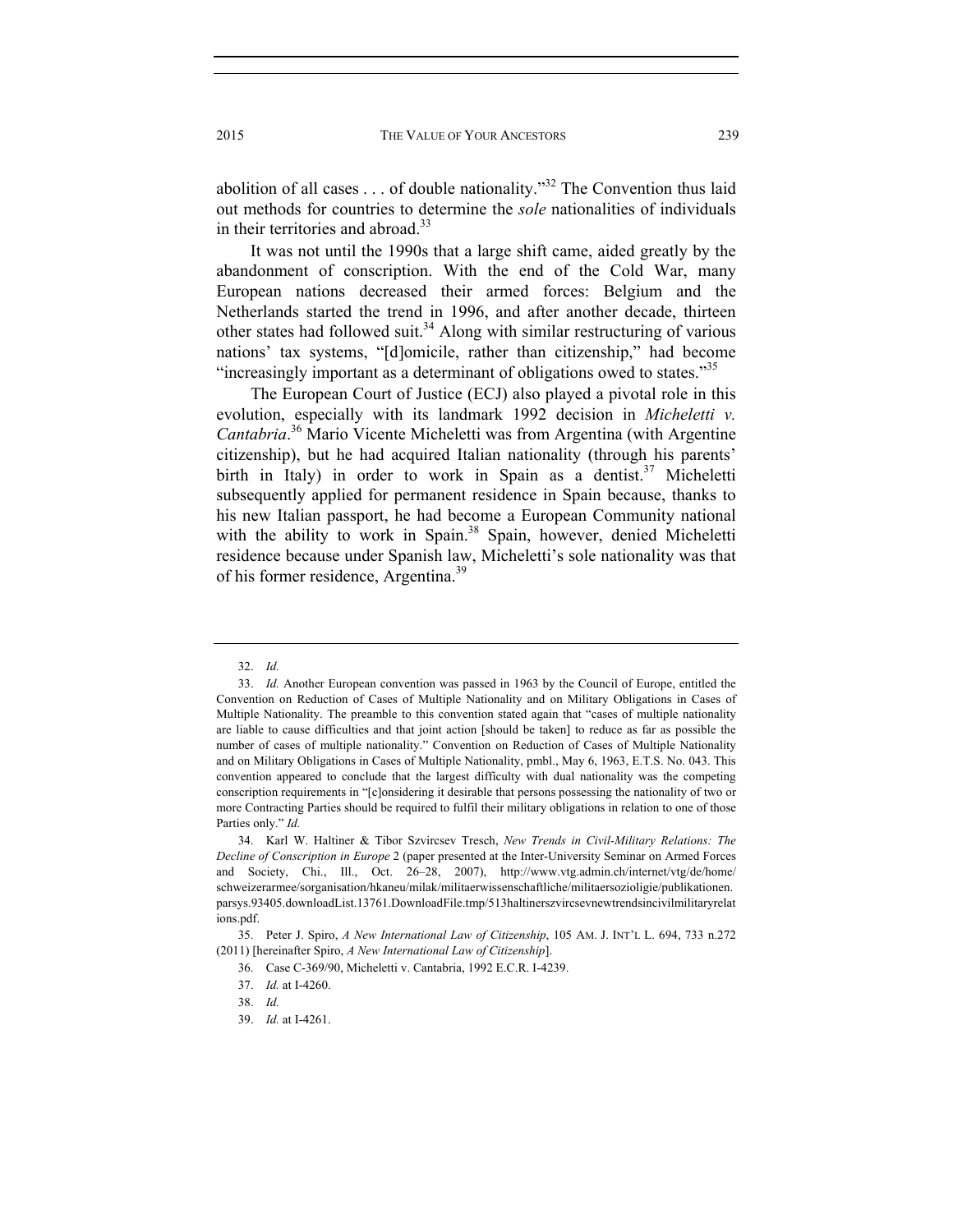The ECJ was required to interpret Article 52 of the European Economic Community (EEC) Treaty, which states that freedom of establishment is granted to all persons who are "nationals of a Member State.<sup>"40</sup> In interpreting this seemingly straightforward Article, the Court stated: "it is not permissible . . . to restrict the effects of the grant of the nationality of another Member State by imposing an additional condition for recognition of that nationality."41 Therefore, "Member States *are not entitled* to challenge [a citizen's] status on the ground that the person<sup>[]</sup> concerned might also have the nationality of a non-member country which, under the legislation of the host Member State, overrides that of the Member State."<sup>42</sup> Ultimately, the Court held that member states were barred "from denying a national of another Member State who possesses at the same time the nationality of a non-member country entitlement to that freedom on the ground that the law of the host State deems him to be a national of the non-member country."<sup>43</sup>

*Micheletti* was significant, as the ECJ essentially held that countries must overlook their own citizenship laws in determining a person's nationality. If a person can prove nationality of any member of the European Community, then the individual shall be recognized as a member of the European Community regardless of having another nationality as well. As such, the ECJ impliedly recognized the principle of dual citizenship and laid the foundation for the birthright citizenship phenomenon analyzed herein.

## 2. Dual Citizenship Today

The European tide formally turned in 1997 with the European Convention on Nationality. Unlike the prior European conventions, which had all condemned dual citizenship, the 1997 Convention noted "the desirability of finding appropriate *solutions to consequences* of multiple nationality and in particular as regards the rights and duties of multiple nationals."<sup>44</sup> This was a clear change in rhetoric from the earlier conventions: dual citizenship was a part of society, and its consequences must no longer be eliminated, but rather, understood and accepted. Among other developments, the Convention required states to accept the multiple nationalities of children born with more than one, as well as those of

 <sup>40.</sup> *Id.* at I-4262.

 <sup>41.</sup> *Id.* 

 <sup>42.</sup> *Id.* at I-4263 (emphasis added).

 <sup>43.</sup> *Id.*

 <sup>44.</sup> European Convention on Nationality, pmbl., Nov. 6, 1997, 37 I.L.M. 47 (emphasis added).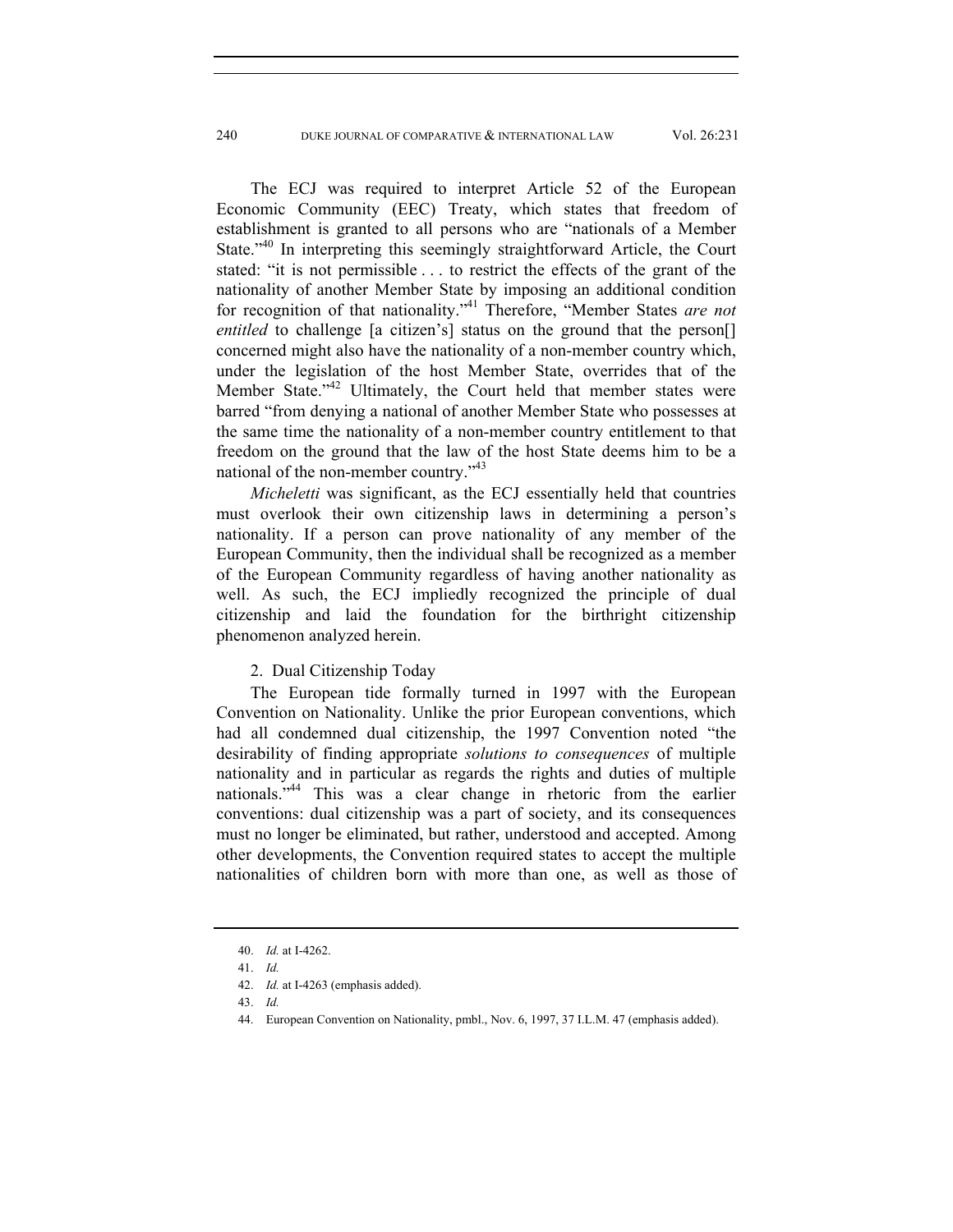persons who acquired an additional nationality through marriage.<sup>45</sup> This Convention was deemed a "watershed," being the "first multilateral undertaking that protects dual nationality."<sup>46</sup> This so-called "partial" protection of dual citizenship . . . shifted the discourse to one that accounts for the interests of the individuals, not just of states."<sup>47</sup>

In 2009, a team led by University of Lucerne Professor Joachim Blatter combined, analyzed, and assessed data from nine global surveys regarding dual citizenship administered over the previous several years. The group's studies "reveal a clear global trend: the acceptance of dual citizenship has strongly risen in the last twenty to thirty years."48 The team found that, of the 189 countries analyzed, in the early twenty-first century, eighty-seven showed "a rather positive stance" towards dual citizenship, whereas only seventy-seven showed a more negative stance.<sup>49</sup> More specifically, they found that seventy-three countries fully accept dual citizenship, while only fifty-three countries outright reject it.<sup>50</sup> And with regard to the EU, the authors ultimately concluded that fourteen EU states fully accept dual citizenship.<sup>51</sup> Since the Blatter et al. study, there has been even further acceptance of dual citizenship in Europe. In October 2013, Latvia amended its Citizenship Law to permit dual citizenship,  $52$  and in May 2015, the Lithuanian parliament backed plans to hold a referendum on dual citizenship, which has been proposed for October  $2016^{53}$ 

Germany illustrates well the evolving acceptance of dual citizenship. Germany was traditionally in the European mainstream regarding dual citizenship—its Constitutional Court in 1974 had denounced the status "as an evil that should be avoided or eliminated in the interest of states as well as the interests of the affected citizen."54 Until 1999, one could be German, and only German, by one of two routes: through German nationality

 <sup>45.</sup> *Id.* art. 14.

 <sup>46.</sup> Spiro, *A New International Law of Citizenship*, *supra* note 35, at 734.

 <sup>47.</sup> *Id.*

 <sup>48.</sup> Joachim K. Blatter et al., *Acceptance of Dual Citizenship: Empirical Data and Political Contexts* 4 (Univ. of Lucerne Inst. of Political Sci., Working Paper Series, "Glocal Governance and Democracy," No. 02, 2009), http://www.alexandria.unisg.ch/EXPORT/DL/51171.pdf.

 <sup>49.</sup> *Id.* at 3.

 <sup>50.</sup> *Id.* at 10.

 <sup>51.</sup> *Id.* at 56–65 (noting that the EU States that fully recognized dual citizenship as of 2009 include Bulgaria, Cyprus, Finland, France, Greece, Hungary, Ireland, Italy, Portugal, Romania, Slovakia, Slovenia, Sweden and the United Kingdom).

 <sup>52.</sup> *Considerable Interest Seen in Latvian Dual Citizenship*, BALTIC COURSE (Sept. 24, 2013), http://www.baltic-course.com/eng/legislation/?doc=81026.

 <sup>53.</sup> *Lithuania's Seimas Backs Proposal to Hold Dual Citizenship Referendum*, BALTIC COURSE (May 5, 2015), http://www.baltic-course.com/eng/legislation/?doc=105762.

 <sup>54.</sup> Spiro, *A New International Law of Citizenship*, *supra* note 35, at 736 n.294.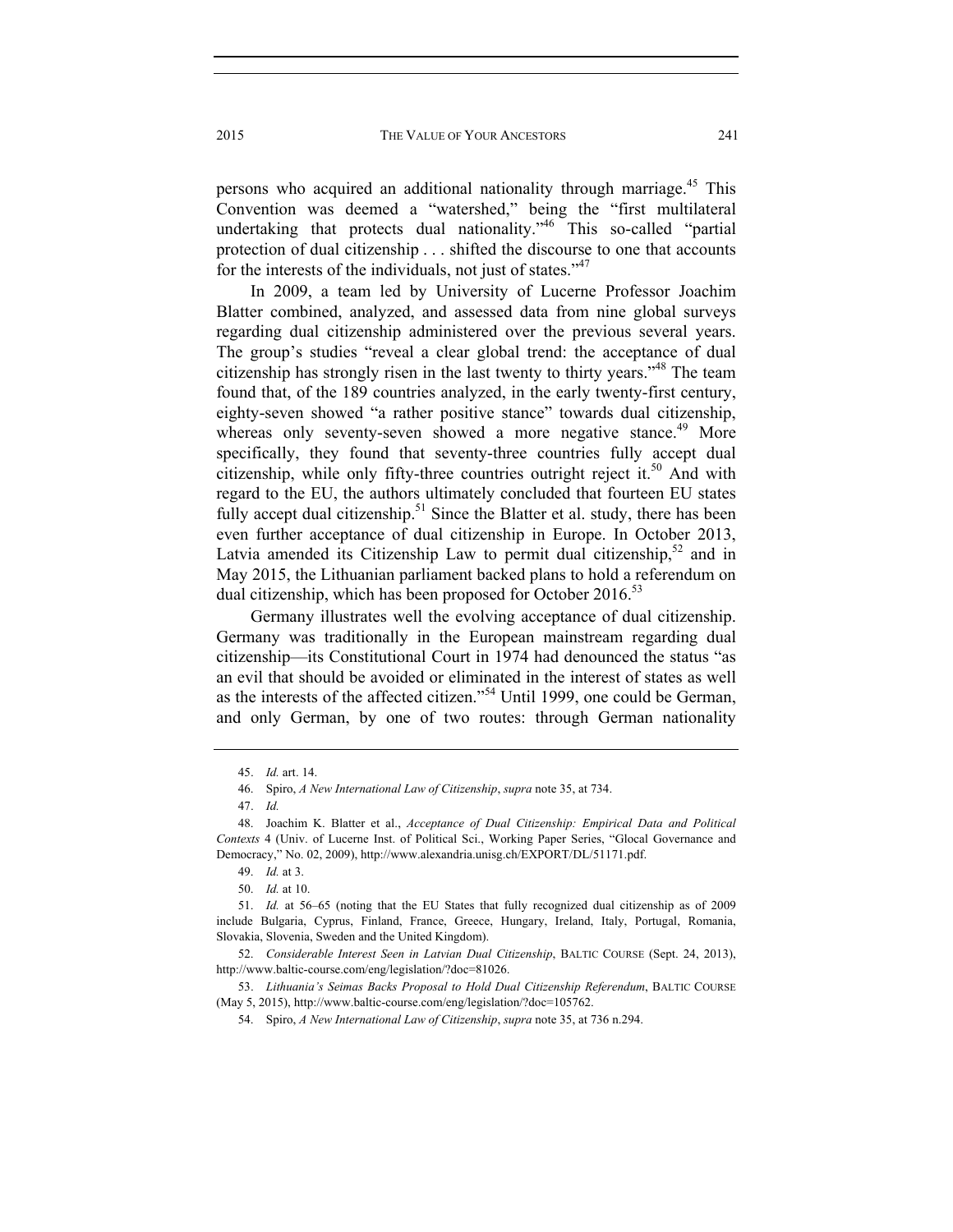(*Staatsangehörigkeit*), or by being a member of the German *Volk* residing outside of Germany but with family origins from within its territory (*Volkszugehörigkeit*).55 But by 1999, Germany had gone through decades of significant mass migrations, especially from Turkey, filling the country with "a large population of second- and third-generation non-nationals excluded from the political community, and to the ever-burgeoning requirements of European integration."<sup>56</sup> Thus, in its 1999 reform, Germany created numerous statutory exceptions to its previous law requiring that one relinquish all former nationalities before naturalizing as a German.<sup>57</sup> Germany's progression since its 1999 reform reveals a stark change: between 2000 and 2008, over half of all naturalizing Germans were allowed to retain their former nationalities through one of these exceptions.<sup>58</sup>

Germany additionally had in place a specific limitation to dual citizenship, called the *Optionspflicht*, which made first-generation German nationals who obtained nationality through *jus soli* (introduced in the 1999 reform) choose before their twenty-third birthday the nationality they would prefer to keep: German or another nationality of their parents.<sup>59</sup> However, in December 2014, a new law took effect stating that young Germans no longer had to choose. Under the new law—estimated by German Integration Commissioner Aydan Özoguz, herself of Turkish descent, to impact half a million young people in Germany—a child can maintain dual citizenship, so long as by his or her twenty-first birthday the child had resided in Germany for eight years and had either been schooled or received vocational training there for at least six years.<sup>60</sup> Thus, a nation that merely forty years ago called dual citizenship an "evil" has evolved to now permit "outsiders" to maintain their foreign nationalities *and* be concurrently German.

Whereas earlier generations considered dual citizenship a "moral abomination," in today's world, nineteen out of the top twenty countries for

59. *Id.* at 80.

 <sup>55.</sup> Enikő Horváth & Ruth Rubio-Marín, *"Alles oder Nichts"? The Outer Boundaries of the German Citizenship Debate*, 8 INT'L. J. CONST. L. 72, 75 (2010).

 <sup>56.</sup> *Id.* at 78.

 <sup>57.</sup> *Id.* at 79.

 <sup>58.</sup> *Id. See also* Susanne Worbs, *Die Einbürgerung von Ausländern in Deutschland* 26 (Bundesamt für Migration und Flüchtlinge, Working Paper No. 17, 2008), http://www.bamf.de/ SharedDocs/Anlagen/DE/Publikationen/WorkingPapers/wp17 einbuergerung.pdf? blob=publicationFile.

 <sup>60.</sup> Naomi Conrad, *Dual Citizenship Law Takes Effect in Germany*, DEUTSCHE WELLE (Dec. 19, 2014), http://www.dw.de/dual-citizenship-law-takes-effect-in-germany/a-18143002. The law, however, is not retroactive, and those who had to decide previously do not now get to retain dual citizenship. *Id.*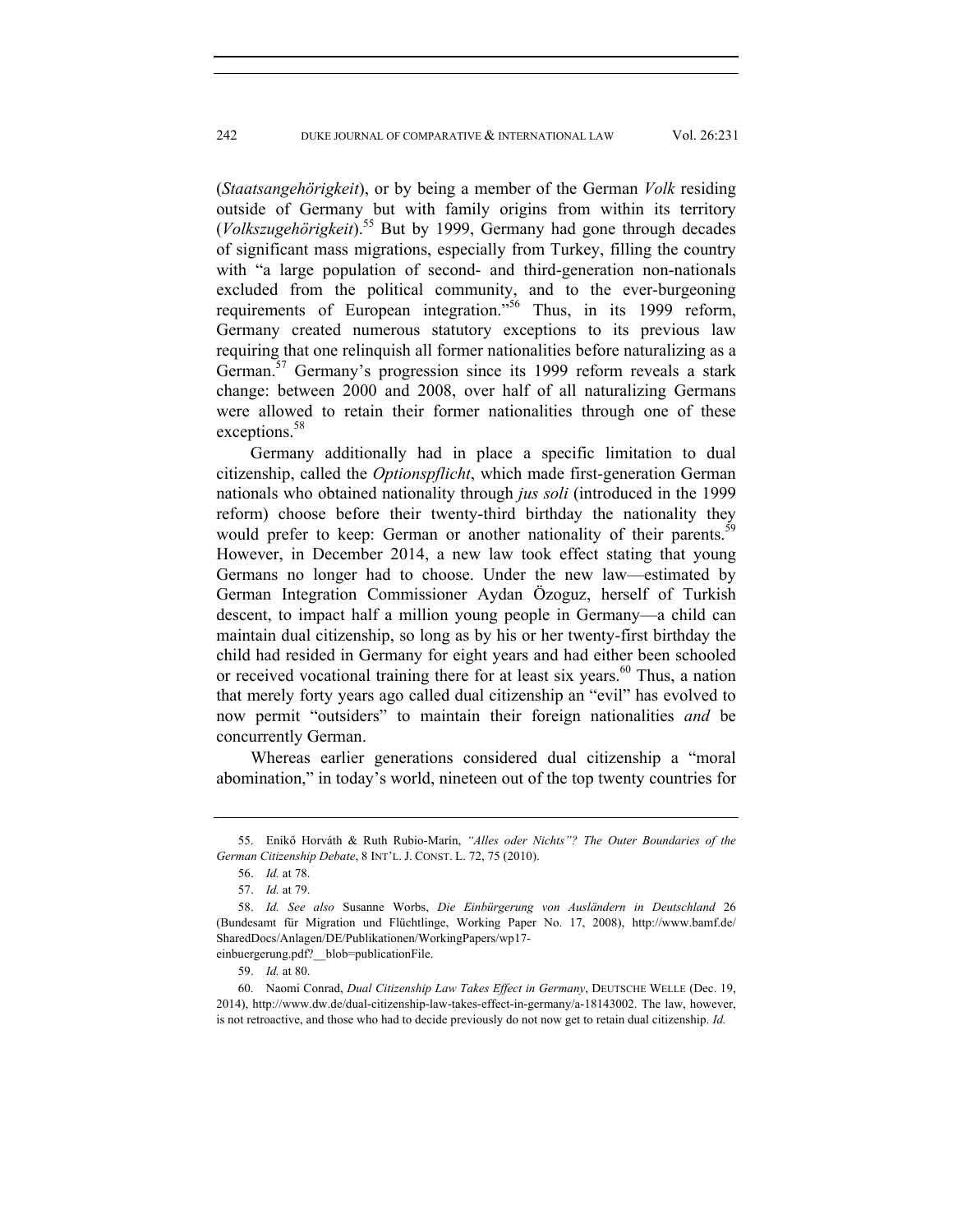naturalization at least tolerate dual citizenship.<sup>61</sup> As Professor Peter Spiro explains, "[d]ual citizenship is an irreversible incident of globalization. Its acceptance appropriately recognizes multiple national identities in a more mobile world."<sup>62</sup>

B. Transnational Europe

The aftermath of the Second World War left Europe in a state of turmoil. For the prior decade, and for the second time in two consecutive generations, the continent was pitted against itself. In the following years, however, Western Europe came together and formed a so-called "community" of nations, which later became the European Union. In the seventy years since the last World War, Europe has taken unbelievable strides, combining East and West in the now twenty-eight nation European Union. Crucial to EU unity is the EU's guarantee to its citizens of free movement. Combining the EU freedom of movement with the acceptance of dual citizenship is where we begin to understand how immigrants are benefiting from this concomitance to make use of the transnational continent.

#### 1. The European Union and EU Citizenship

The European Union has its origins in the European Coal and Steel Community, an economic alliance between a mere six countries—Belgium, France, Germany, Italy, Luxembourg, and the Netherlands—that began in the  $1950s$ .<sup>63</sup> With the 1957 Treaty of Rome, the "common market" European Economic Community (EEC) was created.<sup>64</sup> The modern name of the European Union eventually came into being in 1992, with the Maastricht Treaty, which called for a "common market and an economic and monetary union" between the European nations.<sup>65</sup>

One of the key provisions of the Maastricht Treaty is its creation of a citizenship of the Union. The Treaty's provision, codified in the Treaty on the Functioning of the European Union (TFEU), proclaimed: "Citizenship of the Union is hereby established. Every person holding the nationality of

 <sup>61.</sup> Peter J. Spiro, Op-Ed., *The Evolving Acceptance of Dual Citizenship*, L.A. TIMES (Oct. 29, 2014), http://www.latimes.com/opinion/op-ed/la-oe-spiro-dual-citizenship-advantages-20141030-story. html.

 <sup>62.</sup> Peter J. Spiro, Op-Ed., *Dual Citizenship: As It Should Be*, N.Y. TIMES (July 18, 2012), http:/ /www.nytimes.com/roomfordebate/2012/05/14/can-dual-citizens-be-good-americans/dual-citizenshipas-it-should-be.

 <sup>63.</sup> *The History of the European Union*, EUR. UNION, http://europa.eu/about-eu/eu-history/ index\_en.htm#40 (last visited Mar. 16, 2015).

 <sup>64.</sup> *Id.* 

 <sup>65.</sup> Treaty on European Union, art. G(2), Feb. 7, 1992, 1992 O.J. (C 191) 1.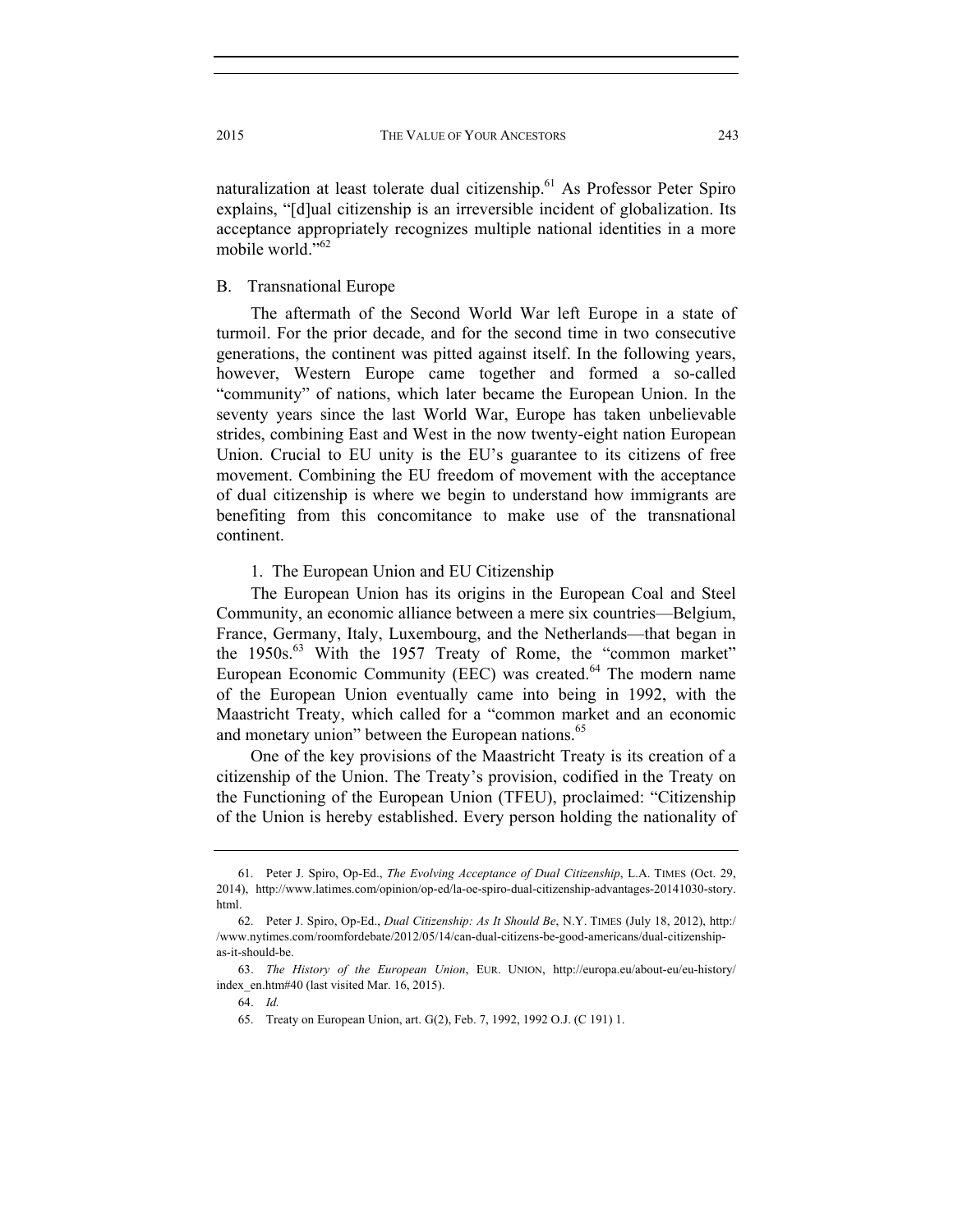a Member State shall be a citizen of the Union. Citizenship of the Union shall be additional to and not replace national citizenship."<sup>66</sup> TFEU Article 20(2) lays out the four components of the newly defined European Citizenship, the most visible of which is that all EU citizens have the right to move and reside freely within the entire Union.<sup>67</sup>

At first, certain scholars considered EU citizenship "invented as a status without clear contents and which is an open-ended concept strengthened by the presumption of being fundamental."<sup>68</sup> Member states cautiously looked upon EU citizenship as something additional, not as a replacement for national citizenship.<sup>69</sup> This new concept was a "naked European citizenship," a citizenship that was "divested of all the surrounding majestic discourses, . . . a skinny legal construct, which operates by grafting the logic of membership onto a limited set of economic and labor rights in the European market."<sup>70</sup> Since its introduction, however, the Court of Justice of the European Union, among others, has further legitimized European citizenship by developing case law to establish such citizenship as a "fundamental status" of European Union  $law.<sup>71</sup>$ 

#### 2. Guaranteed Freedom of Movement

The origin of the European freedom of movement and residence comes from the treaties founding the EEC in the 1950s, which included the freedom of movement of qualified industrial workers among the six

 70. FRANCESCA STRUMIA, SUPRANATIONAL CITIZENSHIP AND THE CHALLENGE OF DIVERSITY: IMMIGRANTS, CITIZENS AND MEMBER STATES IN THE EU 2 (2013).

71. KRŪMA, *supra* note 68, at 5–6.

 <sup>66.</sup> Treaty on the Functioning of the European Union, art. 20(1) 25 Mar. 1957, 298 U.N.T.S. 3, 4 Eur. Y.B. 412.

 <sup>67.</sup> *Id.* art. 20(2). The additional components include the right to vote for and stand as candidates in European Parliament and municipal elections, the right to be protected by diplomatic and consular authorities of any EU country, and the right to petition to the European Parliament and apply to the European Ombudsman. *Id.* 

 <sup>68.</sup> KRISTĪNE KRŪMA, EU CITIZENSHIP, NATIONALITY AND MIGRANT STATUS, AN ONGOING CHALLENGE 127 (2014).

 <sup>69.</sup> *Id.* at 418. Jacob Weiler, a prominent international law scholar, considered EU citizenship especially strange: "The traditional, classical vocabulary of citizenship is the vocabulary of the State, the Nation and Peoplehood." Joseph Weiler, *Introduction: European Citizenship – Identity and Differentity*, *in* EUROPEAN CITIZENSHIP: AN INSTITUTIONAL CHALLENGE 1, 1 (Massimo La Torre ed., 1998). He additionally called it "little more than a cynical exercise in public relations on the part of the High Contracting parties." Joseph H. H. Weiler, *European Citizenship and Human Rights*, *in* REFORMING THE TREATY ON EUROPEAN UNION, THE LEGAL DEBATE 57, 65 (Jan A. Winter et al. eds., 1996).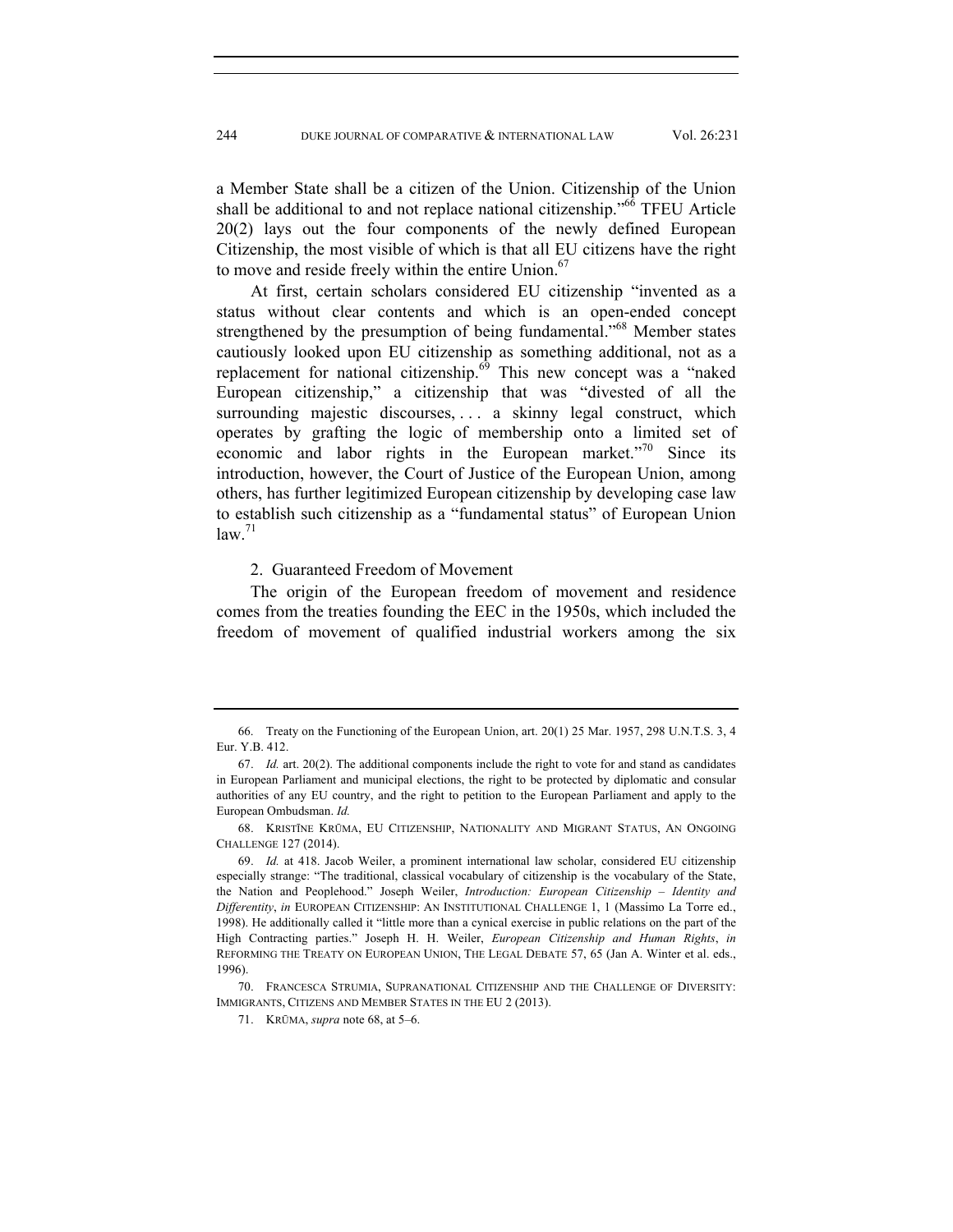founding nations.72 Such movement was intended for economic reasons only, but the scope has evolved since the 1970s. This change was due primarily to the European Court of Justice, which "gradually shifted policy from protecting primarily free movement of *workers* to the free movement of *persons*."73 The Maastricht Treaty's creation of an EU citizenry ultimately guaranteed this right to all through its guaranteed right of freedom of movement and residence.<sup>74</sup>

Effective for all EU nations as of April 2006, EU Directive  $2004/38/EC^{75}$  codified numerous EU developments to clarify and to strengthen the rights of freedom of movement and residence.<sup>76</sup> The goal of the Directive was thus to "create a single legislative act" with the purpose of "remedying this sector-by-sector, piecemeal approach to the right of free movement and residence."<sup>77</sup>

"The right to reside in another EU country is your fundamental and personal right . . . . This basically means that once you meet the conditions, you have the right to reside from that moment and your right is not granted to you by a decision of the host EU country."78 To move from one EU country to another, all that an EU citizen needs is a national ID card or passport.<sup>79</sup> No residence permits are required for EU citizens—they were abolished by the Directive. $80$  An EU citizen is guaranteed the ability to reside in any EU country for three months without any conditions other than having an identity card or passport, $81$  and if the EU citizen is seeking employment and has a genuine chance of finding work, the citizen can stay six months, $82$  or even longer. $83$  After the first three months, if a citizen is

 <sup>72.</sup> Saara Koikkalainen, *Free Movement in Europe: Past and Present*, MIGRATION POL'Y INST. (Apr. 21, 2011), http://www.migrationpolicy.org/article/free-movement-europe-past-and-present.

 <sup>73.</sup> *Id.* 

 <sup>74.</sup> TFEU, *supra* note 66, art. 20(2).

 <sup>75.</sup> Directive 2004/38/EC, of the European Parliament and of the Council of 29 April 2004 on the Right of Citizens of the Union and their Family Members to Move and Reside Freely within the Territory of the Member States Amending Regulation (EEC) No. 1612/68 and Repealing Directives 64/221/EEC, 68/360/EEC, 72/194/EEC, 73/148/EEC, 75/34/EEC, 75/35/EEC, 90/364/EEC, 90/365/EEC and 93/96/EED, 2004 O.J. (L 158) 77 [hereinafter Directive 2004/38/EC].

 <sup>76.</sup> *Id.* pmbl. (3).

 <sup>77.</sup> *Id.* pmbl. (4).

 <sup>78.</sup> EUR. COMM'N, FREEDOM TO MOVE AND LIVE IN EUROPE: A GUIDE TO YOUR RIGHTS AS AN EU CITIZEN 16 (2013), http://ec.europa.eu/justice/citizen/document/files/guide-free-mo-2013\_en.pdf [hereinafter EU FREEDOM OF MOVEMENT GUIDE].

 <sup>79.</sup> Directive 2004/38/EC, *supra* note 75, art. 5(1).

 <sup>80.</sup> EU FREEDOM OF MOVEMENT GUIDE, *supra* note 78, at 18. However, family members who are not EU citizens will have a residence card that shows their family relationship to an EU citizen. Directive 2004/38/EC, *supra* note 75, art. 9(1).

 <sup>81.</sup> Directive 2004/38/EC, *supra* note 75, art. 6(1).

 <sup>82.</sup> *Id.* art. 7(3)(c).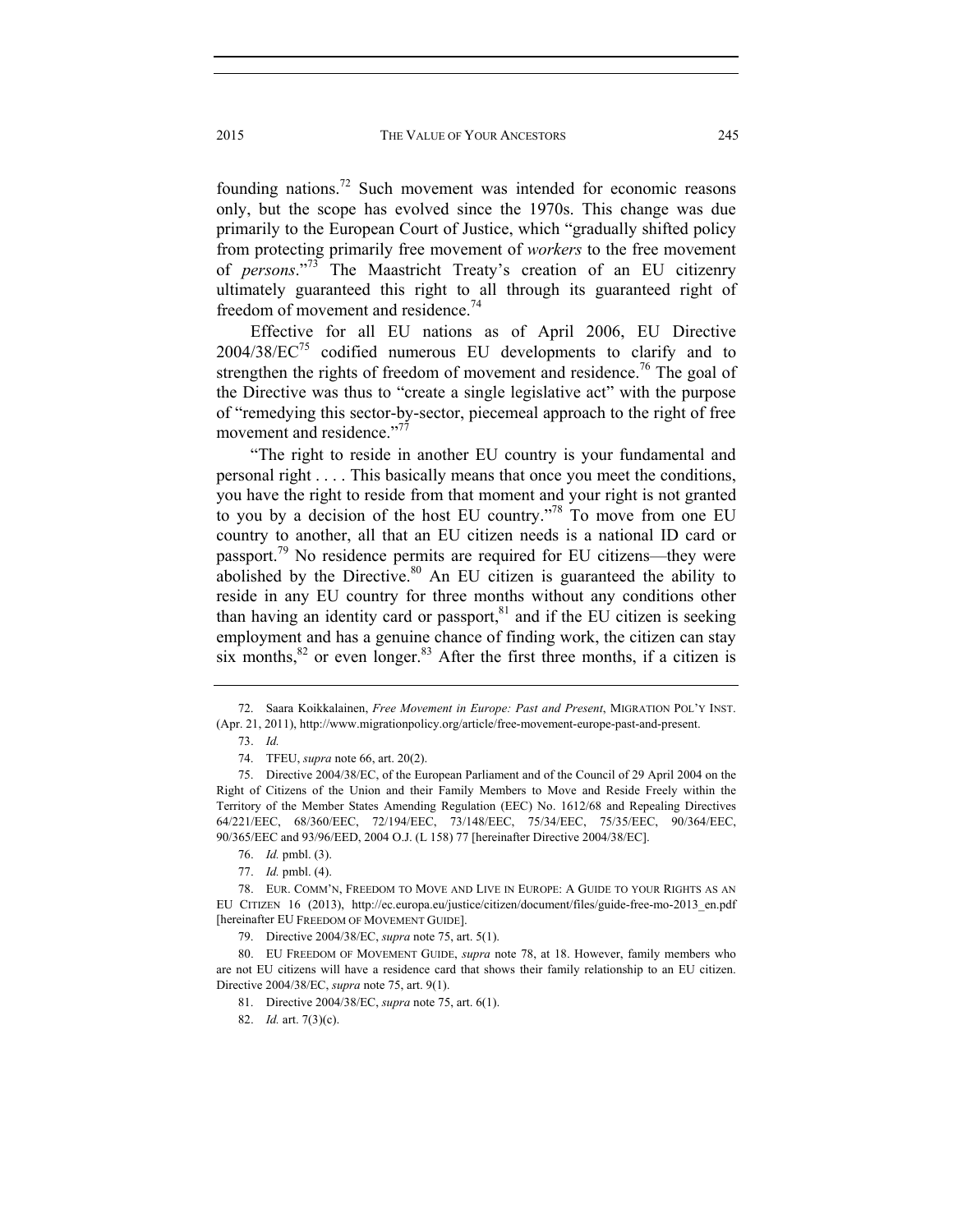working (including self-employment) in the new EU country, then the citizen "ha[s] the right to reside without any conditions other than being a worker or self-employed person."<sup>84</sup> Students also retain this right, as long as they continue to be enrolled in an educational establishment following a course of study or vocational training (plus maintaining insurance and sufficient financial resources). $85$  Even if a citizen is expelled because the citizen failed to keep up with the minimal requirements of the freedom of movement, barring extreme circumstances, the citizen is free to return to that country as long as the post-three-month requirements are satisfied.<sup>86</sup>

Not only do EU citizens have the right to free movement, but so do their family members, *even if* they are not nationals of any EU member state.<sup>87</sup> This includes one's spouse, registered partner, descendants (children, grandchildren, etc.), and ascendants (parents, grandparents, etc.).<sup>88</sup> As long as the citizen continues to meet his or her conditions, family members have the right to reside with the citizen in that country.<sup>89</sup> And even if the EU citizen dies, the citizen's non-EU family members will generally be allowed to remain, as long as they had been in the country for a year prior to the individual's death.<sup>90</sup>

The EU's freedom of movement has been deemed "one of the most visible and cherished advantages of the European Union for individual citizens."<sup>91</sup> A public opinion poll taken by the European Commission asking Europeans what the EU meant to them found that the freedom to travel, study and work anywhere in the EU was the *most important* consideration, ranked number one in a long list including the Euro, peace, and democracy.<sup>92</sup> Similarly, fifty-six percent of European citizens found freedom of movement to be the most positive achievement of the EU.<sup>93</sup> According to the European Commission, EU citizens make more than one

84. *Id.* at 15; *see* Directive 2004/38/EC, *supra* note 75, art. 7(1)(a).

- 86. EU FREEDOM OF MOVEMENT GUIDE, *supra* note 78, at 22.
- 87. Directive 2004/38/EC, *supra* note 75, art. 6(2).

92. *Public Opinion in the European Union*, STANDARD EUROBAROMETER, Spring 2013 at 1, 64.

 <sup>83.</sup> EU FREEDOM OF MOVEMENT GUIDE, *supra* note 78, at 13.

 <sup>85.</sup> Directive 2004/38/EC, *supra* note 75, art. 7(1)(c).

 <sup>88.</sup> *Id.* art. 2(2).

 <sup>89.</sup> *Id.* art. 7(2).

 <sup>90.</sup> *Id.* art. 12.

 <sup>91.</sup> EU FREEDOM OF MOVEMENT GUIDE, *supra* note 78, at 5.

 <sup>93.</sup> Eur. Comm'n, Commc'n from the Comm'n to the Eur. Parliament, the Council, the Eur. Econ. & Soc. Comm. and the Comm. of the Regions, *Free Movement of EU Citizens and their Families: Five Actions to Make a Difference,* art. 1.1, COM (2013) 837 final (Nov. 25, 2013) [hereinafter *EC Free Movement Report*].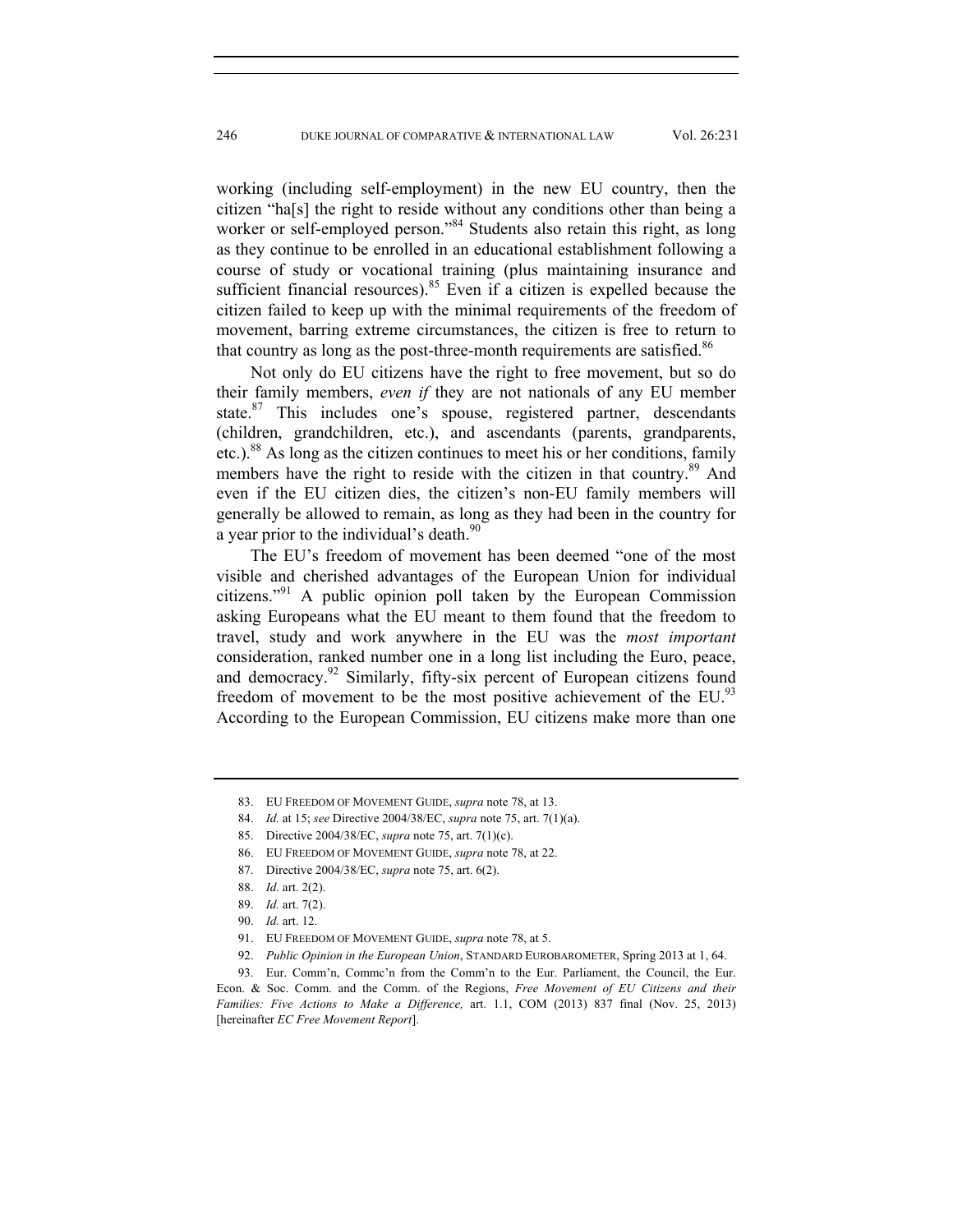billion trips between the EU countries every year,  $94$  and at the end of 2012, 14.1 million European citizens were residing in other member states.<sup>95</sup>

3. The European Union's Eastward Expansion

Until 2004, the European Union remained a "club" of fifteen nations from Western Europe.<sup>96</sup> In that year, ten new nations were added from the former Soviet Bloc in the single largest expansion of the European Union.<sup>97</sup> In May 2004, the EU's population increased by twenty-eight percent to more than five hundred million individuals with the accession of the Czech Republic, Estonia, Hungary, Latvia, Lithuania, Poland, Slovenia and Slovakia (as well as Malta and Cyprus).<sup>98</sup> Since then, three more Eastern nations—Bulgaria, Romania, and Croatia—have joined the EU, expanding the Union to its current twenty-eight nation membership.

With the expansion of the EU, the effects of the freedom of movement have grown substantially. One reason for this is the grave difference in wealth between Eastern and Western Europe, which many expected to cause mass migrations.<sup>99</sup> Thus, a transitional period was put in place to quell such migratory patterns,<sup>100</sup> but by 2011, all 2004 entrants had full guarantees across the EU, and the same was established for Romanian and Bulgarian citizens in January 2014.<sup>101</sup>

As expected, many Eastern Europeans flocked west. A study by the University of Oxford's Migration Observatory highlighted the impact on the United Kingdom. The group found that whereas between 1991 and 2004, the amount of EU citizens migrating to the United Kingdom hovered around 50,000 individuals, upon the accession to the Union of the Eastern nations, that number jumped by 100,000 persons annually, with the number in 2010 being just over 150,000 EU citizens migrating to the United

 <sup>94.</sup> EU FREEDOM OF MOVEMENT GUIDE, *supra* note 78, at 5.

 <sup>95.</sup> *EC Free Movement Report*, *supra* note 93, art. 1.2.

 <sup>96.</sup> SAMANTHA CURRIE, MIGRATION, WORK AND CITIZENSHIP IN THE ENLARGED EUROPEAN UNION 1 (2008).

 <sup>97.</sup> *Id.* 

 <sup>98.</sup> *Id.* 

 <sup>99.</sup> Koikkalainen, *supra* note 72. For instance, in 2003, Latvian citizens, as nationals of the poorest among the new States, were only one-eighth as wealthy as the average paid worker in the EU's original fifteen member states. *Id.* 

 <sup>100.</sup> In order to ameliorate concerns regarding a rapid influx of immigration from the eastern states, the EU implemented a seven-year transitional period over which each nation could establish its own policies regarding when to fully open the door to their EU compatriots. Only three countries— Ireland, Sweden, and the United Kingdom—opened their borders immediately. *Id.* 

 <sup>101.</sup> *Id.*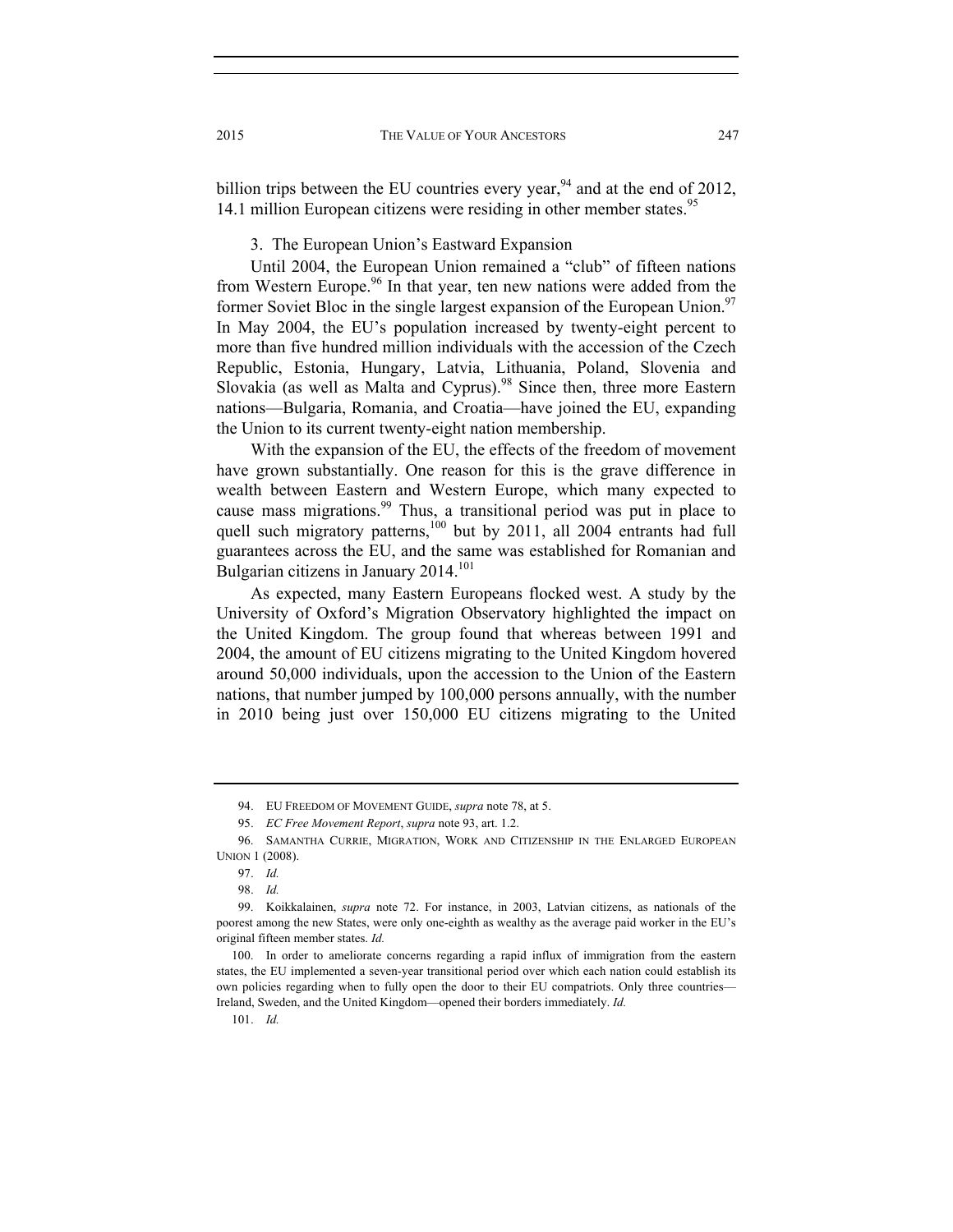Kingdom.102 Meanwhile, the countries with the lowest net stock of EU migrants were Poland and Romania, sending out, respectively, about 1.5 and 2 million citizens more than they were receiving.<sup>103</sup> And the Eastern European countries have felt this impact. For example, between 2004 and 2007, around two million Poles were "temporarily residing" in other EU member states, amounting to more than five percent of the nation's population.<sup>104</sup>

Thus, the combination of the European Union's eastward expansion in the beginning of the twenty-first century and the EU's guarantee that citizens can move and reside freely in any EU nation has expanded the scope of a transnational Europe. As a result, outsiders have access to a much larger territory than previously imagined.

## III. BIRTHRIGHT CITIZENSHIP

Both the acceptance of dual citizenship and the transnationalization of Europe are twenty-first century phenomena. These concurrent developments have brought forth a novel externality upon the European Union: outsiders can now gain EU citizenship without giving up their own nationalities. *And* they can move freely between all the countries once citizenship has been achieved. Thus, the desirability of being an EU national has increased significantly.

EU citizenship is determined by the citizenship laws of individual member states. This signifies that each EU nation still has the right to determine its own laws regarding who can become a citizen of that country. This Part analyzes individual member states' birthright-based citizenship laws and addresses the domestic legal frameworks through which individuals have been able to take advantage of their heritage to gain access to the EU's benefits.

#### A. Citizenship Through Ethnicity and Heritage

Every country in Europe has some degree of a *jus sanguinis* principle embedded in its citizenship laws.<sup>105</sup> But within the model of citizenship

 <sup>102.</sup> MIGRATION OBSERVATORY AT U. OXFORD, THE EU SHUFFLE: HOW DOES FREEDOM OF MOVEMENT IN THE EU AFFECT MIGRATION TO AND FROM THE UK? 2 (2012), http://www.migration observatory.ox.ac.uk/sites/files/migobs/Commentary-EU%20suffle.pdf.

 <sup>103.</sup> *Id.* at 5.

 <sup>104.</sup> Koikkalainen, *supra* note 72.

 <sup>105.</sup> This has been determined by analyzing each country's citizenship laws, all of which were found through the European Union Democracy Observatory on Citizenship's database. *See Country Profiles*, Database, EUR. UNION DEMOCRACY OBSERVATORY ON CITIZENSHIP, http://eudocitizenship.eu/country-profiles (last visited Mar. 17, 2015).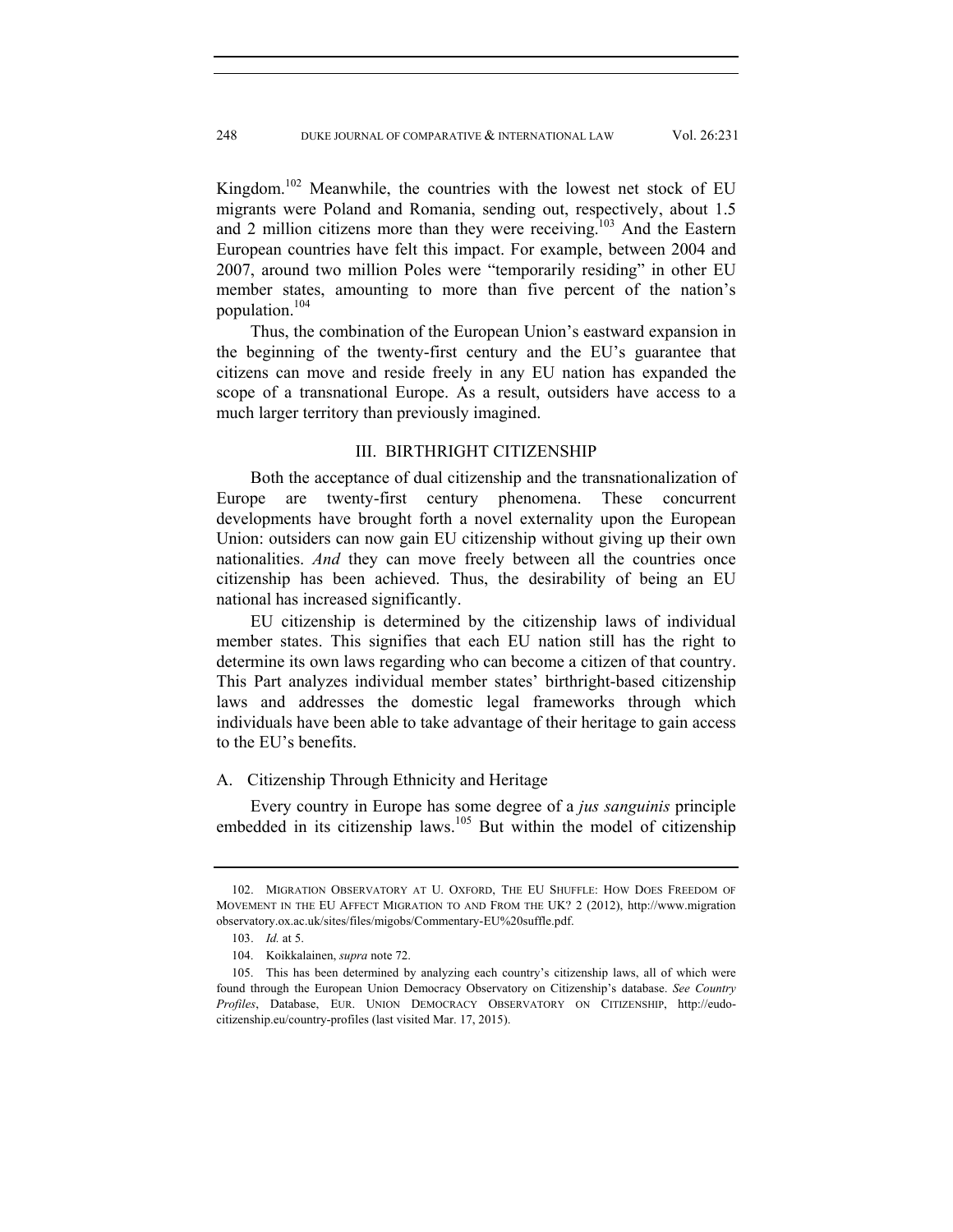through descent, there are significant variations between the approaches different countries take. The first category is the simplest and purest form of *jus sanguinis*: if a child is born to a citizen of a nation, that child is a citizen of that nation. The second category takes the pure form and includes a residency and/or birth requirement, mandating some physical connection through birth or residence to the homeland. And a third category seeks to incorporate a nation's diaspora through two different approaches: those targeting an *ethnic* diaspora, and those targeting a *colonial* diaspora.

The first division found in *jus sanguinis* laws in Europe is a differentiation between birth in a country and birth abroad. The purest *jus sanguinis* models are those that do not differentiate. Many European countries have such provisions, which are incredibly simple and straightforward. In France, for example, "[a] child is French if one of the child's parents is French."106 However, many others differentiate between children born in the country and those born abroad. Whereas birth within a country to citizens of that country will result in automatic nationality, when a child is born abroad, nations often mandate registration of the child within a certain number of years in order to make that child a citizen of the parents' country of origin.<sup>107</sup> For example, Germany's new citizenship law states that persons born abroad to citizens who had been born abroad on or after January 1, 2000, and residing abroad, must be registered within the first year of the child's life; otherwise, the child will lose German citizenship.<sup>108</sup>

Such abroad-based nationality laws have grown especially complex, as evidenced by Belgium's birthright citizenship regime. A person born before 1967 is a Belgian citizen from birth if that person is the legitimate child of a father (only) who was a Belgian citizen.<sup>109</sup> Someone born between 1967 and 1984 is a Belgian citizen if the previous conditions were met before 1985 (*i.e.*, being legitimated or being acknowledged by a Belgian citizen after being born out of wedlock), or if the option listed next is met, making that person a citizen only as upon January 1,  $1985$ .<sup>110</sup> If a

 <sup>106.</sup> CODE CIVIL [C. CIV.] art. 18 (Fr.).

 <sup>107.</sup> *See Comparing Citizenship Laws: Acquisition of Citizenship*, Database, EUR. UNION DEMOCRACY OBSERVATORY ON CITIZENSHIP, http://eudo-citizenship.eu/databases/modes-ofacquisition (last visited Mar. 17, 2015) (listing systematically the twenty-seven ways in which an individual can acquire citizenship, including children who are born both in a country and abroad).

 <sup>108.</sup> Staatsangehörigkeitsgesetz [StAG] [Nationality Act], July 22, 1913, as amended, BUNDESGESETZBLATT, Teil I [BGBL. I] at 1802, § 4(4) (Ger.).

<sup>109</sup>*. Born to a Belgian Parent*, KINGDOM OF BELG.: FOREIGN AFFAIRS, FOREIGN TRADE & DEV. COOPERATION, http://diplomatie.belgium.be/en/services/services\_abroad/nationality/ being\_granted belgian nationality/born to a belgian parent (last visited Mar. 17, 2015).

 <sup>110.</sup> *Id.*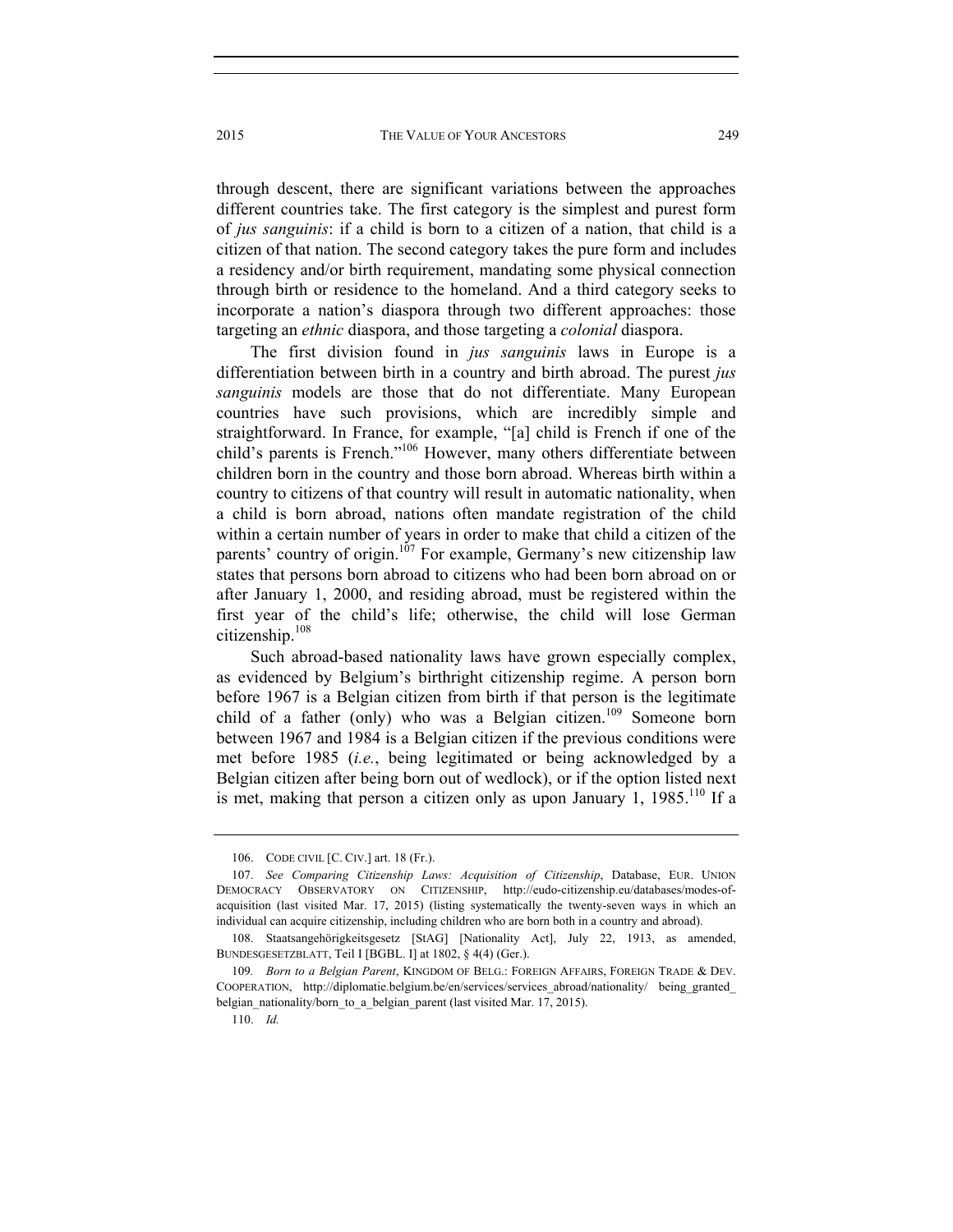child was born after January 1, 1985, then the child would only become Belgian if born in Belgium to a Belgian parent, or if born abroad, either (1) the child had a Belgian parent born in a Belgian territory before 1960 or 1962 (depending on the territory), (2) the Belgian parent was born abroad and makes a declaration within five years of the child's birth requesting a grant of Belgian nationality, or (3) under the previous option, a child's Belgian parent failed to submit the declaration, and that child has thus become stateless.<sup>111</sup> This tedious progression emphasizes the increasing steps certain nations have been taking to reduce the continuity of their citizenship by those abroad. This is presumably because citizenship, as emphasized in Part I, contains a link to the nation and carries with it a set of duties and obligations. As generations move abroad, it is increasingly unlikely that those descendants will be able to maintain such obligations towards a country far away.

Nonetheless, many European countries—often to the south and east, perhaps suggesting a correlation to domestic fiscal and labor needs—have chosen an approach opposite to Belgium, in which they attempt to connect with their diasporas abroad. The most meaningful citizenship laws for the purpose of today's transnational EU citizens are those based not on one's parents' nationalities, but rather on one's heritage. One of the clearest and most lenient examples comes from Ireland. The Irish Nationality and Citizen Act states that a person can be naturalized "where the applicant is of Irish descent or Irish associations."112 Having "Irish associations" is defined as being "related by blood, affinity or adoption to a person" who is presently an Irish citizen, or who is deceased and was at the time of death an Irish citizen, or entitled to have been one.<sup>113</sup> In practice, this generally means that anyone (and their relatives) with a parent or grandparent born in Ireland can acquire Irish citizenship, $114$  although once a person acquires Irish citizenship, the chain can potentially restart and continue to future generations, based on the individual's circumstances.<sup>115</sup> Some newer EU

 <sup>111.</sup> *Id.* 

 <sup>112.</sup> Irish Nationality and Citizenship Act 1956 (Act No. 26/1956), art. 16(a).

 <sup>113.</sup> *Id.* art. 16(2).

<sup>114</sup>*. Irish Citizenship Through Birth or Descent*, CITIZENS INFO. (Dec. 3, 2014), http:// www.citizensinformation.ie/en/moving\_country/irish\_citizenship/irish\_citizenship\_through\_birth\_or\_d escent.html.

 <sup>115.</sup> *See Citizenship Through Descent*, IRISH NATURALISATION & IMMIGRATION SERV., http://www.inis.gov.ie/en/INIS/Pages/WP11000024 (last visited Mar. 17, 2015) ("If you are of the third or subsequent generation born abroad to an Irish citizen (in other words, one of your parents is an Irish citizen but none of your parents or grandparents were born in Ireland), you may be entitled to become an Irish citizen by having your birth registered in the Foreign Births Register; this depends on whether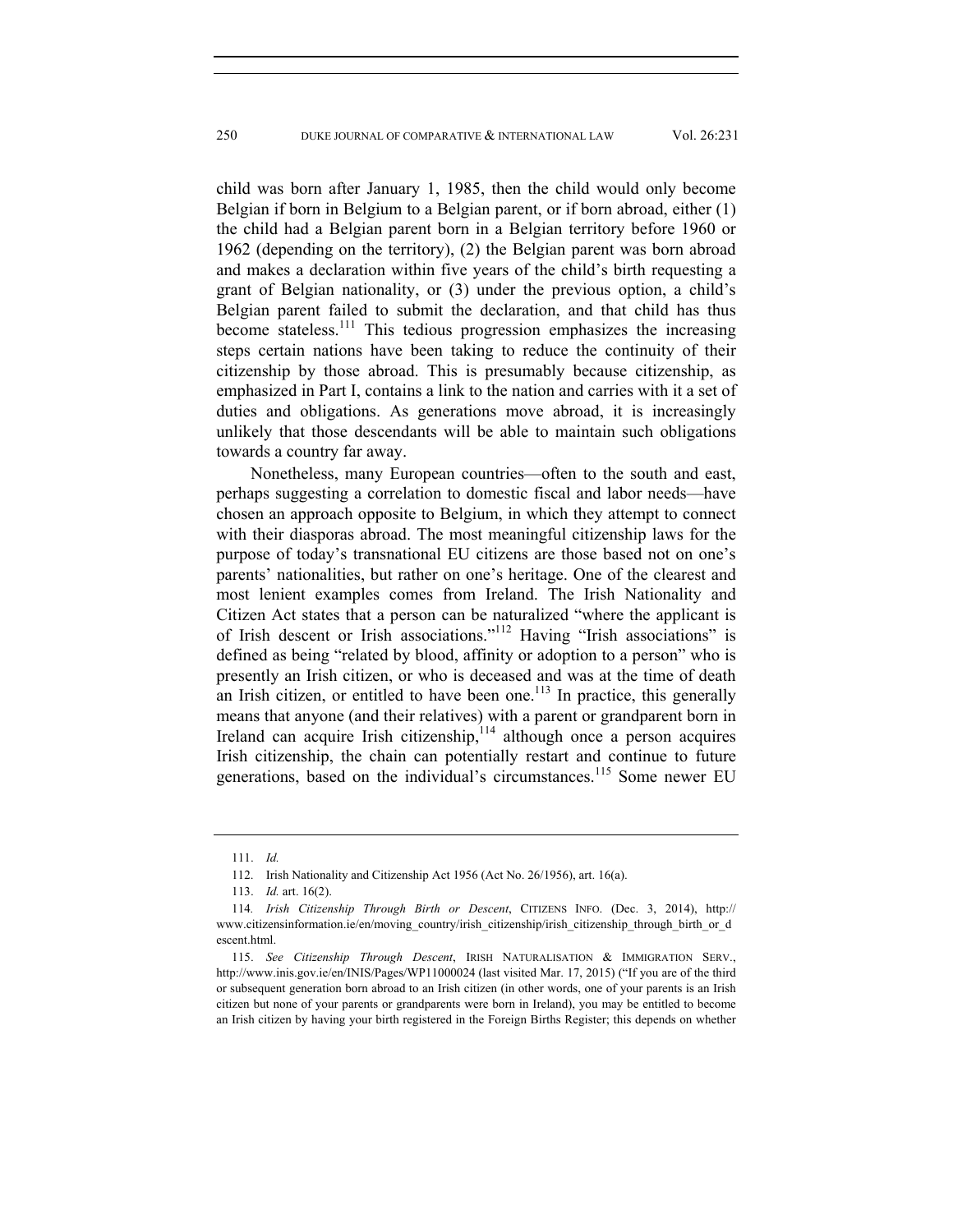states appear even more lenient. In Croatia, up to great-grandchildren (and their spouses) of a Croatian emigrant are permitted to obtain Croatian citizenship,<sup>116</sup> while the broadest of all seems to be Bulgaria, whose law simply states that a person of Bulgarian origin can be naturalized as a Bulgarian. $117$ 

The last traditional category of citizenship law is that which reaches out to a country's colonial diaspora. Spain's laws are illustrative.<sup>118</sup> As early as 1951, Spain passed a law allowing dual nationality agreements with Latin American countries, and by 1969, Spain—still a military dictatorship—had exempted Latin American and Filipino immigrants from getting work permits, giving them access to social rights enjoyed only by Spanish citizens.<sup>119</sup> And while typical non-EU aliens must reside in Spain for ten years before naturalization, those from Latin America and the Philippines are subject to only a two-year residency requirement.<sup>120</sup> Much of this is believed to be a result of Francisco Franco's push for global connections based on a "romantic recognition of *hispanidad*," and that as a result, "state officials assumed that Spain had . . . a 'spiritual mission' to make these linkages and preferences."<sup>121</sup> This seems to have been the general consideration across Europe regarding its diaspora populations: according to Skrentny et al., whereas in Asia ethnic preferences had often been seen as a motive tied to economic benefits, in Europe the extension to

your parent through whom you derive Irish citizenship had himself or herself become an Irish citizen by being registered in the Foreign Births Register *before you were born*.").

 <sup>116.</sup> Zakon o hrvatskom državljanstvu (Law on Croatian Citizenship), June 26, 1991, art. 11.

 <sup>117.</sup> Law on Bulgarian Citizenship, Nov. 18, 1998 (SG 136), art. 15(1). It is unclear whether in practice Bulgaria's law is more conservative, like those that are aforementioned, by having limitations on the distance of one's ancestry.

 <sup>118.</sup> Another example comes from France, where a person can be naturalized without any waiting period if that person "belongs to the French cultural and linguistic unit, where he is a national of territories or States whose official language or one of the official languages is French." C. CIV. art. 21- 20 (Fr.). The only requirement is that French be the person's mother tongue, or that the person had attended at least five years of school that was taught in French. *Id.* 

 <sup>119.</sup> John Skrentny et al., *Defining Nations in Asia and Europe: A Comparative Analysis of Ethnic Return Migration Policy*, *in* DIASPORIC HOMECOMINGS: ETHNIC RETURN MIGRATION IN COMPARATIVE PERSPECTIVES 44, 60 (Takeyuki Tsuda ed., 2009).

 <sup>120.</sup> *Id.* Italy has a very similar requirement: whereas there is a ten-year requirement generally for non-EU citizens, Italy only imposes a three-year residency requirement for those who have a parent or grandparent who was born in Italy. *See Citizenship*, MINISTERO DEGLI AFFARI ESTERI E DELLA COOPERAZIONE INTERNAZIONALE, http://www.esteri.it/mae/en/italiani\_nel\_mondo/serviziconsolari/ cittadinanza.html (last visited Mar. 17, 2015).

 <sup>121.</sup> Skrentny et al., *supra* note 119, at 61.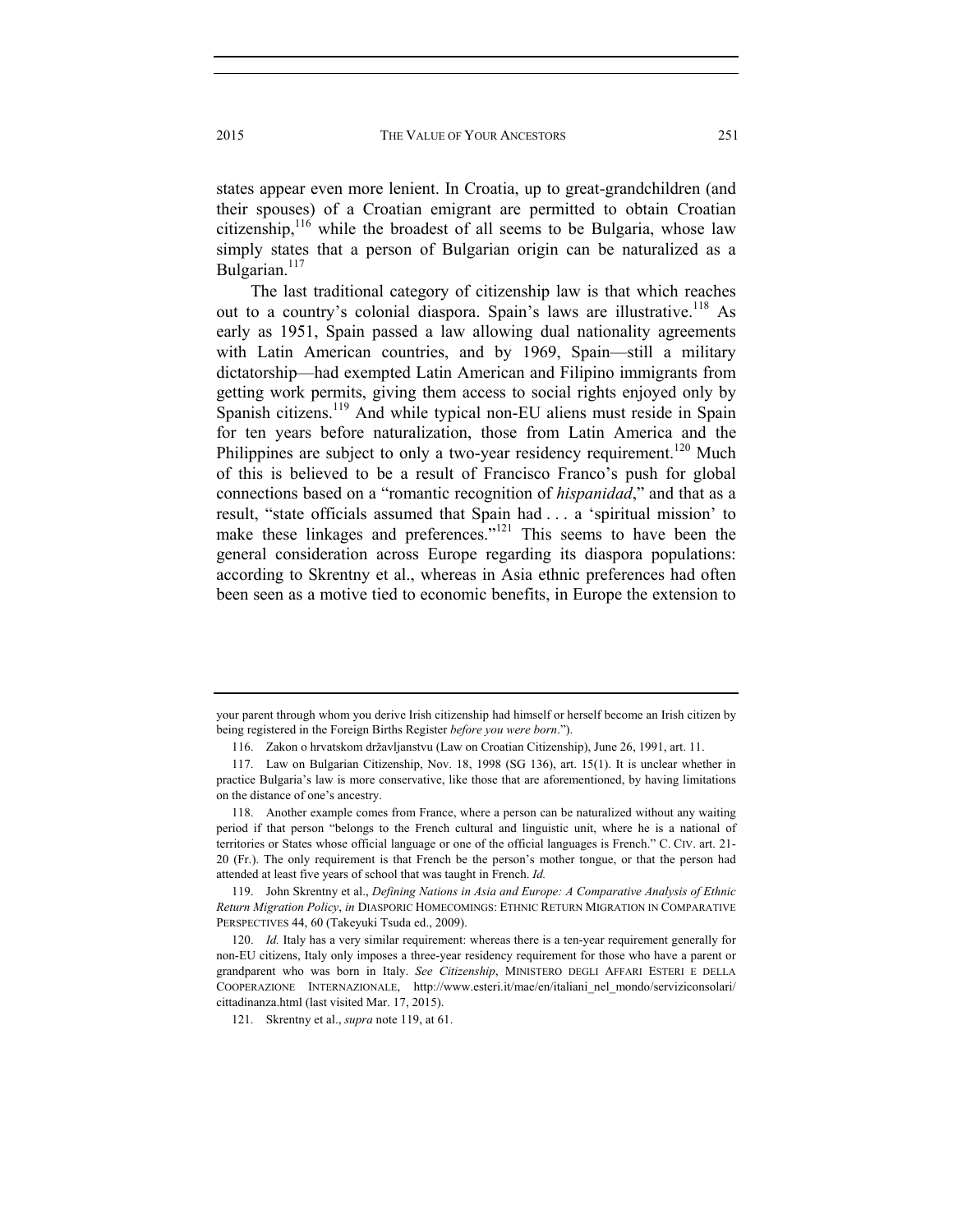the diaspora has always appeared, at least outwardly, to be something more romantic $122$ 

#### B. Restitution Citizenship

Since the Second World War, an increasing number of citizenship laws have been based on the principle of restitution.<sup>123</sup> In other words, countries are passing laws that target a specific historic wrong against a specific group and permit that group to once again attain citizenship of its former nation. Two categories of restitution-based citizenship laws have come into place. The first category regards a historical injustice done by others. Although claimed as an act by "others," in practice, this is often a government's somewhat misleading phraseology of giving citizenship to those who lost it in the past because the country had lost territory—"on account of others"—through a war. Conversely, the second category regards historical injustices by one's own state, causing a group of its population to be ousted. As becomes evident, the second category has extended to laws that are much more remote and unpredictable as time goes on.

Germany appears to be the first country to have enacted modern legislation for restitution. Ethnic Germans had for centuries lived in countries east of modern-day Germany.124 After the Second World War, due to anti-Nazi and anti-German sentiments, about 12.5 million ethnic Germans were driven out of or fled their homes in Eastern Europe and the Soviet Union. Although almost eight million of them were able to enter West Germany by 1949, 3.5 million ethnic Germans were trapped in the

 <sup>122.</sup> *Id.* at 65. This conception appears too optimistic. Often times, these laws were enacted in countries with struggling economies. Although these nations might outwardly portray themselves as doing nothing more than what is "right" or "just," it appears that there is an underlying consideration of fiscal necessity.

 <sup>123.</sup> There seems to have been only one restitution-based citizenship law enacted before the Second World War, which was in France and dates back to the French Revolution. On December 15, 1790, a law was passed targeting exiled Huguenots, which stated: "All persons born in a foreign country who descend in any degree from a French man or woman expatriated for religious reasons are declared French nationals [*naturels français*] and will benefit from rights attached to that quality if they return to live in France, establish their domicile there and take the civic oath." Loi du 15 décembre 1790 [Law of December 15, 1790], art. 22 (Fr.) (translated by the author). The law was ultimately revoked in 1945. For the French text of the law and its associated history, *see Rétablissement de la liberté religieuse*, MUSÉE VIRTUEL DU PROTESTANTISME, http://www.museeprotestant.org/notice/ retablissement-de-la-liberte-religieuse (last visited Mar. 17, 2015).

 <sup>124.</sup> Daniel Kanstroom, *Wer Sind Wir Wieder? Laws of Asylum, Immigration, and Citizenship in the Struggle for the Soul of the New Germany*, 18 YALE J. INT'L L. 155, 164 (1993). Much of this population resided in Prussia, a formerly German-speaking territory that mostly became part of Poland, and in Latvia, where there had been large German settlements for centuries. *See, e.g.,* E. C. Helmreich, *The Return of the Baltic Germans*, 36 AM. POL. SCI. REV. 711 (1942).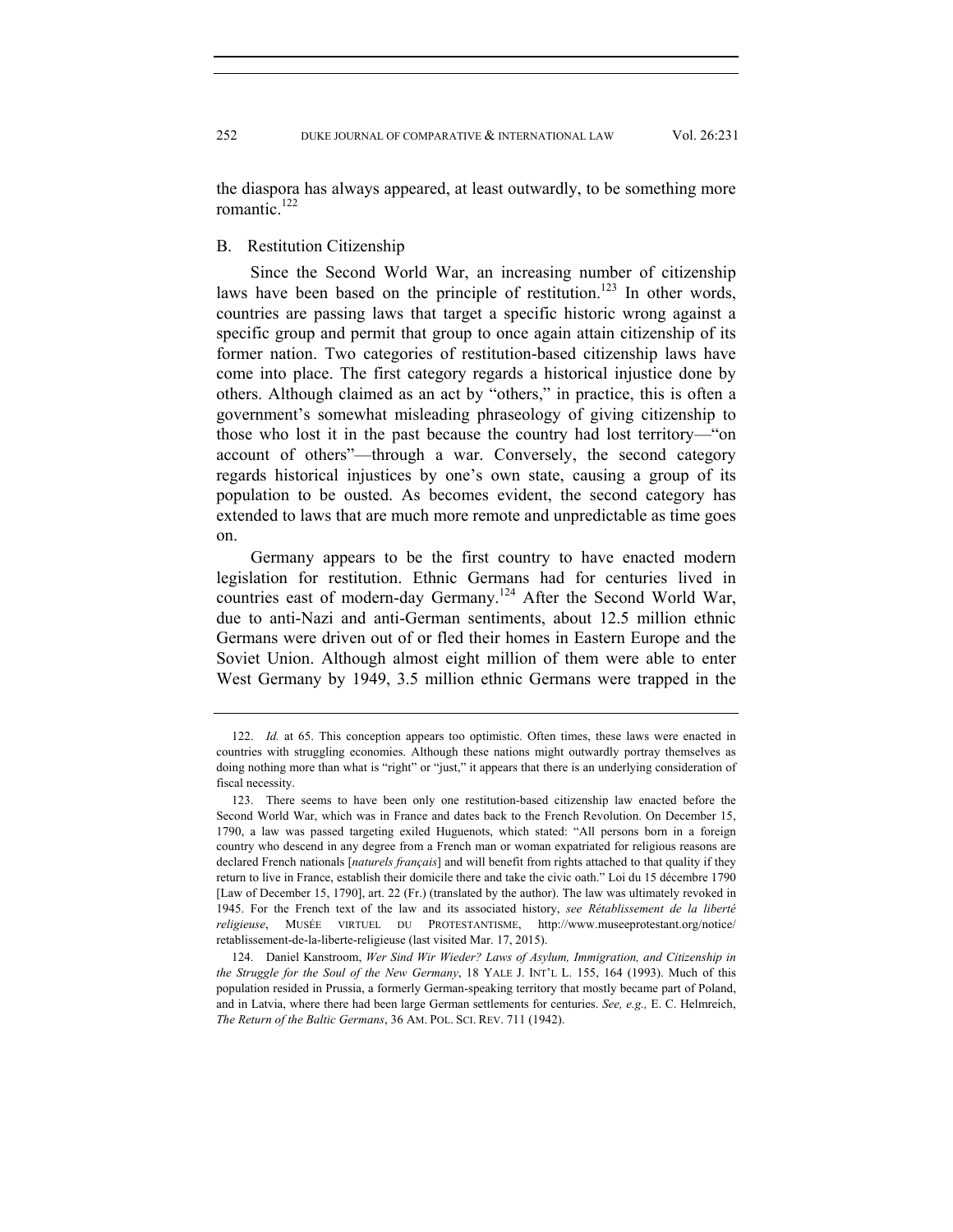East.<sup>125</sup> As a result, Germany passed Article 116(1) of its Basic Law to provide its *Aussiedler* ("out-settler") population a right to naturalization, and with it, the ability to return and resettle in Germany.<sup>126</sup> The language of Article 116(1) grants the right of return to *Vertriebener* ("expellees"),  $127$ which was codified to include those facing some sort of expulsion or pressure in Eastern European nations.<sup>128</sup> A 1953 statute then extended the interpretation of 116(1) beyond Eastern Europe to "whoever in their homeland has acknowledged German nationality and can confirm it through characteristics like parentage, language, upbringing or culture.<sup> $129$ </sup> Between 1950 and 1998, almost four million ethnic Germans returned to Germany through Article  $116(1)$ .<sup>130</sup>

A more recent development has occurred in Hungary, where, in 2010, the country amended its Citizenship Act to permit ethnic Hungarians living abroad with knowledge of the Hungarian language to acquire Hungarian citizenship.131 This act targeted ethnic Hungarians residing in neighboring Romania, Slovakia, Serbia and Ukraine, where large portions of those nations' territories were once part of the Kingdom of Hungary before the First World War. Such legislation thus gave ethnic Hungarians the opportunity to re-nationalize as Hungarians.<sup>132</sup>

The previous examples emphasize new citizenship based on supposed injustices of others. The alternative category of birthright citizenship laws is that which is based on the injustices of the individual's *own* government. The first example comes, again, from Germany's Basic Law Article 116,

 131. Mónika Ganczer, *Hungarians outside Hungary – The Twisted Story of Dual Citizenship in Central and Eastern Europe*, VERFASSUNGSBLOG (Oct. 8, 2014), http://www.verfassungsblog.de/en/ hungarians-outside-hungary-twisted-story-dual-citizenship-central-eastern-europe.

 132. The neighboring countries, however, were not so pleased with Hungary's newfound patriotism. Slovakia quickly responded by changing its formal practice to refuse dual nationality, now claiming that Slovaks who acquire Hungarian nationality will lose Slovakian nationality. *Id.* 

 <sup>125.</sup> *Id.* at 165.

 <sup>126.</sup> *Id.* 

 <sup>127.</sup> GRUNDGESETZ [GG] [BASIC LAW], May 23, 1949, BGBl. I, art. 116(1) (Ger.), *translation at*  http://www.gesetze-im-internet.de/englisch\_gg/englisch\_gg.html#p0721.

 <sup>128.</sup> Bundesvertriebenengesetz [BVFG] [Federal Law on Refugees and Exiles], May 19, 1953, BGBL. I at 201, § 1 (Ger.).

 <sup>129.</sup> *Id.* § 6(1).

 <sup>130.</sup> Barbara Dietz, *Ethnic German Immigration from Eastern Europe and the Former Soviet Union to Germany: The Effects of Migrant Networks* 1 (Inst. for the Study of Labor, Discussion Paper No. 68, 1999), http://repec.iza.org/dp68.pdf. Germany, however, altered the law in practice after the fall of the Soviet Union, as countless "ethnic Germans" could no longer even speak German or show any true connection to Germany; apparently due to this seeming lack of affinity, by 2000, the number of *Aussiedler* permitted to enter Germany had decreased to only 100,000 annually. DAVID ROCK & STEFAN WOLFF, COMING HOME TO GERMANY?: THE INTEGRATION OF ETHNIC GERMANS FROM CENTRAL AND EASTERN EUROPE IN THE FEDERAL REPUBLIC 111–12 (2002).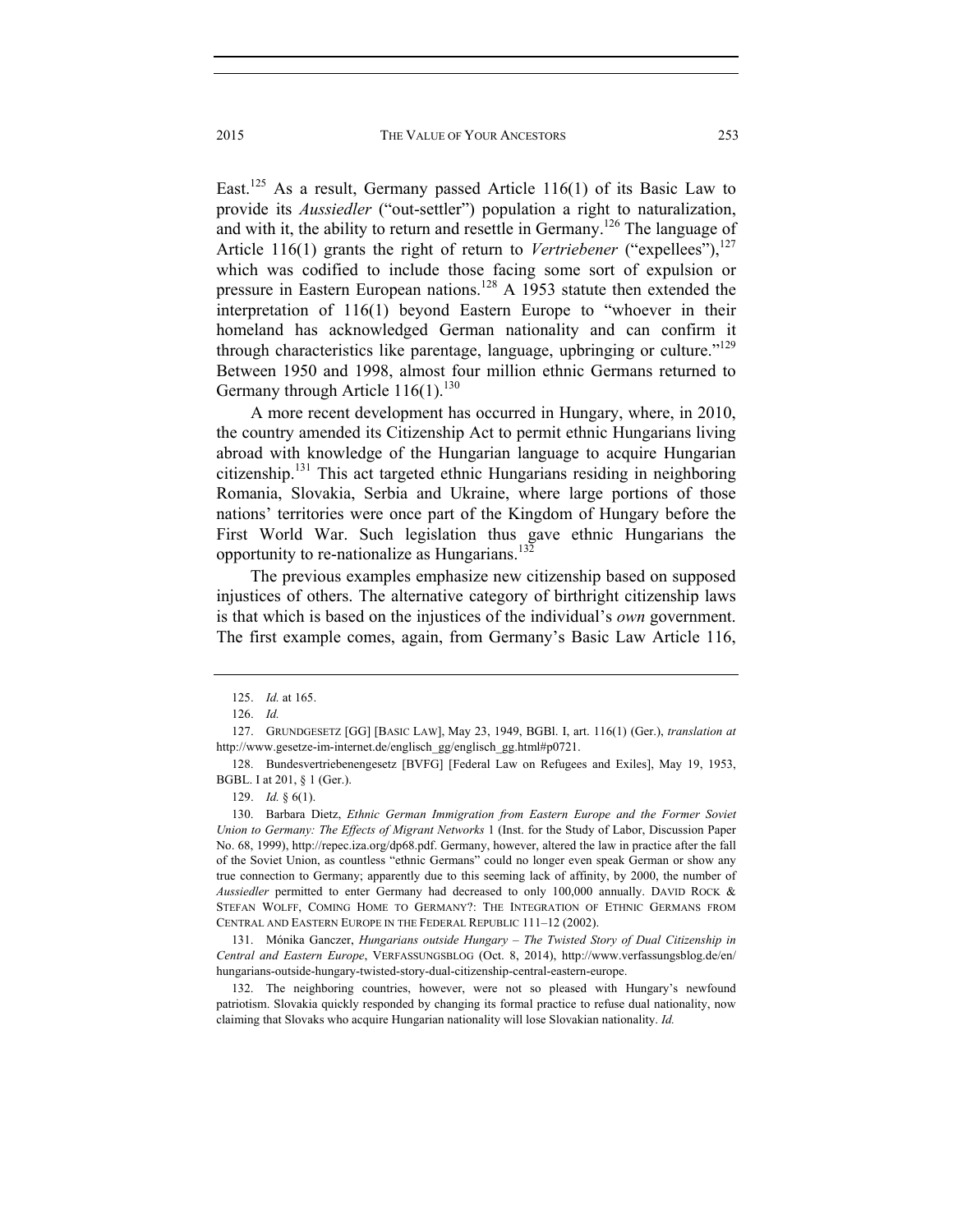the second provision of which permits the renaturalization of Jews persecuted in Germany between 1933 and 1945.<sup>133</sup> The largest group of claims originates from the "Eleventh Decree to the Law on Citizenship of the Reich," passed on November 25, 1941, which stated that Jews living outside Germany could no longer be German citizens.134 To re-obtain German citizenship, there is a simple two-page form that former German Jews or their descendants are required to fill out. In addition, the family must merely supply vital records of the person born in Germany and establish the familial link to applying descendants.<sup>135</sup>

Similarly, Spain has taken a few recent steps to come to terms with aspects of its own difficult past. In 2007, Spain passed the Historical Memory Law targeting its Spanish diaspora.<sup>136</sup> For the period of 2008 to 2011, descendants abroad could claim Spanish citizenship if a parent was Spanish by birth or if a grandparent lost or was forced to renounce Spanish nationality after being exiled by the Franco regime.<sup>137</sup> In the mere four-year window of availability, about 503,000 requests for Spanish citizenship were submitted, of which ninety percent came from Latin America.<sup>138</sup> As of the beginning of 2014, about 300,000 of the applications for citizenship had been approved.<sup>139</sup>

Lastly, Spain and Portugal have recently taken the concept of restitution citizenship a few steps further by announcing plans to grant citizenship (and permit dual citizenship) to descendants of Jewish families who were expelled from the Iberian Peninsula during the Inquisition in the late fifteenth century. In November 2012, 520 years after the Jews of Spain

 <sup>133.</sup> GG [BASIC LAW], May 23, 1949, BGBl. I, art. 116(2) (Ger.)

 <sup>134.</sup> *Restored Citizenship*, GERMAN MISSIONS IN THE U.S., http://www.germany.info/Vertretung/ usa/en/05 Legal/02 Directory Services/02 Citizenship/ Restored.html (last visited Mar. 18, 2015). Claims are also based to a lesser extent on another law, passed by Germany in 1933, which gave the government the ability to deprive citizenship to all those who naturalized in Germany between 1918 and 1933. Much of this was an attempt to evacuate Eastern European Jews and political threats, including Communists and various university professors. Gesetz über den Widerruf von Einbürgerungen und die Aberkennung der deutschen Staatsangehörigkeit [Law on the Revocation of Naturalization and the Cancellation of German Citizenship]*,* July 14, 1933, REICHSGESETZBLATT, Teil I [RGBL. I] at 480, § 1(1) (Ger.).

 <sup>135.</sup> *Restored Citizenship*, *supra* note 134.

 <sup>136.</sup> Ley de Memoria Histórica [Law of Historical Memory] (B.O.E. 2007, 310) (Spain).

 <sup>137.</sup> Cristina J. Gortázar Rotaeche, *Identity, Member States Nationality and EU Citizenship: Restitution of Former European Nationals v. Naturalisation of New European Residents?*, *in* THE RECONCEPTUALIZATION OF EUROPEAN UNION CITIZENSHIP 15, 24 (Elspeth Guild et al. eds., 2014).

 <sup>138.</sup> CARMEN GONZÁLEZ ENRIQUEZ, ELCANO ROYAL INST., THE PRICE OF SPANISH AND EUROPEAN CITIZENSHIP 2–3 (2014), http://www.realinstitutoelcano.org/wps/wcm/connect/a175338042 cc32dd8b5cff21e143ff92/ARI4-2014\_Gonzalez\_Enriquez\_price\_spanish\_and\_european\_citizen ship.pdf?MOD=AJPERES&CACHEID=a175338042cc32dd8b5cff21e143ff92.

 <sup>139.</sup> *Id.* at 3.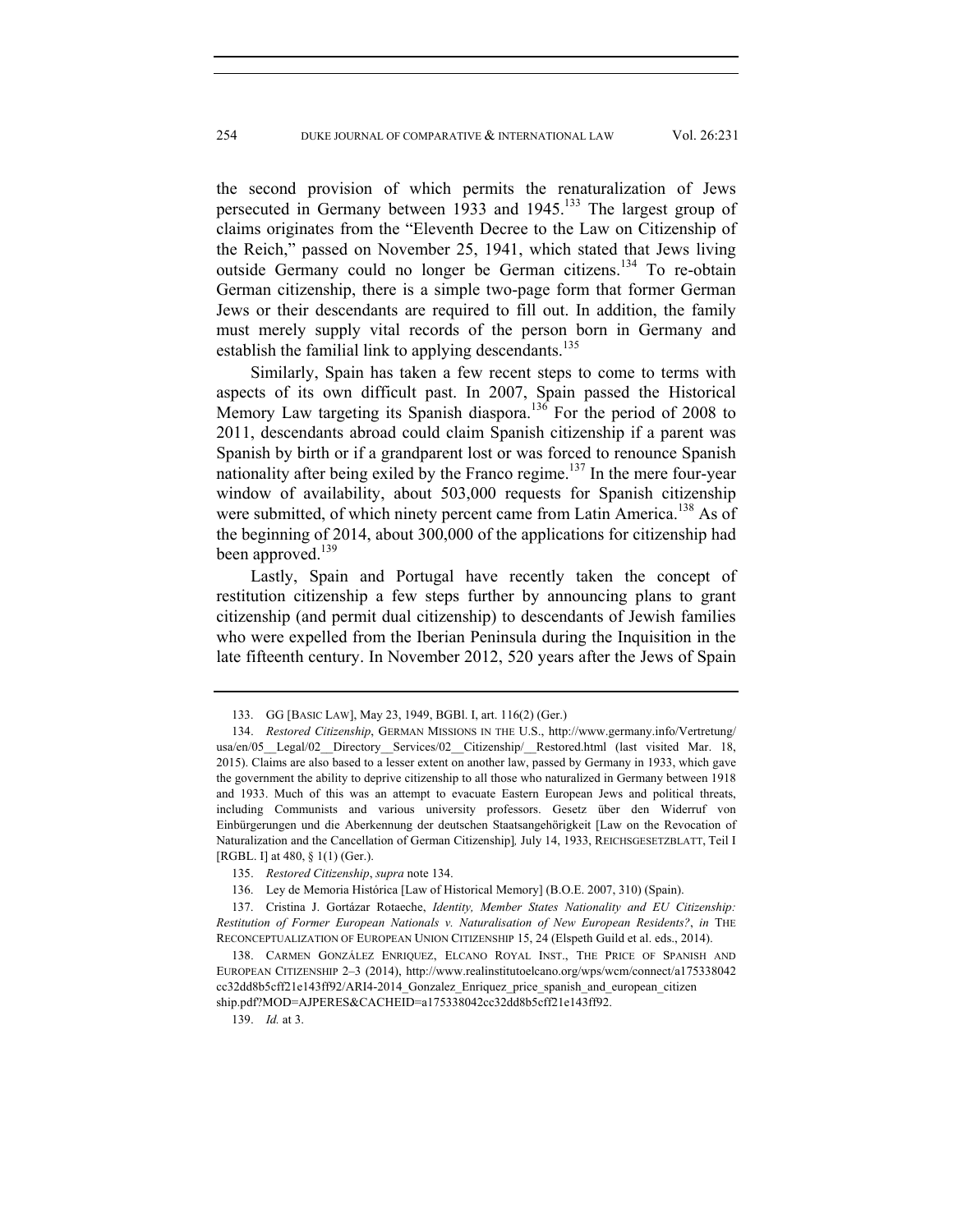had been expelled, Spain announced an attempt to finally "redress the injustice" by granting citizenship through an expedited process to such Jewish descendants.<sup>140</sup> There were concerns at the time that Spain would continue its policy of demanding forfeiture of foreign citizenships, $141$  but the clause was eventually dropped in  $2014$ .<sup>142</sup> The bill was approved by the Spanish government in June 2015 and took effect in October 2015.<sup>143</sup> Spain is implementing numerous limitations on the bill: applicants must (1) be certified by the Spanish Federation of Jewish Communities, (2) prove their Sephardic connection and connection to the Ladino language, (3) speak Spanish, and (4) show affiliation to Spain by passing a Spanish history test or by supporting Spanish charities.<sup>144</sup> Even with such limitations, Spain expects up to 200,000 Sephardic Jews to apply for citizenship upon the law's enactment.<sup>145</sup>

In January 2015, Portugal followed Spain's lead, when its Cabinet approved a law to offer dual citizenship to descendants of Sephardic Jews.146 Portugal, who claims its sole purpose of granting citizenship is to "redress a historic wrong," laid out standards similar to Spain for descendants to meet, such as demonstrating "a traditional connection" through "family names, family language, and direct or collateral ancestry" to the Portuguese Sephardic Community.147 These Spanish and Portuguese requirements are most likely an attempt to quell concerns that Jews (or even non-Jews) without the lasting Sephardic connection would try to take

 143. Max Kutner, *Spain Expects Up to 200,000 Jews to Ask for Citizenship*, NEWSWEEK (June 16, 2015), http://www.newsweek.com/spain-expects-200000-jews-apply-citizenship-343586.

 144. Gaffey, *supra* note 142. Some commentators have spoken critically about Spain's "severe" limitations. For instance, Soeren Kern explained: "[t]he final version of the law . . . is so complicated and introduces so many hurdles to obtain Spanish citizenship that most prospective hopefuls are likely to be deterred from even initiating the applications process. Indeed, the law in its current form ensures that very few of the estimated 3.5 million Sephardic Jews in the world today will ever become Spanish citizens." Soeren Kern, *Spain's Law on Citizenship for Sephardic Jews "Does Not Right a Wrong"*, JEWISH PRESS (July 16, 2015), http://www.jewishpress.com/indepth/analysis/spains-law-on-citizenshipfor-sephardic-jews-does-not-right-a-wrong/2015/07/16. Spain, however, could in no way take on an addition 3.5 million individuals overnight, so the limiting factors are a rational choice to nonetheless promote reconciliation.

145. Kutner, *supra* note 143.

 146. *Portugal Approves Citizenship Plan for Sephardic Jews*, N.Y. TIMES (Jan. 29, 2015), http://www.nytimes.com/aponline/2015/01/29/world/europe/ap-eu-portugal-sephardic-jews.html? r=0. 147. *Id.* 

 <sup>140.</sup> Efrat Neuman, *A Tale of Two Passports*, HAARETZ (Apr. 15, 2013), http:// www.haaretz.com/news/remembrance-and-independence-2013/a-tale-of-two-passports.premium-1.515608.

 <sup>141.</sup> *Id.* 

 <sup>142.</sup> Conor Gaffey, *Spain Offers Citizenship to Descendents* [sic] *of Jews Who Fled Inquisition*, NEWSWEEK (Mar. 26, 2015), http://www.newsweek.com/spain-offers-citizenship-descendents-jewswho-fled-inquisition-316964.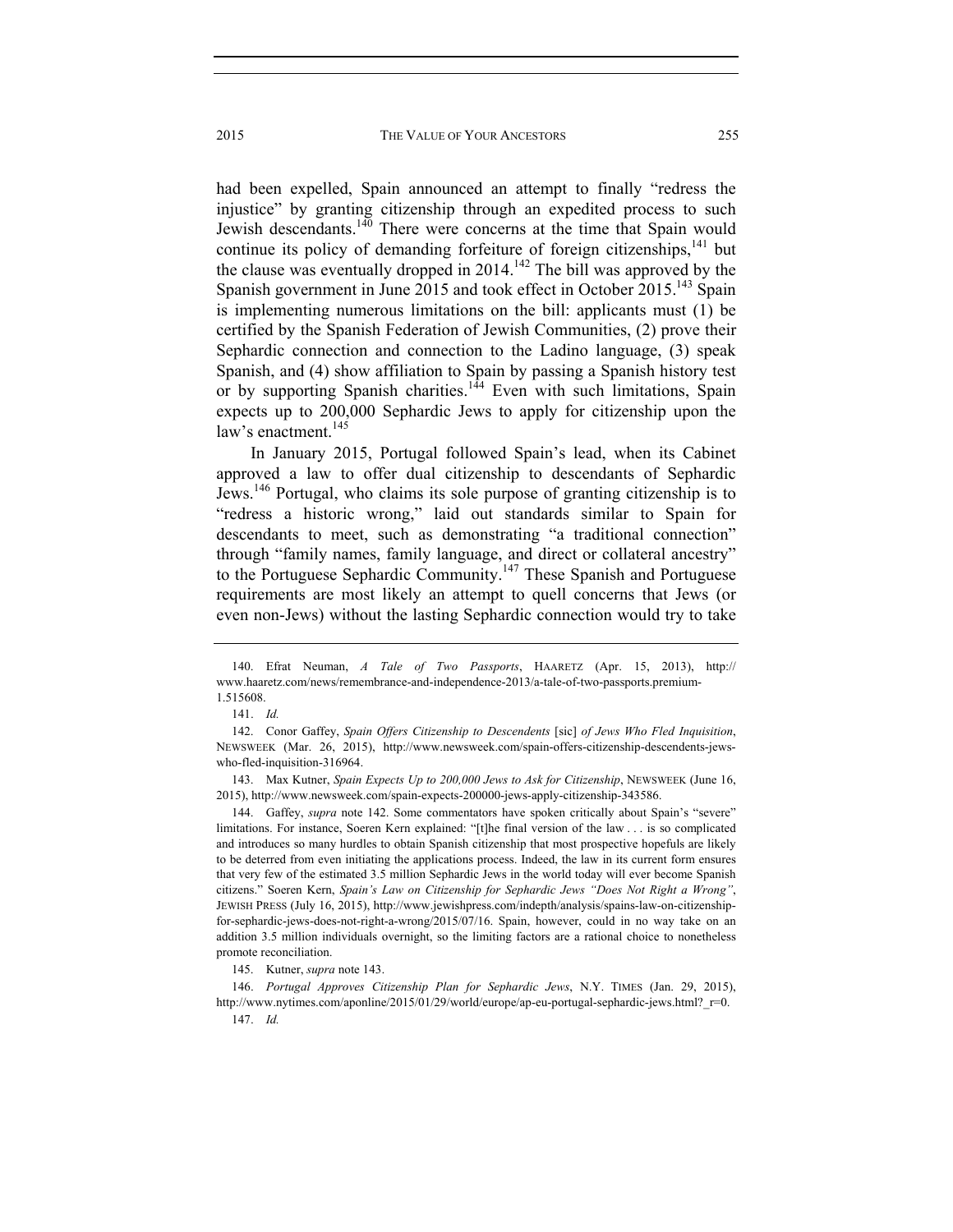advantage of these citizenship  $laws^{148}$ —Joshua Weitz, a biologist at Georgia Tech University, has claimed that *all* of today's global Jewish population has at least one ancestor from  $\text{Span}_{1}^{149}$  and the same might be said for neighboring Portugal as well. Nonetheless, between the end of January and the beginning of March 2015, more than five thousand descendants contacted the Jewish Community of Oporto, Portugal to enquire into the new law.<sup>150</sup> After the first month, the first twenty-one applicants—residing in nations as diverse as China, Australia and Panama—were already approved for citizenship.<sup>151</sup>

As these examples reveal, it has become quite alluring for people to begin looking into their heritage in order to determine whether some ancestor was linked to Europe. It should, therefore, come as no surprise that a growing number of websites have started to publicize the topic and its economic and financial benefits. For instance, one site's catchy headline reads, "Great-Grandpa May Hold Your Key to EU Citizenship." As the webpage begins, "[a]fter all these years, could your great-great-greatgrandparents (may they rest in peace) be about to hand you citizenship in Hungary, and, with it, the legal freedom to live and do business in any of the 27 countries of the European Union?"152 The incentive is evident. And one does not have much to do in order to earn such a right; one simply has to thank his forebears.

## IV. BIRTHRIGHT CITIZENS OF THE EUROPEAN UNION

Who are the new players taking advantage of this timely phenomenon? They are individuals who generally share three characteristics. First, they are non-EU residents. Second, they have some historical link to an EU member state. Third, they (a) reside in one country, and (b) have a hereditary link to another country, both of which recognize dual citizenship. The people who satisfy these three elements are able to gain entry into the EU workforce, schools and tax system by doing nothing

 <sup>148.</sup> These provisions have prevented me from acquiring Spanish citizenship. Even though I have traced a line of my ancestry to pre-Inquisition Spain, my family does not practice in the Sephardic tradition, nor does my family maintain any true connection to Spain. As a result, I am seemingly barred from acquiring Spanish citizenship under the new law.

 <sup>149.</sup> *Spain and the Jews: 1492 and All That*, ECONOMIST (Feb. 22, 2014), http://www.econo mist.com/news/europe/21596963-offer-right-past-wrong-may-not-lead-huge-influx-people-1492-andall.

 <sup>150.</sup> *Portugal: Thousands Enquire Over Jewish "Return Rights"*, BBC NEWS (Mar. 4, 2015), http://www.bbc.com/news/blogs-news-from-elsewhere-31728750.

 <sup>151.</sup> *Id.* 

 <sup>152.</sup> *Great-Grandpa May Hold Your Key to EU Citizenship*, SOVEREIGN INVESTIGATOR (Oct. 9, 2012), http://thesovereigninvestor.com/asset-protection/are-you-eligible-for-second-passport.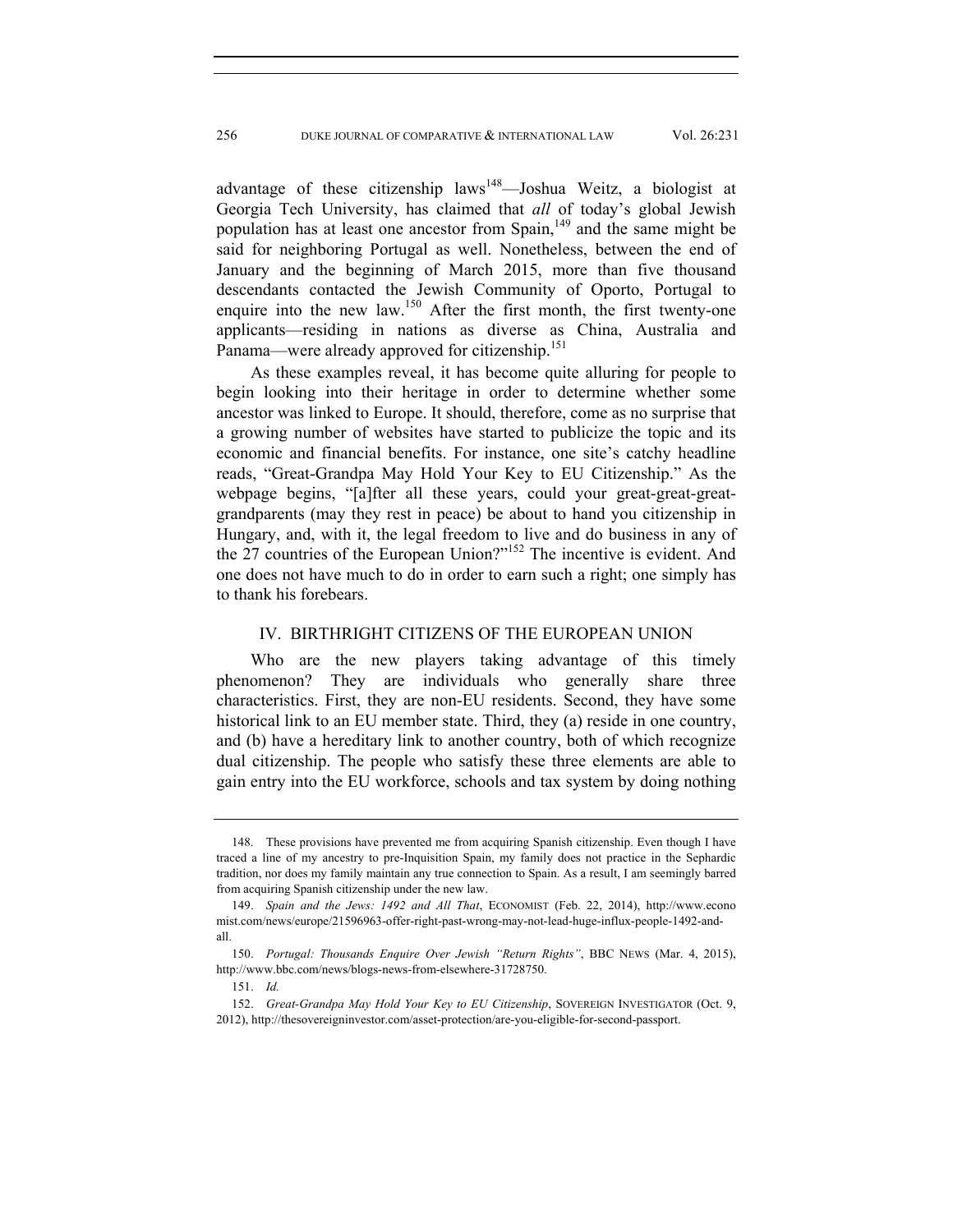more than claiming and proving a historical link that they possess by chance.

Logically, the vast majority of people that can satisfy these three conditions will be located in countries where European nations developed strong colonial ties, and to which Europeans continued to immigrate. One of the most evident is the United States, the melting pot nation, where more than half of the population claimed on the 2000 census to have ancestry from a European country.<sup>153</sup> Similar high ratios are found in Canada, where two thirds of the population identified as having European ancestry;<sup>154</sup> Australia's estimate has even been seen as high as eighty-five percent.<sup>155</sup> Latin America also plays a prominent role, not only because of its traditional colonial European heritage with Spain and Portugal, but also because of twentieth century developments that drew other Europeans to Latin America as well. $156$ 

The nation that gives us the best case study in understanding this new phenomenon, however, is Israel: as of 2010, about 344,000 Israelis living in Israel had dual citizenship with an EU nation.<sup>157</sup> Given that dense population of dual citizens, Princeton graduate student Yossi Harpaz, with the help of Tel Aviv University, was able to conduct a widespread survey of the justifications behind such numbers. Through this in-depth survey of Israelis, which generally correlates to the other diaspora communities, the rationale for acquiring an EU passport comes to light.

Foremost, individuals are gaining EU passports for economic advantages. Based on his research, Harpaz listed five economic reasons why Israelis are obtaining second passports, the majority of which can be applied cross-border: (1) the EU freedom of movement, (2) access to European universities with the potential for reduced tuition, (3) facilitated access to the United States through its Visa Waiver Program, and to certain Arab countries that will not let in Israelis, (4) eligibility to purchase real

 <sup>153.</sup> ANGELA BRITTINGHAM & G. PATRICIA DE LA CRUZ, ANCESTRY: 2000, CENSUS 2000 BRIEF 3 (2004), http://www.census.gov/content/dam/Census/library/publications/2004/dec/c2kbr-35.pdf.

 <sup>154.</sup> *NHS Profile, Canada, 2011*, STATISTICS CAN., http://www12.statcan.gc.ca/nhs-enm/2011/dppd/prof/details/page.cfm?Lang=E&Geo1=PR&Code1=01&Data=Count&SearchText=Canada&Search Type=Begins&SearchPR=01&A1=All&B1=All&Custom=&TABID=1 (last visited Apr. 28, 2015).

 <sup>155.</sup> Brian P. McEvoy et al., *Geographical Structure and Differential Natural Selection Among North European Populations*, 19 GENOME RES. 804, 805 (2009).

 <sup>156.</sup> David Cook-Martín has studied at length these developments in South America, specifically in Argentina, where thousands have sought to attain European passports based on their heritage. *See generally* DAVID COOK-MARTÍN, THE SCRAMBLE FOR CITIZENS: DUAL NATIONALITY AND STATE COMPETITION FOR IMMIGRANTS (2013).

 <sup>157.</sup> Yossi Harpaz, *Rooted Cosmopolitans: Israelis with a European Passport – History, Property, Identity*, 47 INT'L MIGRATION REV. 166, 170 (2013).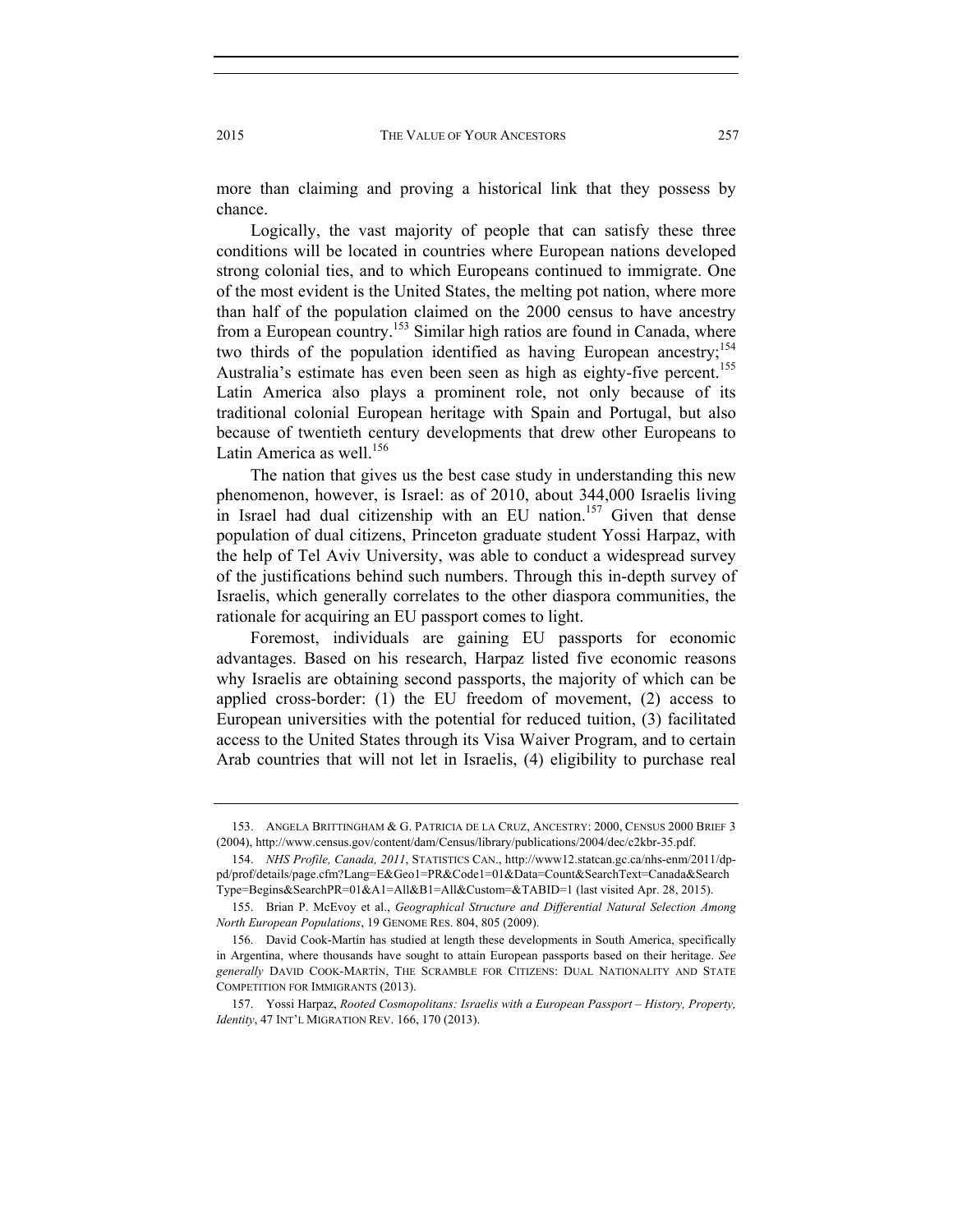estate in certain countries that restrict such activities to citizens, and (5) to facilitate claims for restitution of property in connection with the Second World War.<sup>158</sup>

Recent surges in passport applications highlight the clear economic value of EU citizenship because of its freedom of movement. As one Shoshana in Israel stated, around 2000 she decided to look into getting Hungarian passports based on ancestry for herself and her three children.<sup>159</sup> Hungary joined the EU in 2004, and "[i]t was then that people started talking about the European Union. And we thought it's a good idea: if we have a European passport, then the kids can study, work, whatever they want. We'll open up new horizons for them."<sup>160</sup> Such a mentality has been seen elsewhere. Suzanne Mulvehill of Lake Worth, Florida, whose mother was born in Romania, similarly explained:

With an EU passport, I can live and work in 27 countries.... With a U.S. passport, I can live and work in one. . . . I recognized for the first time in my life that being American had its limits . . . and that if I really wanted to become what I call a global citizen, then I needed to tap into all my resources to expand my ability to serve entrepreneurs not just in Lake Worth, which is one town, and not just in Florida or in America or in North America, but the globe.<sup>161</sup>

Similarly, James Harlow, a Californian descendant of Sephardic Jews intended to apply for Portuguese citizenship because his Silicon Valley business has been trying to expand abroad; EU citizenship "offers an entry into a huge market."<sup>162</sup>

The extension of the EU to Eastern Europe has made these benefits valuable to a far greater number of individuals. For instance, South American billionaire Germán Efromovich, owner of Colombia's national

 <sup>158.</sup> *Id.* at 180. Most of these rationales are highlighted in the O'Flannery example in this Note's Introduction. One daughter utilized the citizenship to work legally in Italy and Austria, another bought property in Italy, and the parents were considering doing the same. Lang, *supra* note 1. Financial interests also appealed to countless Argentines during their economic collapse in 2001, when it was reported that the lines outside the Italian and Spanish consulates in Buenos Aires were stretching for blocks so that people could acquire passports. Daniel Schweimler, *Argentines Head for EU*, BBC NEWS (Sept. 17, 2008), http://www.bbc.co.uk/worldservice/learningenglish/newsenglish/witn/2008/09/08091 7\_argentina\_eu\_passports.shtml. Additionally, new EU member states Estonia, Lithuania and Poland had all reported large increases in passport applications at their embassies in Argentina. *Id.* 

 <sup>159.</sup> Harpaz, *supra* note 157, at 180.

 <sup>160.</sup> *Id.* at 179.

 <sup>161.</sup> Andrew Abramson, *With U.S. in Slump, Dual Citizenship in EU Countries Attracts Americans*, PALM BEACH POST (June 8, 2008), http://www.freerepublic.com/focus/news/2028048/ posts.

 <sup>162.</sup> *Portugal Approves Citizenship Plan for Sephardic Jews*, *supra* note 146.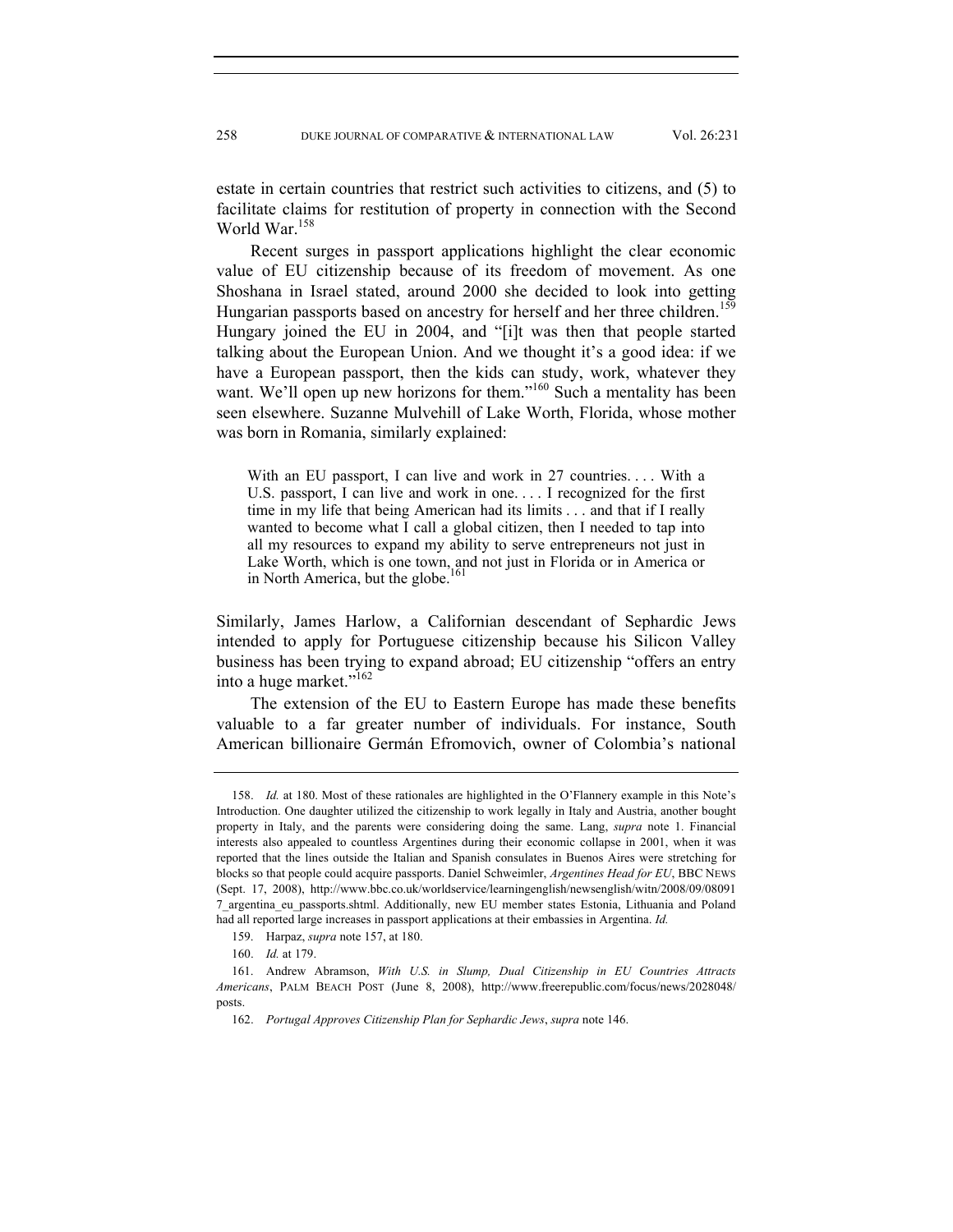airline Avianca, wanted to buy Portugal's largest airline, TAP. However, he ran into a problem with European corporate law, which limits a non-EU citizen's investment stake of an airline company to forty-nine percent.<sup>163</sup> Conveniently for Efromovich, his parents were born in Poland before fleeing to South America.<sup>164</sup> As the son of Polish immigrants, he was able to take advantage of Poland's heritage laws and become a Polish citizen.<sup>165</sup> Although he ultimately lost his bid to purchase TAP, Efromovich has pursued numerous other ventures in Europe, including potential stakes in Italy's Alitalia and Poland's LOT Airlines, stating that he "must boost the presence of [his] airlines in Europe."166 None of this would be possible without the EU's eastward expansion, Poland's birthright citizenship laws, international acceptance of dual nationality, and the benefits of EU citizenship, all of which are necessary—and none of which are sufficient for such European business ventures.

The number of people applying for second passports is significant. In the four years that descendants of Spaniards exiled during the Franco regime could apply for passports between 2008 and 2011, more than half a million individuals applied for passports, of which over 300,000 have already been approved.<sup>167</sup> And in the decade since Eastern Europe's accession to the EU, about 60,000 Israelis have applied for citizenship from those countries,<sup>168</sup> while 100,000 Israelis maintain dual German citizenship.169 Similarly, during the first three months that Latvia allowed dual citizenship at the end of 2013, over 1,300 individuals applied, the largest numbers coming from the United States, Canada, Australia, Russia and Israel.170 Lastly, between the end of January and the beginning of March 2015, over five thousand descendants globally had contacted the Portuguese Jewish Community regarding Portugal's new Inquisition law.<sup>171</sup>

 <sup>163.</sup> Henrique Almeida, *Brazilian Efromovich Seeks Polish Passport to Buy Portugal's TAP*, BLOOMBERG (Nov. 15, 2012), http://www.bloomberg.com/news/articles/2012-11-15/brazilian-efro movich-seeks-polish-passport-to-buy-portugal-s-tap.

 <sup>164.</sup> *Id.*

 <sup>165.</sup> Clive Minchom, *Efromovich Brothers Bidding to Buy 50 Jets for Brazilian Airline Avianca Brasil*, JEWISH BUS. NEWS (Feb. 14, 2014), http://jewishbusinessnews.com/2014/02/14/efromovichbrothers-bidding-to-buy-50-regional-jets-for-brazilian-airline-avianca-brasil.

 <sup>166.</sup> *Avianca Boss, German Efromovich, Eyes Either Alitalia or LOT*, CH-AVIATION (Dec. 18, 2013), http://www.ch-aviation.com/portal/news/24207-avianca-boss-german-efromovich-eyes-eitheralitalia-or-lot.

 <sup>167.</sup> Enriquez, *supra* note 138, at 2–3.

 <sup>168.</sup> Harpaz, *supra* note 157, at 166.

 <sup>169.</sup> *Id.* at 169.

 <sup>170.</sup> *1,385 Persons Have Applied for Dual Citizenship Since October in Latvia*, BALTIC COURSE (Jan. 27, 2014), http://www.baltic-course.com/eng/analytics/?doc=86849.

 <sup>171.</sup> *Portugal: Thousands Enquire over Jewish "Return Rights"*, *supra* note 150.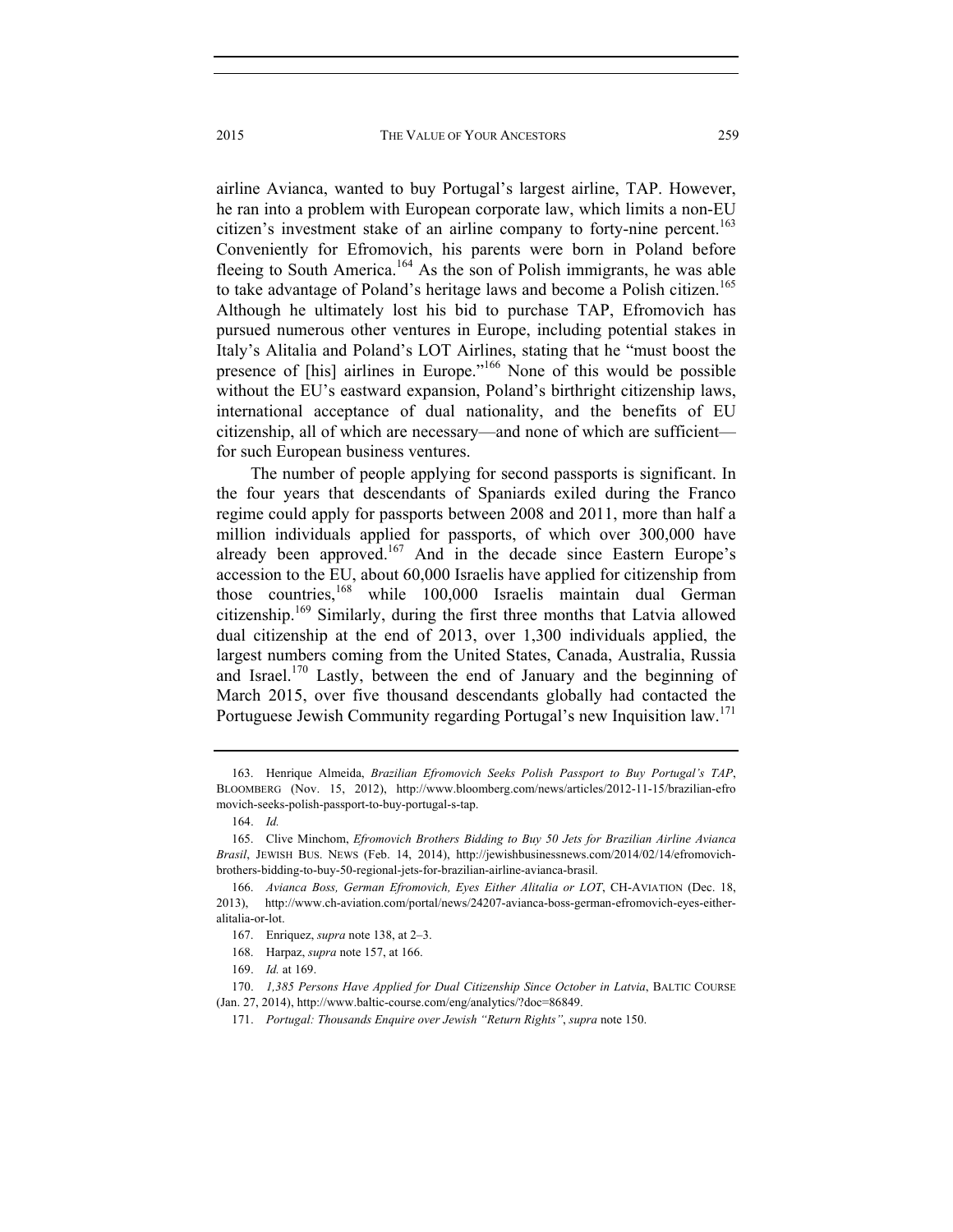Thus a clear trend comes to light: people are taking advantage of the EU's freedom of movement and evolving citizenship laws to gain a second passport.

Many view these second passports as a type of insurance policy, giving their families the comfort of knowing that if the political or economic situations in their countries of residence worsen, they have the ability to go elsewhere.<sup>172</sup> Yet, as Daniel Garcia of Argentina explained, especially because of Spain's questionable economy, "[f]or now I am staying here. . . . I am doing it to be able to travel and to have the passport."<sup>173</sup>

Most significantly, many are accumulating such nationalities not to return to their ancestral homeland, but to go to neighboring countries. Take Sebastian, an Argentine who acquired Estonian citizenship because his grandfather had been born there. He did it for access to the European Union. Meanwhile, "it does feel strange being Estonian. He doesn't speak the language, has never been to Tallinn and knows little about the Baltic state's history or customs."174 In a similar situation is Liz Fink, a Ph.D. student in French history at New York University, who received German citizenship through her grandfather so that she could live in Paris: "It's funny, but I got German citizenship to live in France." $175$ 

Such results were confirmed in the Israeli study on dual citizens, which found that such EU citizens "did not see themselves as German, Polish, or Hungarian in any way, as reflected in respondents' insistence that they were '100 percent Israeli.'"176 As one interviewee explained, "the Israeli passport reflects my citizenship and my identity, the European passport is just for practical use."<sup>177</sup> As a result, there is an absence of any allegiance to that European nation: "Israelis with citizenship in Central and Eastern European countries typically exhibited no interest in political engagement with their external states, neither as voters from abroad nor as an 'ethnic lobby' in Israel."178 As of 2012, fifty-five percent of Israelis applying for Polish citizenship were the grandchildren of the Polish

 <sup>172.</sup> Harpaz, *supra* note 157, at 185–87.

 <sup>173.</sup> *Spanish Exiles' Latin America Families in Passport Rush*, BBC NEWS (Dec. 28, 2011), http://www.bbc.co.uk/news/world-europe-16342340.

 <sup>174.</sup> Schweimler, *supra* note 158.

 <sup>175.</sup> Katie Engelhart, *Why a Growing Number of Descendants of Holocaust Victims are Seeking EU Citizenship*, MACLEAN'S (May 1, 2013), http://www.macleans.ca/news/world/the-old-country.

 <sup>176.</sup> Harpaz, *supra* note 157, at 193.

 <sup>177.</sup> *Id.* 

 <sup>178.</sup> *Id.* at 194.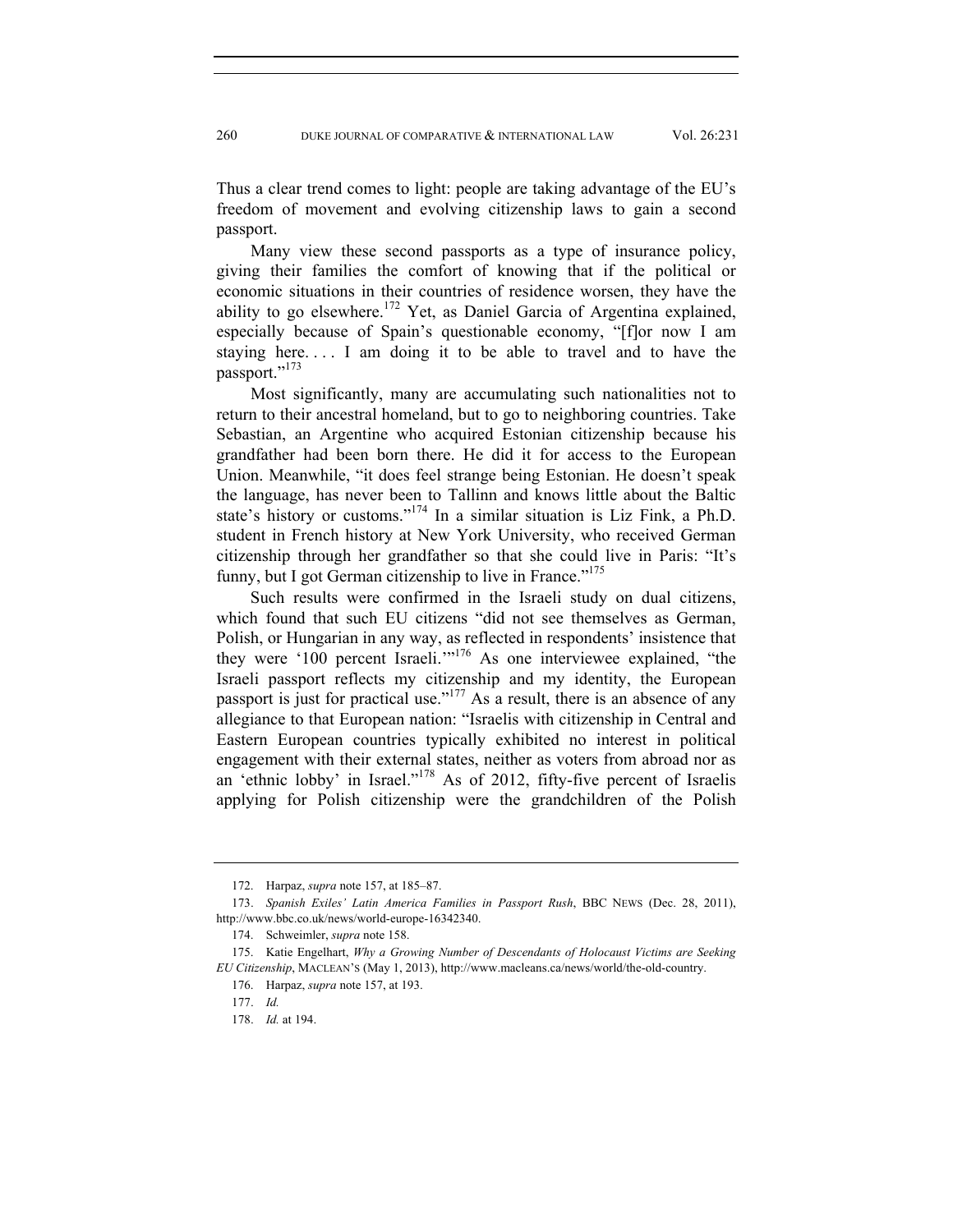national.<sup>179</sup> Meanwhile ninety-five percent of the applicants did not speak any Polish, and "[m]ost applicants admit that they do not seek to immigrate to Warsaw, but hope to become citizens of the EU."180

How many people actually *move* to Europe once they have their second passport? Considering how new this phenomenon is—most countries' citizenship changes have occurred within the past five to ten years—very little information is available. Nonetheless, two small examples give us a hint that this is a growing phenomenon. First, in Spain, where Latin Americans receive preferential treatment for naturalization based on their shared history of *hispanidad* (only two years of residence in Spain to become a citizen as opposed to ten years for non-Hispanics<sup>181</sup>), there has been a significant influx: between 2004 and 2012, over half a million Latin Americans went to Spain and received citizenship by residing there for two years.<sup>182</sup> As a second example, an estimated 15,000 Israelis have emigrated to live in Berlin alone.<sup>183</sup> From these small samples, it is not possible to clearly analyze the scope of immigrants gaining second passports and actually moving to Europe; it is simply too early to tell what many of the new law's impacts will be. This study is particularly challenging because, once in Europe, these individuals are presumably using their European passports, and are, therefore, being monitored simply as fellow Europeans—the data will not necessarily reflect that they are outsiders. Nonetheless, this is clearly a growing trend that warrants further statistical research over the next decade as the different laws gain effect and popularity.

# V. ASSESSING BIRTHRIGHT CITIZENSHIP ACROSS AN EVOLVING EUROPE

A few concerns are raised when considering these new citizens of the European Union. First, they highlight the unpredictability of individual countries' laws and their unforeseen, potentially negative, consequences. Second, this new brand of birthright citizenship challenges the traditional understanding of ethnic return migration—that people return to the country

 <sup>179.</sup> Itamar Eichner, *Israelis Line Up for Polish Citizenship*, YNETNEWS (June 29, 2012), http://www.ynetnews.com/articles/0,7340,L-4243495,00.html.

 <sup>180.</sup> *Id.* 

 <sup>181.</sup> Skrentny et al., *supra* note 119, at 66.

 <sup>182.</sup> Andreu Domingo & Enrique Ortega-Rivera, *Acquisition of Nationality as Migration Policy*, *in* DEMOGRAPHIC ANALYSIS OF LATIN AMERICAN IMMIGRANTS IN SPAIN 29, 40 (Andreu Domingo et al. eds., 2015).

 <sup>183.</sup> Donald Snyder, *Jews Stream Back to Germany*, JEWISH DAILY FORWARD (Apr. 8, 2012), http://forward.com/articles/154277/jews-stream-back-to-germany.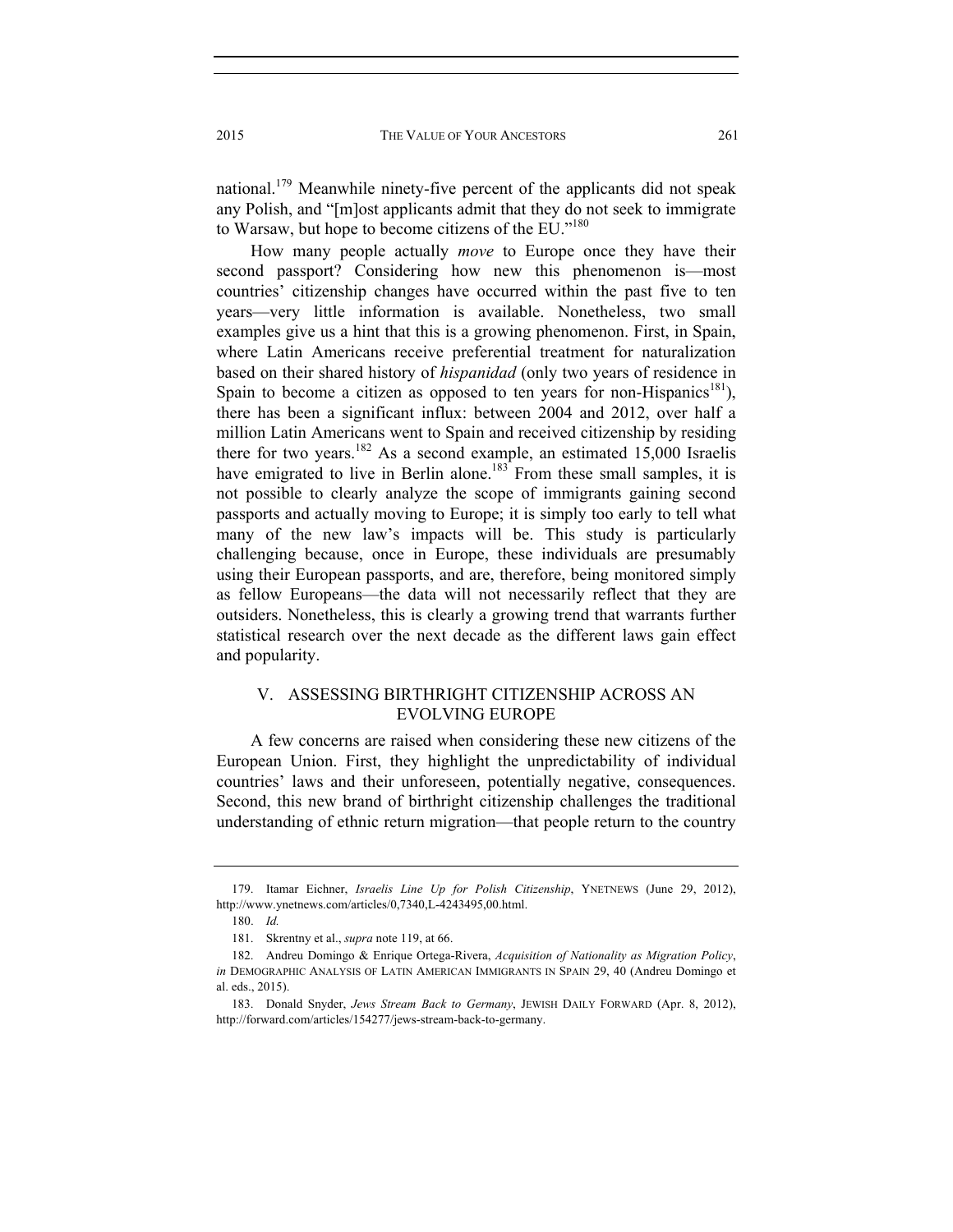of their ancestry and remain in that country. This Part thus provides suggestions to the EU aimed at ameliorating such uncertainty. The EU should, first, study this phenomenon to determine whether a uniform policy regarding birthright citizenship legislation is needed. This additional research will bring to light the benefits and risks of these developments. If the risks appear to outweigh the benefits, EU nations should limit the use of reparation citizenship laws, limiting them—if maintaining them at all—to *recent* "wrongs."

#### A. Tackling Inconsistency Across the European Union

There is no unitary policy on citizenship for the European Union, and as a result each nation is free to enact its own citizenship regime. As demonstrated in Part III, divergent outcomes across the EU have resulted. With the inclusion of the freedom of movement in EU citizenship, nations have lost control over the persons gaining entry due to EU citizenship from another country, a country whose policies may not be approved in their new country of residence. An example comes from the United Kingdom, where "[h]undreds of thousands of migrants are taking advantage of soft European Union rules to get jobs in Britain by the back door."<sup>184</sup> Between 2004 and 2015, the number of non-Europeans with EU citizenship employed in Britain increased from 78,000 to 264,000, while nine percent of EU citizens living in the U.K. were born outside of Europe.<sup>185</sup> Another example arose in Romania, where through its new birthright citizenship law, more than a quarter-million Moldovans were able to acquire Romanian citizenship.<sup>186</sup> Moldova is not a member of the EU. As a result, Romania's laws caused alarm in Western Europe, where the thought prevailed that regardless of Moldova being held outside of the European Union, more than 225,000 of its citizens now have the full right to take advantage of all the EU's benefits.187 As the German newspaper *Der Spiegel*'s headline read:

Romania's president wants to increase his country's population and is using an odd means to do so. The country is generously bestowing hundreds of thousands of Romanian passports on impoverished

 <sup>184.</sup> Ian Drury, *Soft EU Rules Let 265,000 Move Here*, DAILY MAIL (July 15, 2015), http:// www.dailymail.co.uk/news/article-3163157/Soft-EU-rules-let-265-000-Foreign-nationals-outside-Europe-getting-citizenship-using-laws-travel-UK.html.

 <sup>185.</sup> *Id.*

 <sup>186.</sup> Costica Dumbrava, *Rolling Back History: The Romanian Policy of Restoration of Citizenship to Former Citizens*, CITIZENSHIP IN SOUTHEAST EUR. (Apr. 15, 2013), http://www.citsee.eu/citseestory/rolling-back-history-romanian-policy-restoration-citizenship-former-citizens.

 <sup>187.</sup> *Id.*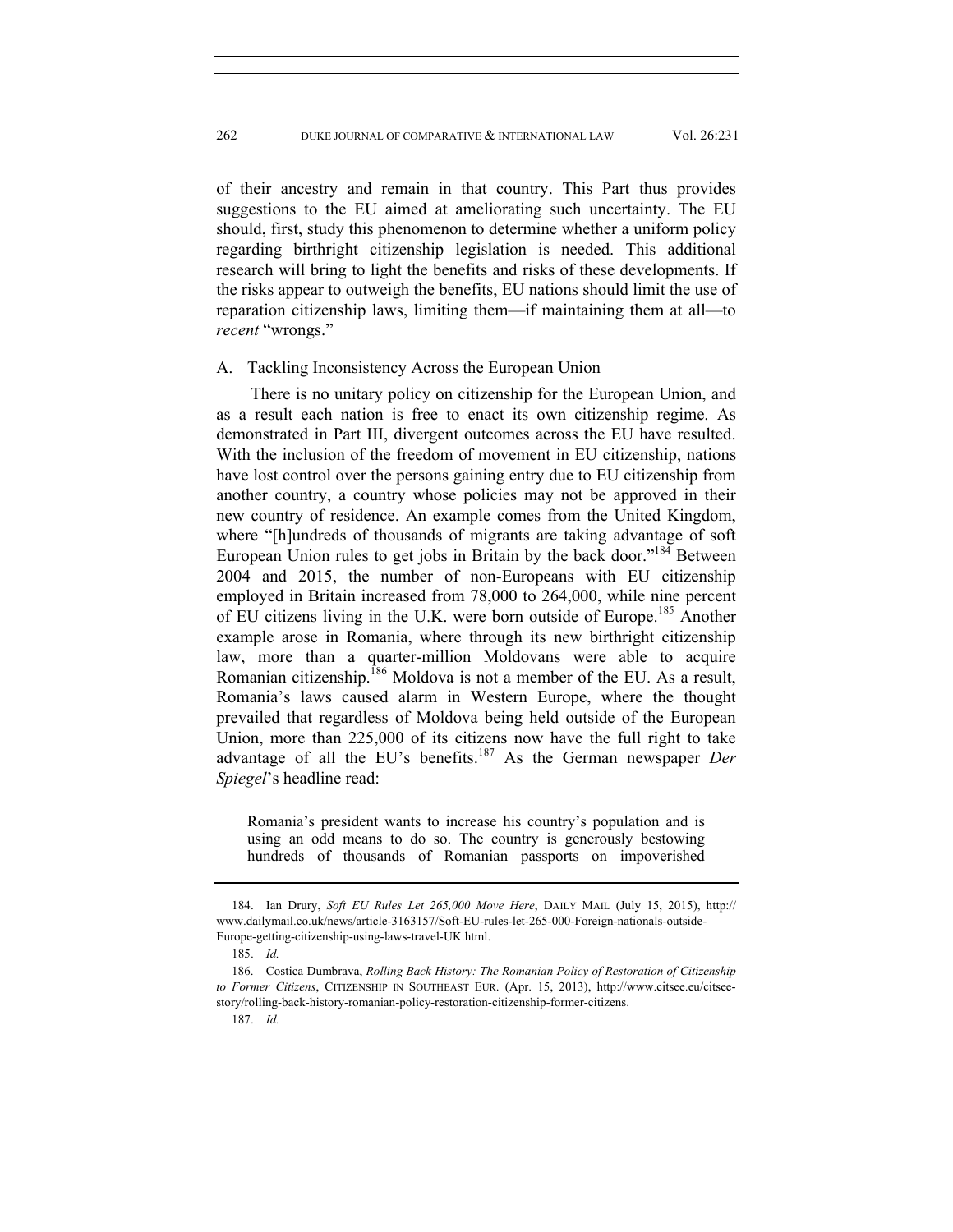Moldovans. They are gratefully accepting the offer from the EU member state and are streaming into Western Europe to work as cheap laborers."<sup>188</sup>

Meanwhile, certain politicians in Western Europe demanded something be done about the influx.<sup>189</sup>

These results are likely not what European nations envisioned when enacting their birthright citizenship laws; nor were they likely anticipated byproducts of the EU guarantee of freedom of movement at its inception. In considering whether the European nations truly *want* such effects as are being received, it is worth considering another new phenomenon, the premise of which warrants another paper entirely: investment citizenship. As of now, Malta and Cyprus grant citizenship to investors who give the country between 800,000 and 5 million euros, depending on the circumstances.190 There are additional investment programs in other European nations, but individuals are merely granted permanent residence or temporary residence permits, not citizenship.191 Much of this investment citizenship, unsurprisingly, is a recent phenomenon that has been viewed as a response by struggling economies after the financial crisis to stimulate financial growth.<sup>192</sup> One might argue that if countries are extending benefits to people without any national connection on the condition that they contribute investment, receiving countries should not care if new European citizens residing in their countries lack any affiliation to that country, so long as those individuals are contributing to society. But as of now, only two small nations grant full citizenship, and they have received significant pushback. For instance, in 2014, the European Parliament voted that EU citizenship could not have a "price tag." The Parliament stated that "[o]utright sale of EU citizenship undermines the mutual trust upon which the Union is built," and "Parliament also stresse[d] that the rights conferred by EU citizenship, such as the right to move and reside freely within the

 <sup>188.</sup> Benjamin Bidder, *Romanian Passports for Moldovans: Entering the EU Through the Back Door*, SPIEGEL (July 13, 2010), http://www.spiegel.de/international/europe/romanian-passports-formoldovans-entering-the-eu-through-the-back-door-a-706338.html.

 <sup>189.</sup> *Id.* 

 <sup>190.</sup> Jean Philippe Chetcuti, *EU Citizenship in Malta & Cyprus*, CHETCUTI CAUCHI (Feb. 10, 2015), http://www.ccmalta.com/publications/eu-citizenship-in-malta-cyprus.

 <sup>191.</sup> Madeleine Sumption & Kate Hooper, *The Golden Visa: "Selling Citizenship" to Investors*, MIGRATION POL'Y INST. (Dec. 18, 2013), http://www.migrationpolicy.org/article/issue-no-3-goldenvisa-selling-citizenship-investors.

 <sup>192.</sup> *Id.*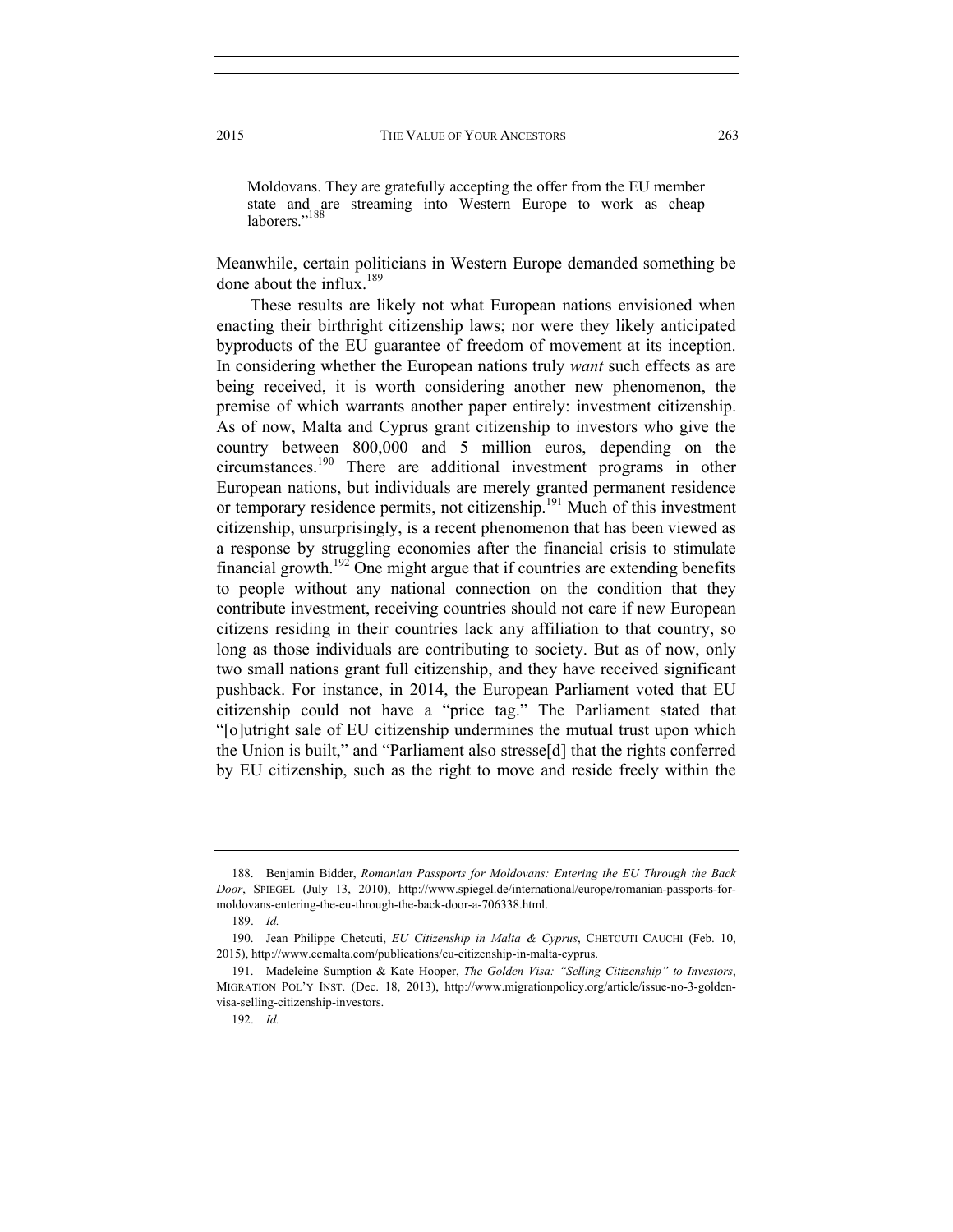EU, should not be treated as a 'tradable commodity.'"193 Thus, it cannot be said that Europe as a whole is willing to tolerate such minimal connections; rather, it strongly suggests that European nations most likely *prefer* maintaining the personal affinities associated with traditional citizenship.

Perhaps all of this is just a natural component of globalization. Christian Joppke proposes that we are moving "[b]eyond nationhood,"194 where EU citizenship is "postnational citizenship in its most elaborate form."<sup>195</sup> Joppke suggests that we are now living in the age of "citizenship" light," where "[t]he future of citizenship is bound to be light, and lighter still with the help of 'Europe.'"196 Nonetheless, although the framework of citizenship might be lightening, the implications of such migrations are not diminishing.

The EU should thus work through Eurostat to understand and quantify the growing number of access-oriented birthright citizens. Such an analysis would most accurately be captured by assessing individuals who (1) were born outside of the EU, (2) possess citizenship to an EU nation, and (3) are living in an EU nation other than their nation of citizenship. If such a study finds the numbers significant, the EU might consider implementing a standardized procedure for birthright citizenship. Presently, national citizenship laws remain decentralized, as EU member states are reluctant to adopt uniform immigration policies. On the immigration front, it is understandable that European nations would not want a unified policy, as, for instance, southern EU member states have very different immigration concerns than those in the north. For this reason, policies regarding immigrant naturalization will probably remain decentralized. But in some areas of mutual concern (family reunification, students/researchers, and long-term third-country nationals) common policies have progressed.<sup>197</sup> Birthright citizenship is only a small piece in the puzzle, and since *all* countries are affected by each country's birthright citizenship regime, there is an increased possibility that the Union could find common ground for agreement in this field.

In the aftermath of the financial crisis, the number of birthright citizens living and moving around Europe will likely continue to grow. Yet, a study into this phenomenon might find that birthright citizens are actually

 <sup>193.</sup> European Parliament Press Release IPR32932, EU Citizenship Should Not Be For Sale at Any Price, Says European Parliament (Jan. 16, 2014).

 <sup>194.</sup> Christian Joppke, *The Inevitable Lightening of Citizenship*, 51 EUR. J. SOC. 9, 19 (2010).

 <sup>195.</sup> *Id.* at 21.

 <sup>196.</sup> *Id.* at 29.

 <sup>197.</sup> INT'L ORG. FOR MIGRATION, LAWS FOR LEGAL IMMIGRATION IN THE 27 EU MEMBER STATES 13 (2010), http://publications.iom.int/bookstore/free/IML\_16.pdf.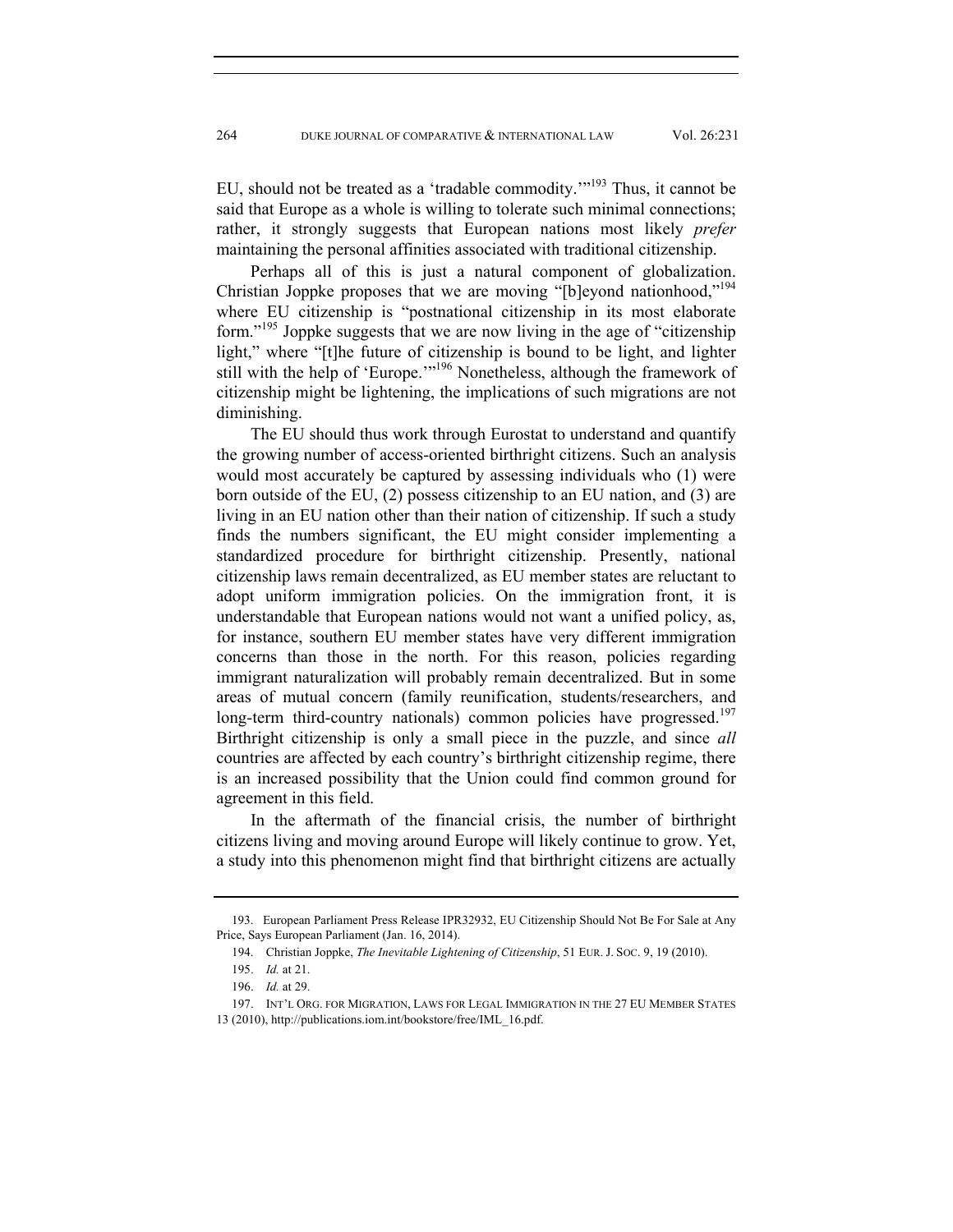economically benefitting the EU as a whole. Many (or most) of these individuals are moving to Europe for the financial gain, so they will be contributing to the wellbeing of the Union. Meanwhile, these individuals might later decide to give back to the nations that gave them the opportunity for growth in the first place—the "other" nation whose passport they are using. Thus, it is plausible that the EU might find these laws beneficial and choose to keep them in place. Nonetheless, this Part has raised numerous concerns for the EU to consider, and the Union must now determine whether this subject warrants action.

## B. A Cause for Change? Ethnic Return Migration Without the Return

The concept of returning to one's "homeland" has been called ethnic return migration.198 And in Europe, most of the policies regarding ethnic returns have been outwardly based on romanticism. Europe "appeal[s] to blood-based kinship and the emotions that go with it," and that appears to be "an end in itself."<sup>199</sup> Whereas in Asia, there have been economic justifications for such legislation, Europe has stayed away from such rhetoric: "European policies appear especially romantic or even irrational, as economic justifications are absent or muted and the policies do not clearly link the co-ethnics into the economy."200 For example, although many question such authenticity,<sup>201</sup> Portugal stated this year that "[l]ike Spain, . . . its sole reason for granting citizenship is to redress a historic wrong."202

As explained in Part IV, this new class of citizens is doing something new: going to countries other than the countries from which they are acquiring citizenship. And they often maintain no affinity to the second citizenship nation. The unique (and perhaps problematic) situation of such individuals is that they contravene what it traditionally means to be a citizen. According to Professor Rogers Brubaker, since the French Revolution, there has been a general understanding regarding the functionality of citizenship: (1) it is a "general membership status based on equality before the law;" (2) it requires "active political citizenship," while

 <sup>198.</sup> *See generally* DIASPORIC HOMECOMINGS: ETHNIC RETURN MIGRATION IN COMPARATIVE PERSPECTIVES (Takeyuki Tsuda ed., 2009).

 <sup>199.</sup> Skrentny et al., *supra* note 119, at 65.

 <sup>200.</sup> *Id.* 

 <sup>201.</sup> *See, e.g.*, Suzanne McGee, *Economic Boost? Sephardic Jews Contemplate a Return to Spain*, GUARDIAN (Nov. 26, 2014), http://www.theguardian.com/money/2014/nov/26/sephardic-jews-spaineconomics ("[Spain's] plan raises the question as to whether the policy has more to do with love – or the struggling country's search for investment."); *Spain and the Jews*, *supra* note 149 (claiming that Spain "also wants to lure investment and talent").

 <sup>202.</sup> *Portugal Approves Citizenship Plan for Sephardic Jews, supra* note 146.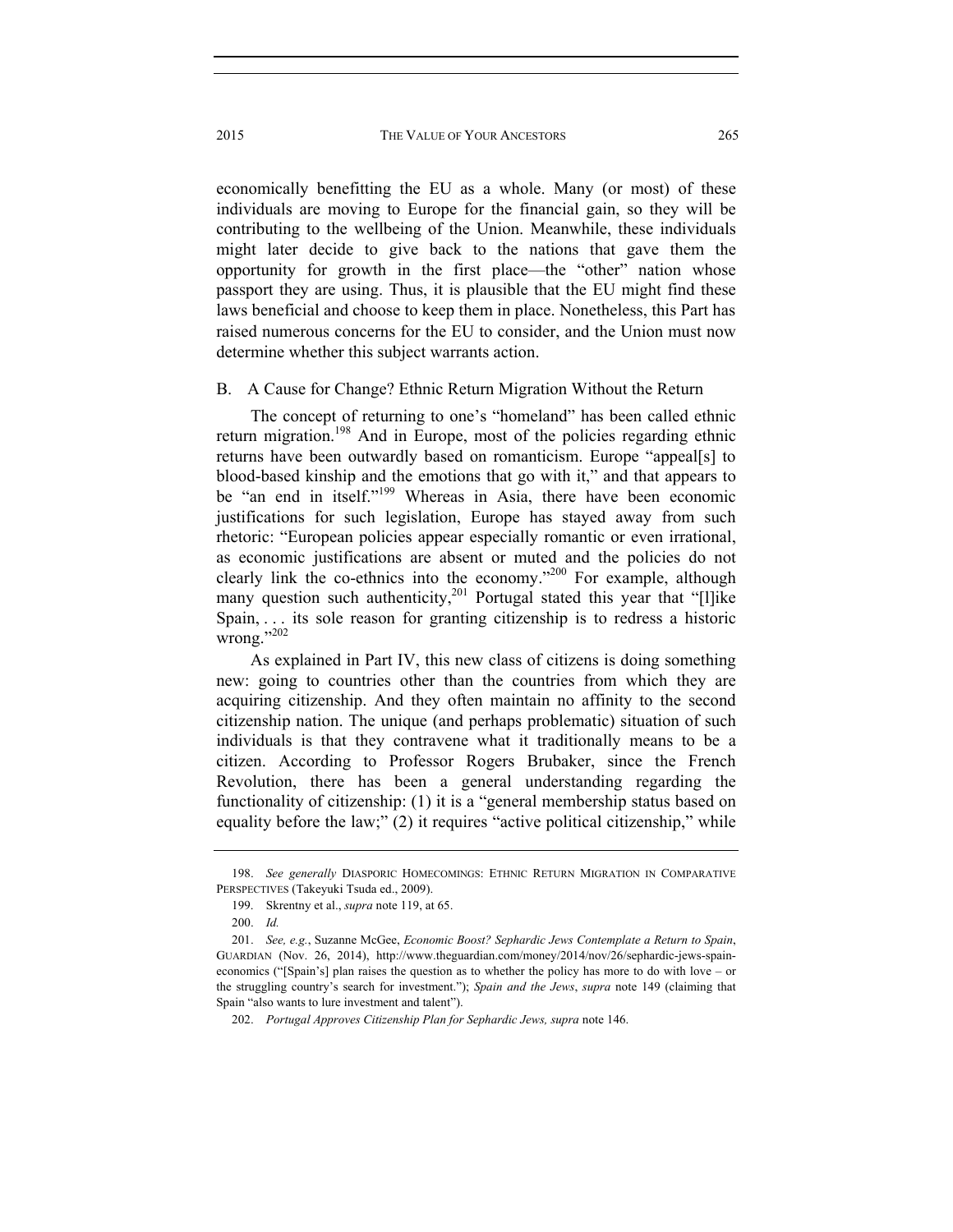being maintained as a "general status" for all; (3) it develops "sharpened boundaries" between different nations; and (4) it codifies state membership.203 This new class of birthright citizens does not *belong* to the nation from which they acquire a passport. Instead, the passport is merely a ticket of entry into the EU. As the examples above illustrate, of which far more exist, these individuals are removing the nationhood from citizenship.

As a result, the entire concept of ethnic return migration has now resulted in two opposing sides with differing interests moving in opposite directions. The nations either have an interest merely in connecting with their population abroad or with ameliorating past wrongs. Both are internal; both are based on affinity. But, often, the people taking advantage of such laws are doing something unique: they are making such passports an *external* benefit, a benefit that will reach twenty-eight nations, and not just the one (if at all) through which they have gained entry into the Union. This is a new brand of birthright citizenship based instead solely on access, without the traditional affinity.

The role of birthright citizenship laws in the poorer EU nations, especially in Eastern Europe, is particularly problematic because these are generally the nations where people are bypassing the affinity-based purpose of those laws, and simultaneously failing to support their "new" homes. Even if the investment citizens mentioned above move elsewhere, they are at least forced to make a substantial financial contribution to the citizenship-granting country. Although many birthright laws, in contrast, are deemed "romantic," it is unlikely that the enacting nations would disregard *any* economic benefits. Thus, in order to guarantee *some* domestic aid, Eastern European nations should incorporate residency requirements; much of Western Europe already does this.<sup>204</sup> Not only would this assist the nation financially, but it would also likely decrease the exploitation of that country's laws. Although such actions might decrease the total number of new citizens, incorporating a short residency requirement might actually give further domestic support, as some of those individuals now being required to reside in the country might actually choose to stay.

Further, the new restitution-based laws, specifically those from Spain and Portugal, illuminate another difficulty. These laws have opened a Pandora's Box for the EU filled with minimal predictability, based on a

 <sup>203.</sup> William Rogers Brubaker, *The French Revolution and the Invention of Citizenship*, 7 FRENCH POL. & SOC'Y 30, 30, 47 (1989).

 <sup>204.</sup> However, this might have to wait until after the Second World War generation is gone, as many of these laws appear to have a reparation-based component to them.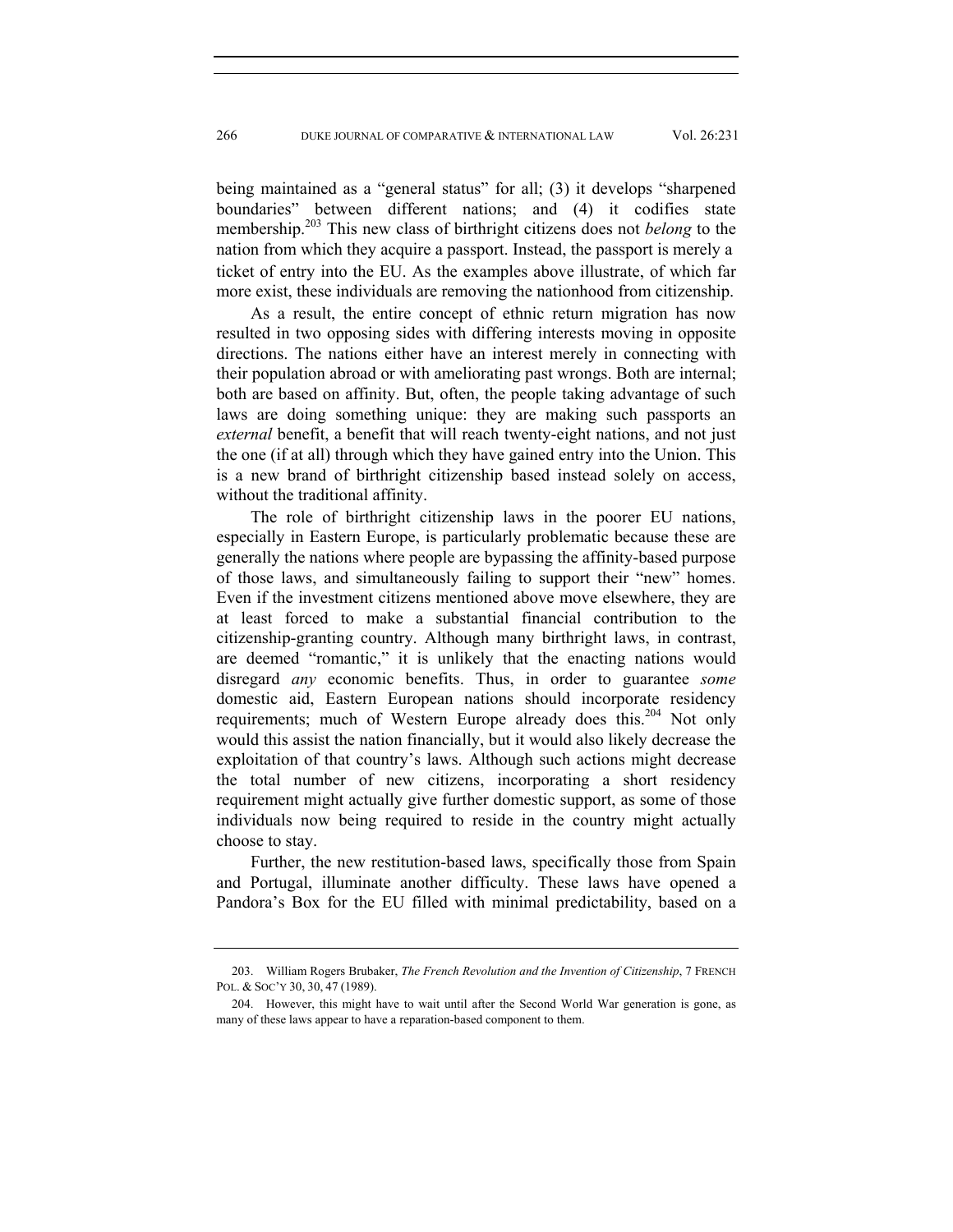wide array of possible historical misconduct that might be righted. With Spain and Portugal's recent attempts to pass citizenship laws to "make up for" their medieval Inquisitions, it is uncertain where this path ends. The difficulty with the effectuation of laws based on such remote "wrongs" is that they bring about significant line-drawing problems. Should Spain and Portugal also grant citizenship to any Muslim who can prove descent from the Spanish *Moriscos* expelled with the Jews?<sup>205</sup> For that matter, should England pass a citizenship law under which any descendant of a Puritan forced to flee to the New World can gain English citizenship?<sup>206</sup> Each minority is important, and each minority has its own set of difficult moments in history. At some point, however, EU nations must have some standard by which they can control inflow. And until, if ever, we realize a borderless citizenship akin to Joppke's citizenship light theory, such control remains necessary.

If the EU studies this issue and finds that steps must be taken, there is a line that can be drawn: EU nations could exclude reparation citizenship laws based on distant wrongs. Limitations like affinity or language tests are a start, but they are probably not sufficient. One potential limitation is to delineate wrongs based on limited ancestry, similar to the approach taken in many countries, such as Ireland, where citizenship can be granted only as far back as one's grandparent.<sup>207</sup> The primary purpose of this limitation is to increase the likelihood that new citizens will actually feel and maintain a connection with the country, which would likely lessen backdoor exit into neighboring nations. Additionally, such limitations would increase the probability of the individual actually *knowing* and *understanding* the event for which that person is receiving restitution.<sup>208</sup>

 <sup>205.</sup> *See* Lisa Goldman, *Spain's Offer of Citizenship to Sephardim Raises Questions*, AL JAZEERA (June 17, 2015), http://america.aljazeera.com/articles/2015/6/17/whats-behind-spains-offer-ofcitizenship-to-jews.html ("If the motivation was simply to reverse the Alhambra Decree of 1493, many have asked why the citizenship offer was not extended to the descendants of Muslims expelled under the same edict."); Gil Shefler, *Spanish Muslims, or Moriscos, Seek Parity with Jews Expelled from Spain*, WASH. POST (June 5, 2014), http://www.washingtonpost.com/national/religion/spanish-muslimsor-moriscos-seek-parity-with-jews-expelled-from-spain/2014/06/05/3dbf2c78-ece1-11e3-b10e-5090cf3b5958\_story.html ("Now, with Spain's initiative to offer Sephardic Jews a path to citizenship, some Morisco descendants have called on Madrid for similar treatment: if not the same rights, then at least recognition of their heritage.").

 <sup>206.</sup> For a basic history of the various religious groups that fled Europe to the New World, see *Religion and the Founding of the American Republic, America as a Religious Refuge: The Seventeenth Century*, LIBRARY OF CONG., http://www.loc.gov/exhibits/religion/rel01.html (last visited Apr. 8, 2015).

 <sup>207.</sup> *See supra* Part III.A.

 <sup>208.</sup> It should be mentioned that not all Sephardic Jews actually *want* Spanish citizenship, even with long-cherished ties to Spain. For example, journalist Josh Nathan-Kazis, a Sephardic Jew who traced his lineage back to the Spanish Inquisition, went to Spain to explore his Spanish heritage and to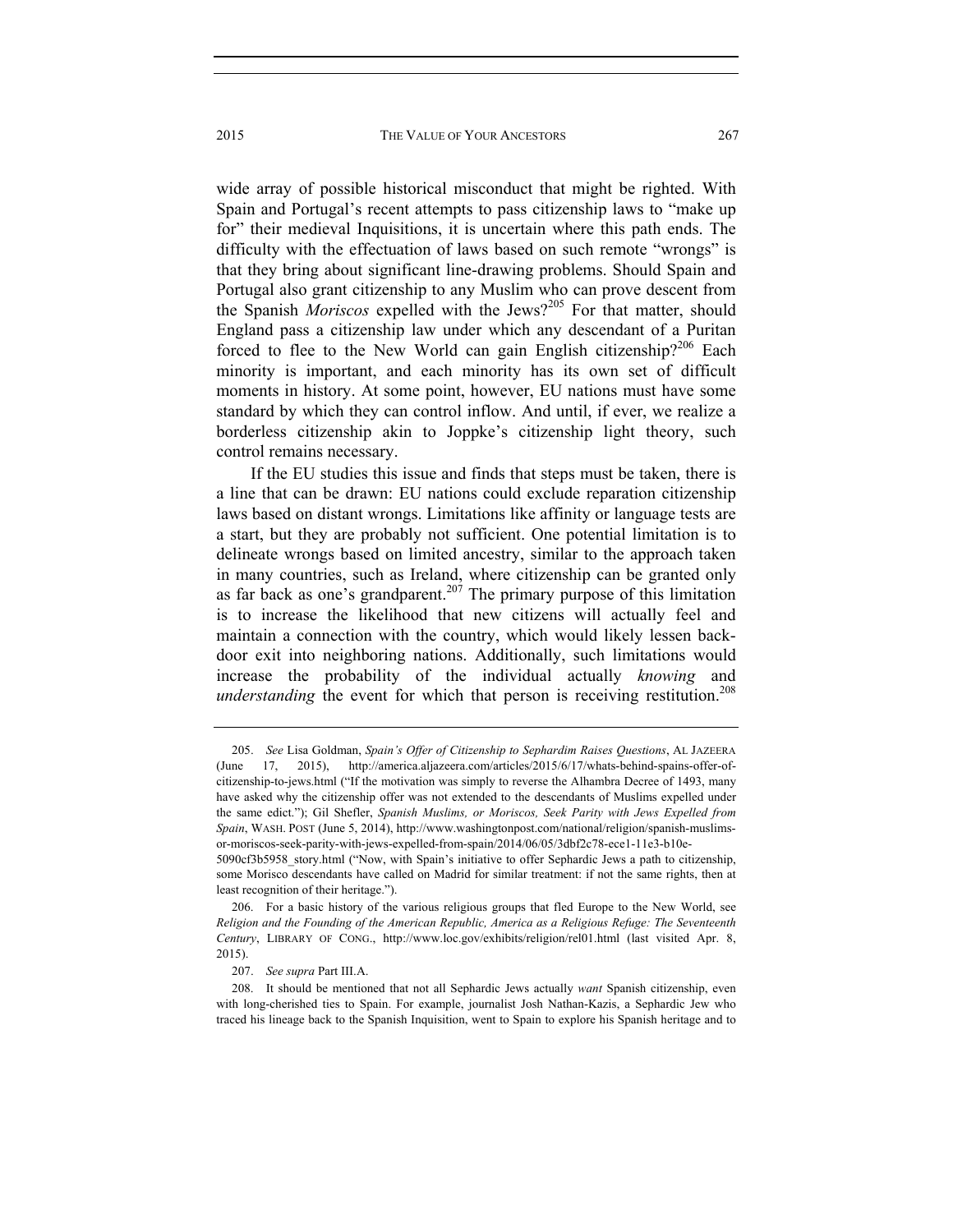For instance, under this approach, Germany's citizenship law for Jews would stay in place because the survivors are still living, and so are their descendants who *knew* the survivors and understood their hardships. Five centuries from now, however, it is unlikely that Germany's policy will still be in place; at some point, it will likely be phased out as the connectedness phases out. This is not to say that what Spain and Portugal are doing is *wrong*; in fact, it feels quite right. But from a legal perspective, these actions have significant unforeseen consequences.209 There are many ways to recompense an individual; granting citizenship, however, might not be the best action in such situations. $210$ 

## **CONCLUSION**

This Note brings to light a very new phenomenon developing in Europe, sparked by late twentieth century developments. First, dual citizenship, once considered illegal, is now accepted across the globe and especially in Europe. Second, Europe has become transnational through the creation of the European Union, the twenty-first century inclusion of the former Eastern Bloc, and the all-important right of an EU citizen to move and reside freely in any EU nation. Meanwhile, countries continue to develop citizenship laws based on birthright, whether through heritage or as restitution for an internal or external "wrong." These three factors have, together, led thousands of non-Europeans to become re-acclimated with the Old World of their ancestors' European past by gaining a second citizenship to one of twenty-eight EU member states.

enquire into receiving Spanish citizenship. By the time he left Spain, he realized he did not really *feel Spanish* and elected not to seek Spanish citizenship. For Nathan-Kazis' detailed account of his experience, *see* Josh Nathan-Kazis, *My Spanish Inquisition: A Reporter Exercises His Right of Return*, JEWISH DAILY FORWARD (Jan. 26, 2014), http://forward.com/articles/191376/can-sephardic-jews-gohome-again—years-after.

 <sup>209.</sup> This is heightened by the freedom of movement. If such laws were passed in nations outside of the EU, this would be less of a concern, as the individuals gaining citizenship would only gain access to the one nation that had wronged them. This only becomes a difficult scenario because of the freedom of movement, which burdens twenty-seven other nations with individuals that would not be able to gain access but for these distant connections.

 <sup>210.</sup> The United States, for example, passed a bill under which the U.S. government paid out \$1.25 billion in restitution to the survivors of the Japanese internment camps established during the Second World War. Each surviving individual received a tax-free payment of \$20,000. Civil Liberties Act of 1988, Pub. L. No. 100-383, 102 Stat. 903 (codified as amended at 50 U.S.C. app. § 1989 (2000)); s*ee also \$20,000, Apology Voted for WWII Japanese Internees: Bill Ready for Reagan Signature*, L.A. TIMES (Aug. 4, 1988), http://articles.latimes.com/1988-08-04/news/mn-10462\_1\_japanese-americaninternees. Whether this amount is adequate is another consideration in entirety, but in the case of Spain or Portugal, where five hundred years have passed for the Sephardic descendants and where most no longer truly hope to return, it is unlikely that many of these descendants would reject such restitution.